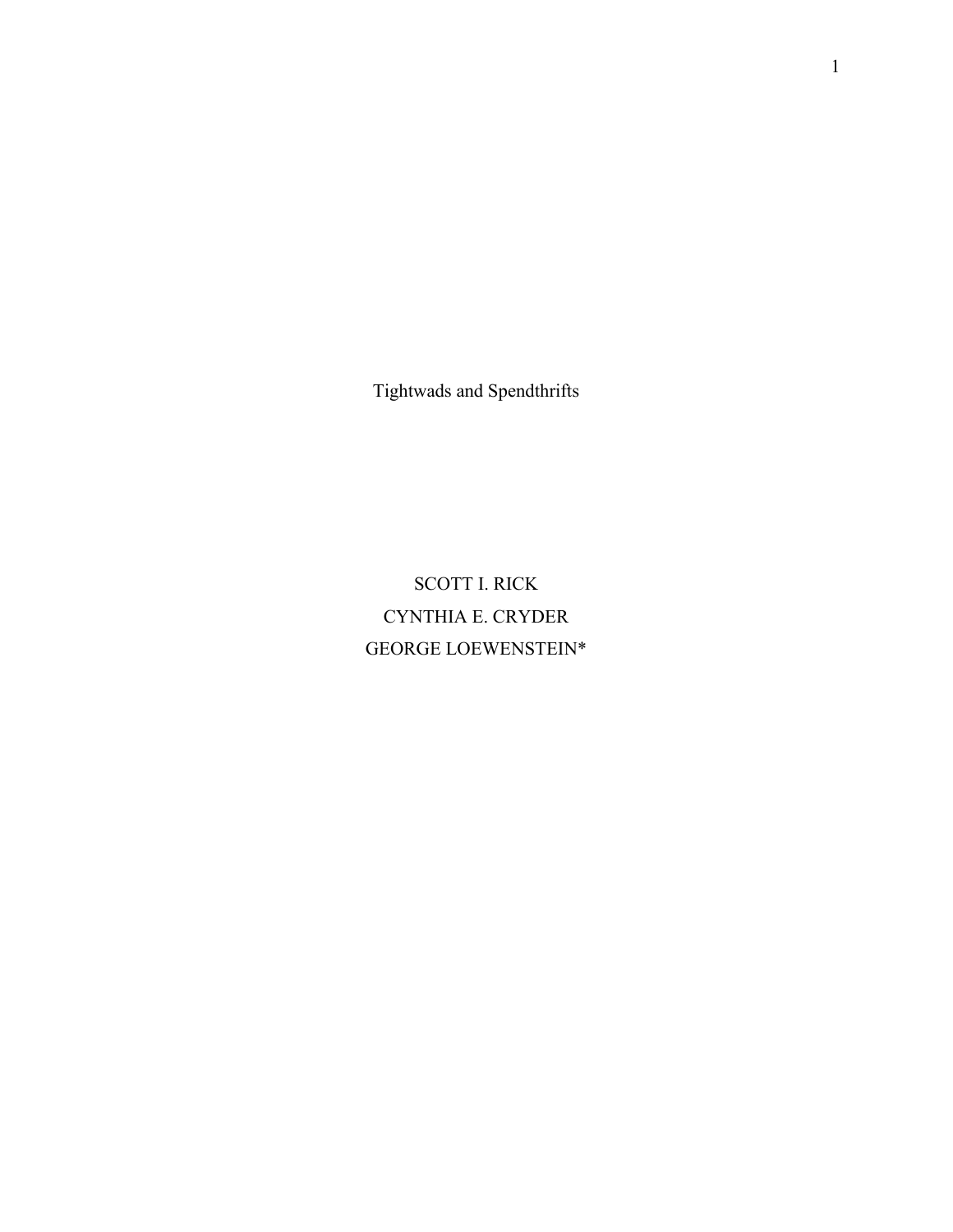\* Scott I. Rick (srick@wharton.upenn.edu) is a visiting professor of Operations and Information Management at the Wharton School, University of Pennsylvania, Philadelphia, PA 19104. Cynthia E. Cryder ( $ccryder$ ) and  $cew$ .cmu.edu) is a doctoral student, and George Loewenstein  $(g|20@andrew.cmu.edu)$  is the Herbert A. Simon Professor of Economics & Psychology, both at the Department of Social and Decision Sciences, Carnegie Mellon University, Pittsburgh, PA 15213. This article is based on the first author's dissertation. For helpful comments, the authors thank the editor, the associate editor, three anonymous reviewers, Dan Ariely, Eloise Coupey, Robyn Dawes, Michael DeKay, J. Wesley Hutchinson, Eric Johnson, Uzma Khan, Jennifer Lerner, Julie Ozanne, Kathleen Vohs, Joachim Vosgerau, Roberto Weber, Christian Wheeler, Patti Williams, Gal Zauberman, and participants at the 2005 JDM conference in Toronto, the 2006 JDM pre-conference at SPSP in Palm Springs, the 2006 BDRM conference in Los Angeles, the Second Annual Whitebox Advisors Graduate Student Conference at Yale, and the 2007 SCP conference in Las Vegas. We also thank NBC's WCAU affiliate, *The Globe and Mail*, and John Tierney of *The New York Times* for their invaluable assistance in collecting data. This research was supported in part by grants from the Center for Behavioral Decision Research at Carnegie Mellon and the Russell Sage Foundation, an NSF Graduate Research Fellowship to Rick, and a MacArthur Foundation network grant to Loewenstein.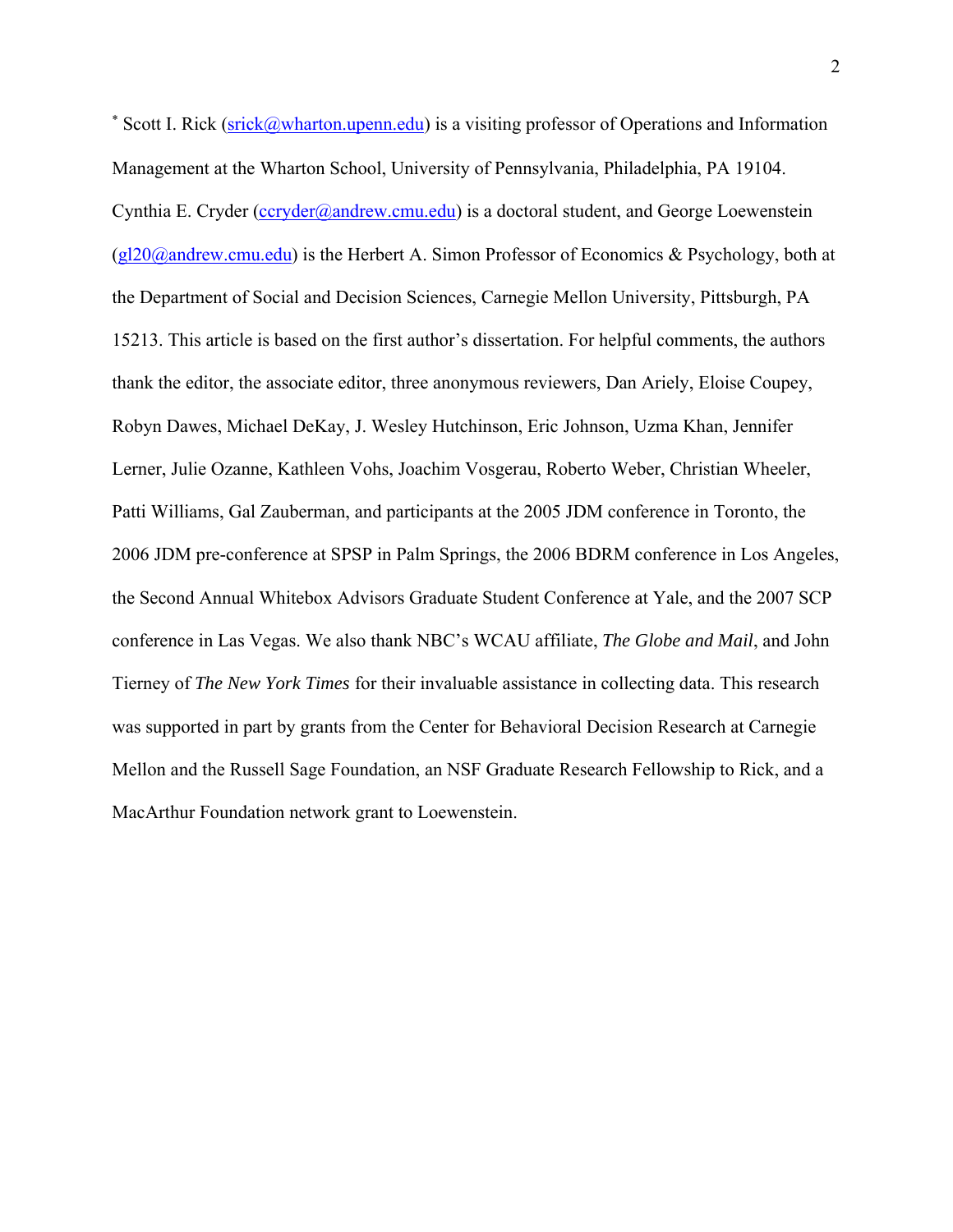Consumers often behave differently than they would ideally like to behave. We propose that an anticipatory pain of paying drives "tightwads" to spend less than they would ideally like to spend. "Spendthrifts," by contrast, experience too little pain of paying and typically spend more than they would ideally like to spend. This article introduces and validates the "Spendthrift-Tightwad" scale, a measure of individual differences in the pain of paying. Spending differences between tightwads and spendthrifts are greatest in situations that amplify the pain of paying and smallest in situations that diminish the pain of paying.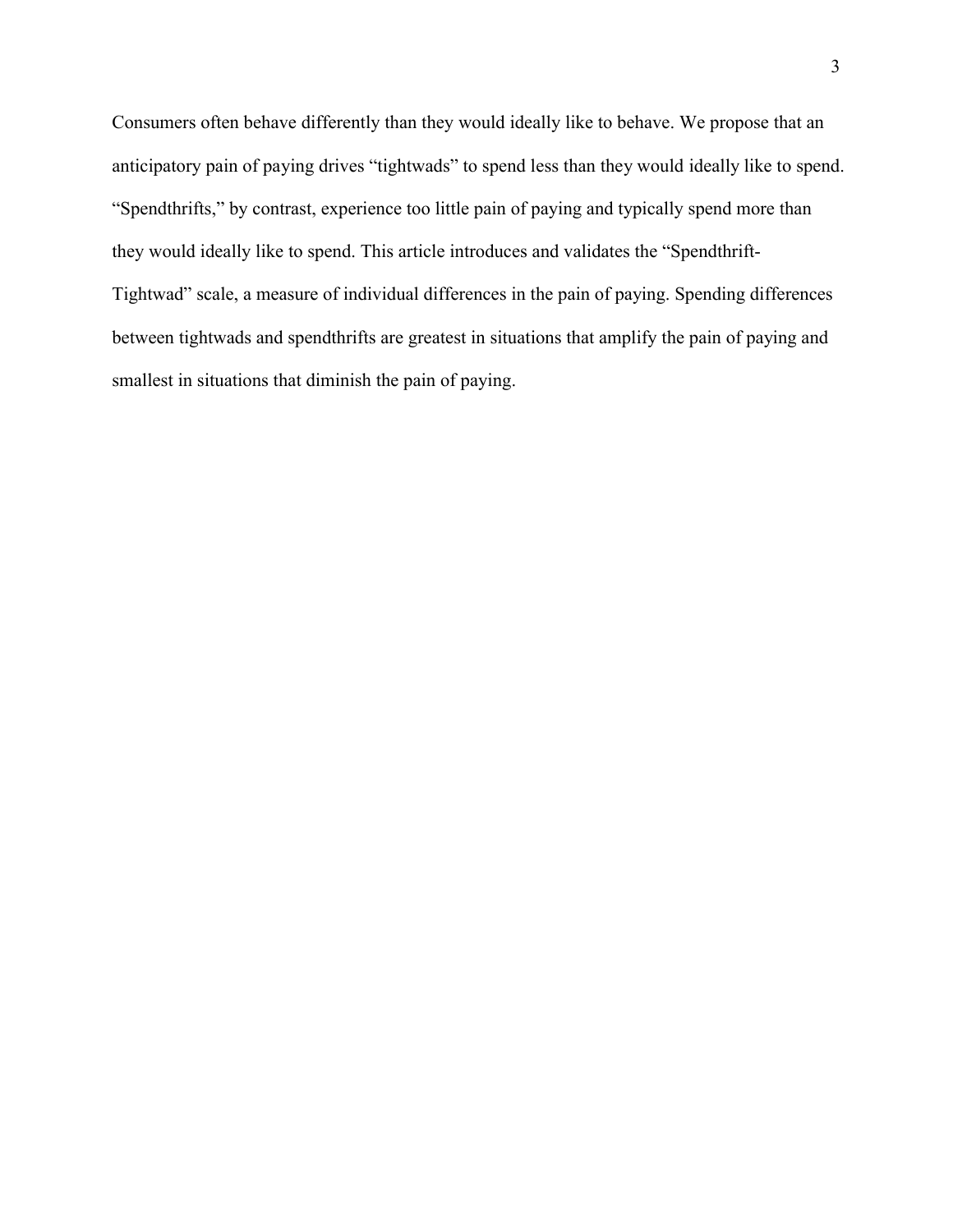"They were so skewed and squint-eyed in their minds, their misering or extravagance mocked all reason." *Dante's Inferno, Canto VII: The Hoarders and The Wasters*

Economic models of decision making are consequentialist in nature. They assume that decision makers choose between alternative courses of action based on a cognitive evaluation of the desirability (i.e., "utility") and likelihood of their consequences. This does not, however, imply that consequentialist decision makers are devoid of emotion or immune to its influence. To see why, it is useful to draw a distinction between "expected" and "immediate" emotions (Loewenstein et al. 2001; Loewenstein and Lerner 2003; Rick and Loewenstein forthcoming).

Expected emotions are those that are anticipated to occur as a result of the outcomes associated with different possible courses of action. For example, in deciding whether to purchase a candy bar, a consumer might imagine the pleasure she would feel while eating it, and possibly the guilt she would feel after indulging. The key feature of expected emotions is that they are experienced when the outcomes of a decision materialize, but not at the moment of choice; at the moment of choice they are only cognitions about future emotions.

Immediate emotions, like expected emotions, can arise from thinking about the future consequences of one's decision. However, unlike expected emotions, immediate emotions are experienced at the moment of choice. For instance, when deciding whether to purchase the candy bar, the consumer might immediately feel pangs of guilt at the thought of consuming all those calories.

A role for expected emotions in decision making is perfectly consistent with the consequentialist perspective of economics. There is nothing in the notion of utility maximization that rules out the idea that the utility an individual associates with an outcome might arise from a prediction of emotions  $-e.g.,$  one might assign higher utility to an Italian restaurant dinner than a French restaurant dinner because one anticipates being happier at the former. By contrast,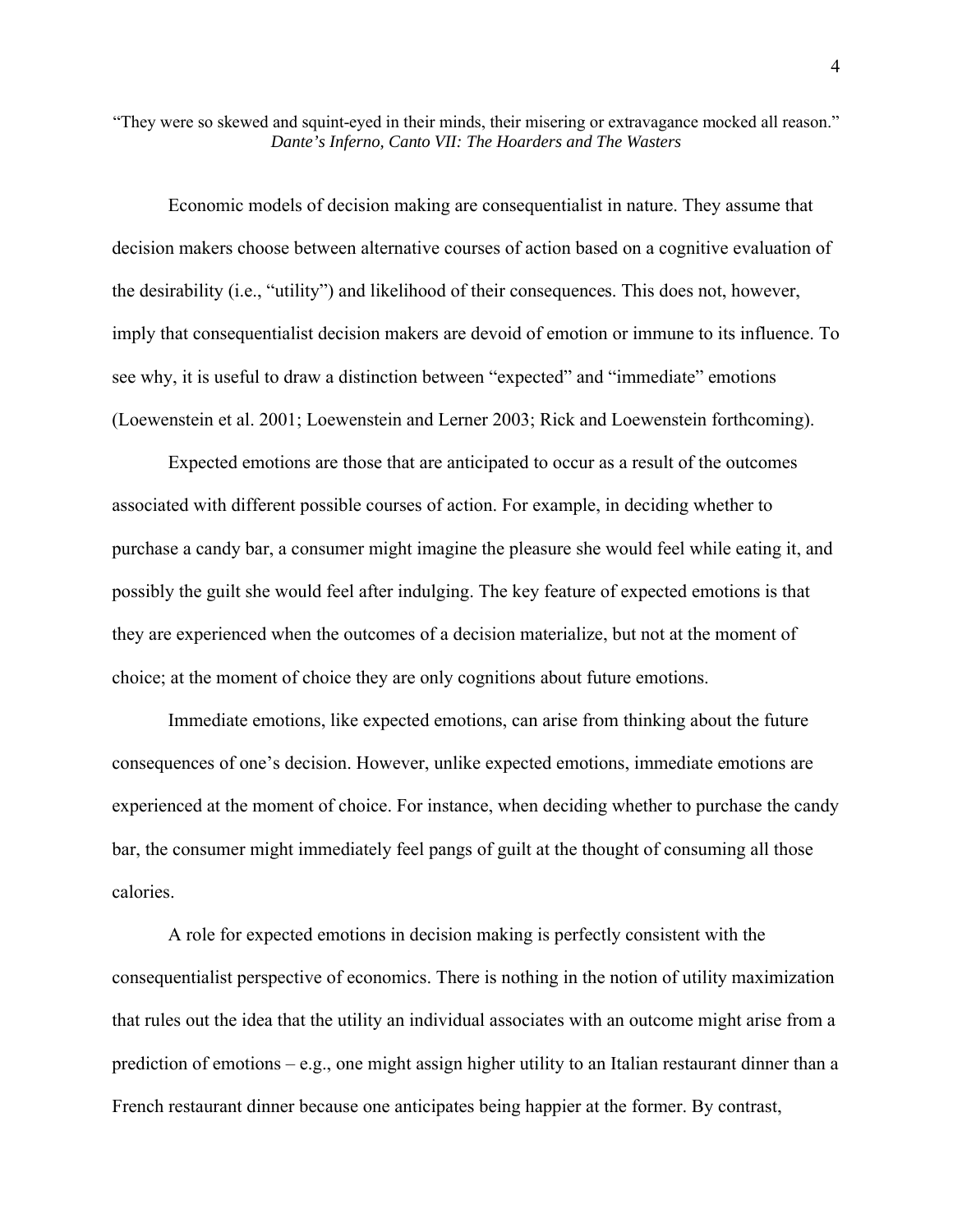consequentialist decision-makers are assumed to be immune to the influence of immediate emotions; such emotions are presumably 'epiphenomenal' byproducts of, but not determinants of, decisions (Loewenstein et al. 2001; Loewenstein and Lerner 2003; Rick and Loewenstein forthcoming).

An implication of this consequentialist perspective in the domain of consumer choice is that prices are assumed to deter spending only through thoughts of foregone pleasure. That is, according to the standard economic account of intertemporal choice (Fisher 1930), people choose to consume immediately if the anticipated benefits of doing so exceed the foregone (discounted) benefits of future consumption. The price of a good captures the amount of future pleasure that must be sacrificed to finance immediate consumption.

The descriptive validity of this perspective rests on people's inclination (or ability) to think of prices in terms of opportunity costs. The relationship between price and opportunity cost is frequently assumed to be transparent (Becker, Ronen, and Sorter 1974; Okada and Hoch 2004). A recent study by Frederick et al. (2006), however, suggests that many people do not spontaneously consider opportunity costs when making purchasing decisions. In one experiment, Frederick et al. (2006) asked participants whether or not they would be willing to purchase a desirable video for \$14.99. All that varied was simply whether the option of not buying was framed as "don't buy" or "keep the \$14.99 for other purchases." Drawing people's attention to the pleasure that is foregone by consuming immediately significantly reduced their willingness to buy the video, suggesting that many people do not spontaneously perceive prices in a manner consistent with standard economic theory.

One reason why opportunity costs do not spontaneously come to mind may be that cognitive constraints simply make it too difficult to determine what exactly is foregone by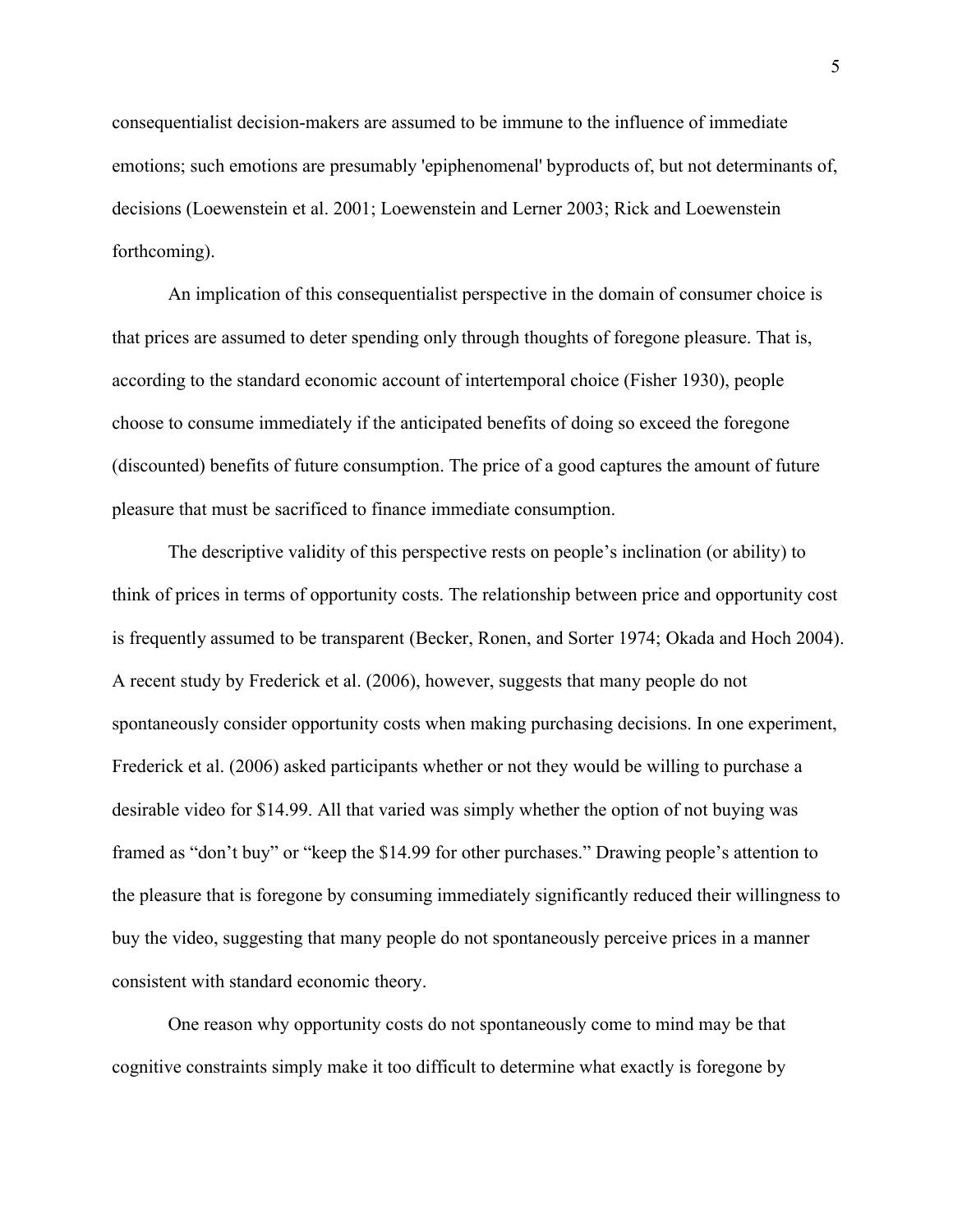consuming immediately. If people relied solely on cognitively nebulous representations of foregone consumption, most people would likely spend compulsively. Vague notions of foregone pleasures are unlikely to provide compelling motivation to control current spending (Loewenstein and O'Donoghue 2006). One way consumers can solve this problem is the cultivation of negative emotions in response to the prospect of spending. Prelec and Loewenstein (1998; see also Zellermayer 1996) propose that consumers rely on an immediate 'pain of paying' to control their spending. Doing so would likely simplify decision making; instead of comparing the immediate pleasure of consuming now to the anticipated pleasure of consuming later, consumers can instead compare immediate pleasure to immediate pain.

Knutson et al. (2007) examined whether an immediate pain of paying deterred spending in an experiment in which participants chose whether or not to purchase a series of consumer goods while having their brains scanned with functional magnetic resonance imaging (fMRI). In each trial, participants first saw the available product, then saw its price, and finally decided whether or not to purchase it. As soon as participants saw the price, activation in the insula, a region previously associated with experiencing a variety of painful stimuli such as disgusting odors (Wicker et al. 2003), unfair ultimatum game offers (Sanfey et al. 2003), and social exclusion (Eisenberger, Lieberman, and Williams 2003), was significantly greater for products that were ultimately not purchased than for products that were ultimately purchased. The results suggest that an anticipatory pain of paying plays an important role in consumer choice.

Of course, given the massive amount of credit card debt accrued by many Americans (Bucks, Kennickell, and Moore 2006), it does not appear that all people are uniformly afflicted with a stable tendency to experience an intense anticipatory pain of paying. Indeed, people likely differ in their tendency to experience the pain of paying, and these individual differences likely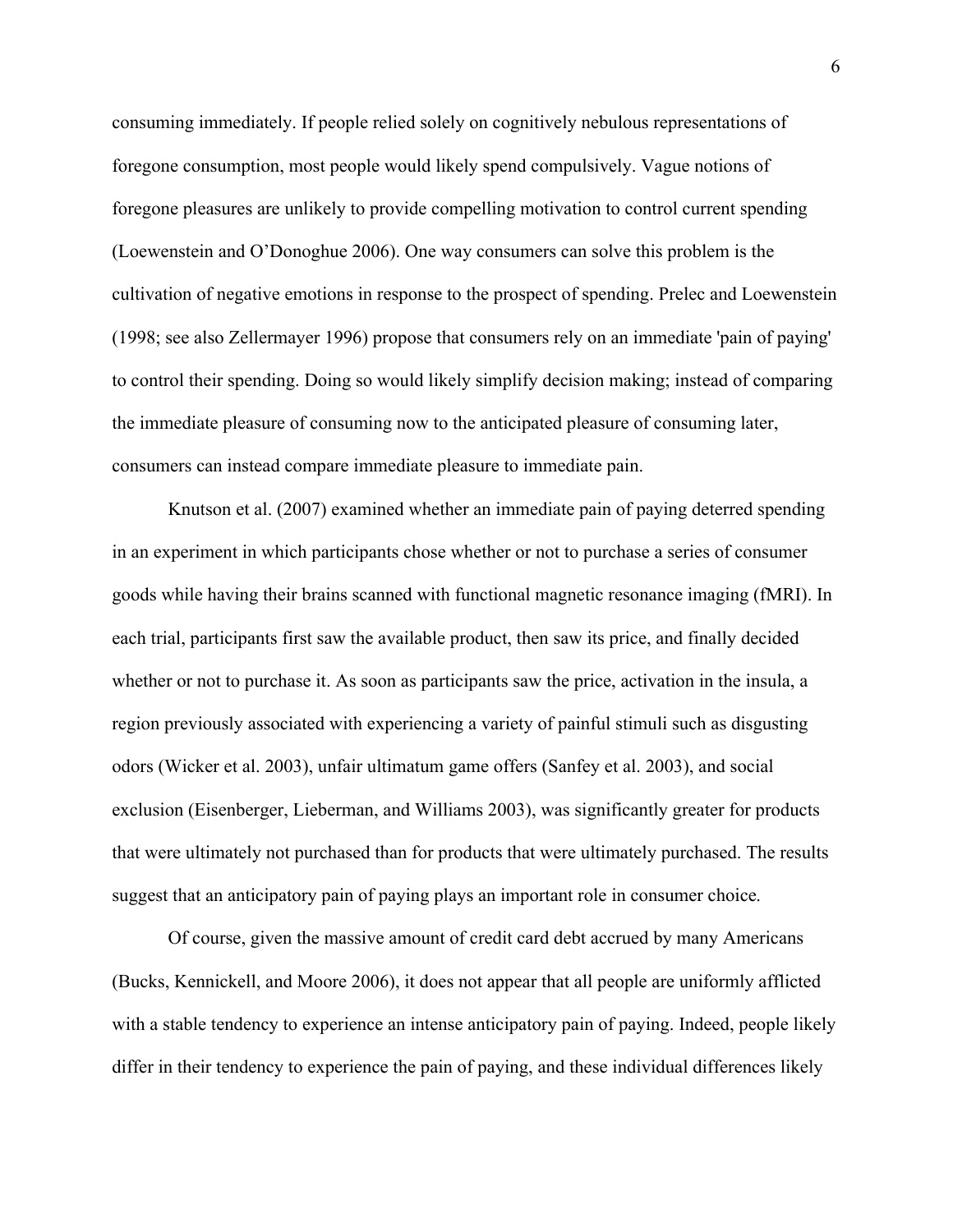have important behavioral implications. At sufficiently high levels, the pain of paying may deter spending even more than would a deliberative (i.e., consequentialist) consideration of the pleasures that are foregone by consuming immediately. Suppose, for example, that dining out at a nice restaurant tonight requires you to forego dining out at an even nicer restaurant next month. People who experience an intense pain of paying may behave as if dining out tonight requires giving up several nicer dinners next month. That is, their affective reaction to spending may lead them to spend less than their more deliberative selves would prefer. We refer to such consumers as "tightwads."

By contrast, at sufficiently low levels, the pain of paying may deter spending less than would a deliberative consideration of foregone pleasures. In the scenario above, people who experience minimal pain of paying may behave as if dining out tonight requires giving up nothing next month. That is, the failure to feel the pain of paying may lead these consumers to spend more than their consequentialist selves would prefer. We refer to such consumers as "spendthrifts."

At intermediate levels, the pain of paying may produce behavior consistent with deliberative considerations of foregone pleasures. That is, people who experience some moderate amount of pain of paying may behave as if dining out tonight requires giving up exactly one dinner at an even nicer restaurant next month. Such "unconflicted" consumers should therefore tend to spend about as much as their more deliberative selves would prefer.

Of course, note that considering the implications of intense pain of paying is only important if tightwads represent a substantial portion of the population. This might seem unlikely given the intense attention toward impulsive spending in the media and the academic literature (Baumeister 2002; Faber and O'Guinn 1992; Hoch and Loewenstein 1991; O'Guinn and Faber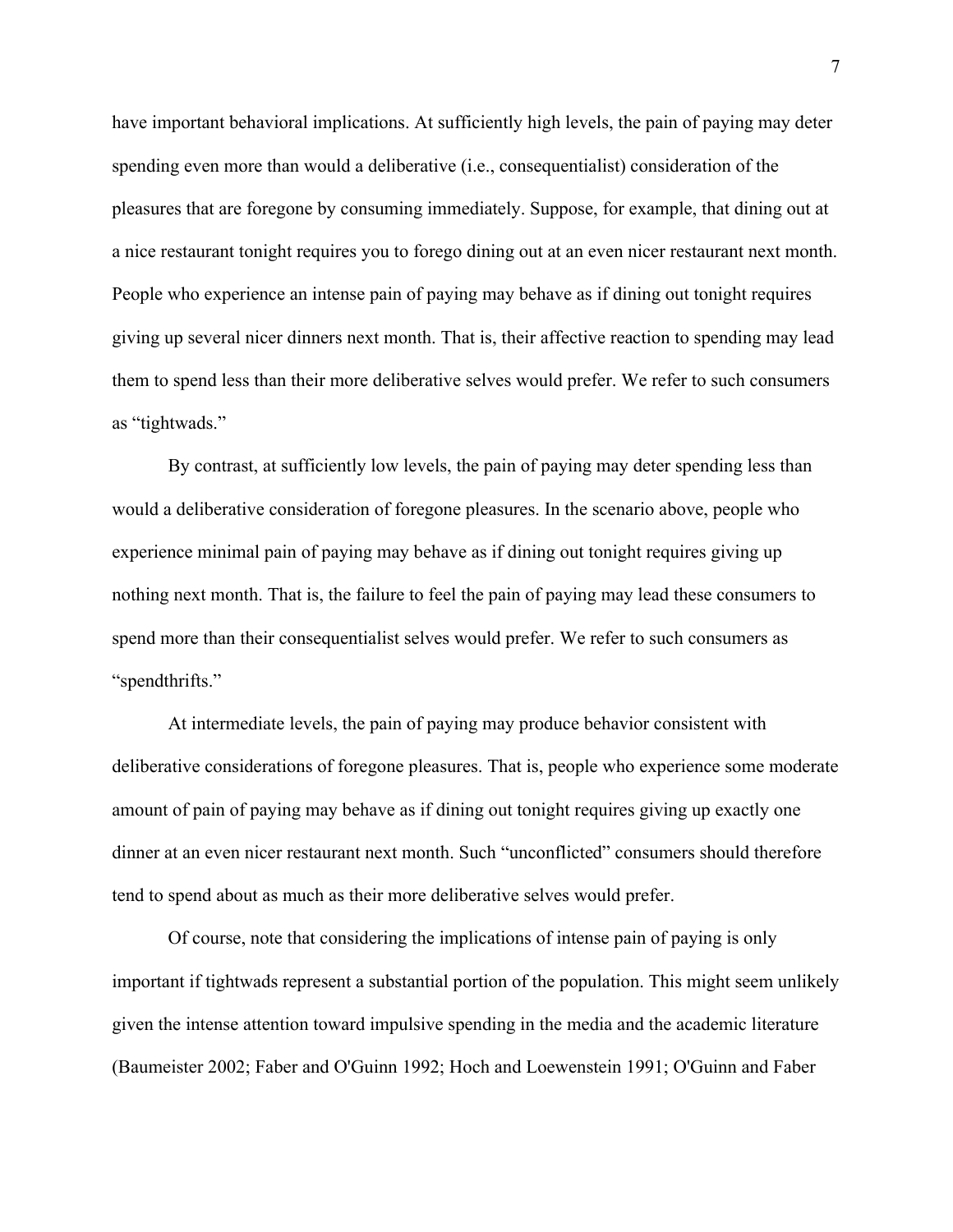1989; Rook 1987; Rook and Fisher 1995; Stern 1962; Valence, d'Astous, and Fortier 1988; Vohs and Faber 2004; Weun, Jones, and Beatty 1997). However, people are not uniformly impulsive across situations; for example, utility from savoring and dread motivates some to delay good outcomes and accelerate bad outcomes. For instance, Loewenstein (1987) found that, on average, people were willing to pay more to obtain a kiss from the movie star of their choice when that kiss was delayed by three days than when it was immediately obtainable.

More recent research has found that some people are often frustratingly unable to indulge themselves. Kivetz and Simonson (2002), for example, note that some "hyperopic" consumers who are excessively farsighted require commitment devices to indulge themselves. For instance, they found that most women who hypothetically chose a spa package valued at \$80 over \$85 in cash said they did so because they feared they would otherwise use the cash on more utilitarian expenditures such as rent or groceries.

Ameriks et al. (2003) also found evidence of anticipated under-indulgence in a recent survey of TIAA-CREF clients. They asked respondents to imagine that they had been given ten gift certificates that were each redeemable for a fancy dinner. The gift certificates expire in two years, and respondents were asked how many they would ideally like to use during the first year, and how many they anticipate actually using during the first year. While many people thought they would actually use more than they would ideally like to use during the first year, Ameriks et al. (2003) found that even more people thought they would actually use less than they would ideally like to use during the first year. While the above studies did not address spending per se, they do suggest that some people find it painful to indulge.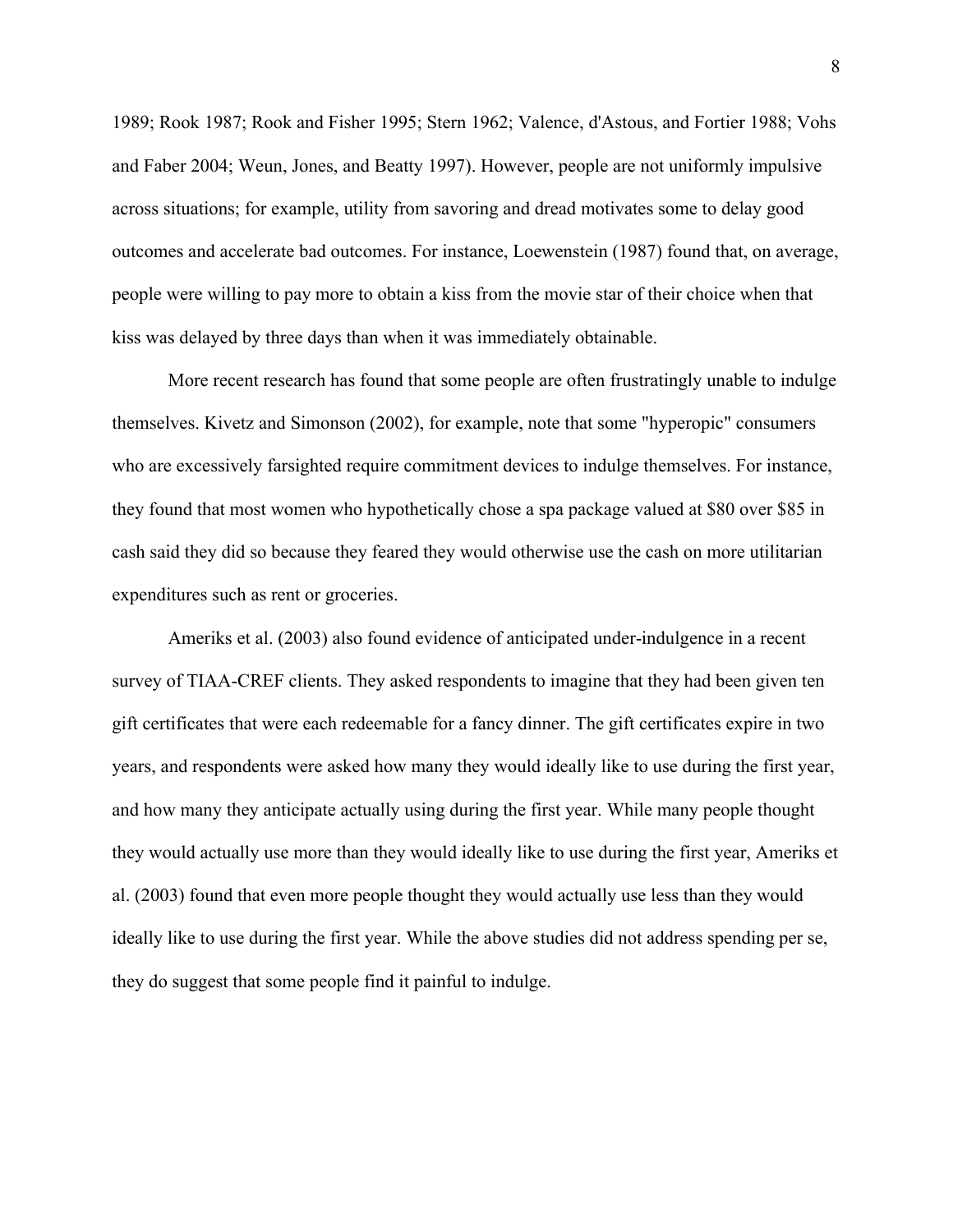This article introduces and validates a "Spendthrift-Tightwad" (ST-TW) scale that measures individual differences in the tendency to experience a pain of paying.<sup>1</sup> While it would be ideal to measure such differences directly (e.g., via brain imaging), such methods are currently too costly to be efficient. Questionnaire measures of the pain of paying are less costly, though they face their own set of challenges. People are not always aware of their emotional processes; as LeDoux (1996) notes, conscious feelings are merely the tip of the emotional iceberg. Moreover, even if people had perfect access to their emotional processes, they may not always be completely forthcoming about them. Our scale, therefore, measures individual differences in the pain of paying somewhat indirectly. Rather than asking respondents to introspect regarding the emotions they experience while shopping, we ask them to indicate the extent to which their typical spending habits diverge from their desired spending habits. If individual differences in the pain of paying produce divergence between typical and desired spending habits, then self-reports of that divergence should serve as an appropriate proxy for the pain of paying.

We begin by introducing the ST-TW scale and evaluating its reliability. We then evaluate its discriminant validity by assessing its relationship with 28 potentially related scales from the economics, psychology, and marketing literatures. The measure that is most closely related to ours is the frugality scale of Lastovicka et al. (1999, 88), who conceptualize frugality as a "unidimensional consumer lifestyle trait characterized by the degree to which consumers are both restrained in acquiring and in resourcefully using economic goods and services to achieve

1

<sup>&</sup>lt;sup>1</sup> The scale consists of four items from a large questionnaire developed by Prelec, Loewenstein, and Zellermayer (1997), who were also interested in whether individuals differ in their tendency to experience a pain of paying. For each item in their questionnaire, they examined whether the proportion of participants endorsing responses suggestive of tightwaddism was different than the proportion of participants endorsing responses suggestive of spendthriftiness. We extend their analysis by demonstrating that four of the items from their questionnaire form a coherent scale. In this article we test the validity of this scale, demonstrate that it predicts economically important behaviors, and examine the moderating role of situational factors.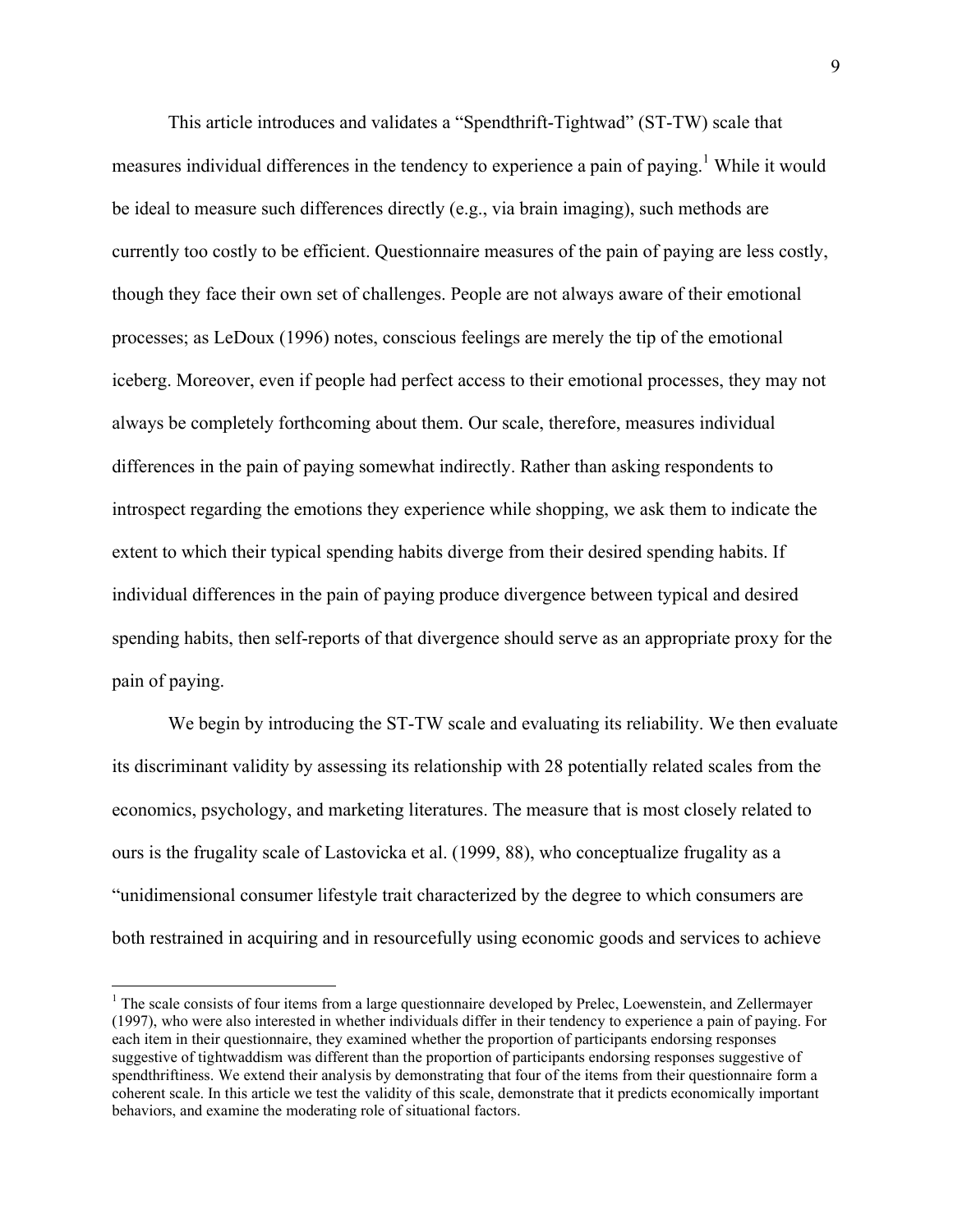longer-term goals." Tightwads and the highly frugal may therefore look similar in terms of spending, but frugality scale items such as "Making better use of my resources makes me feel good" (Lastovicka et al. 1999, 89) suggest that the psychological mechanism underlying individual differences in frugality is distinct from the psychological mechanism underlying individual differences along the Spendthrift-Tightwad dimension. We later present evidence suggesting that the highly frugal spend conservatively because they enjoy saving, not because the prospect of spending pains them.

We then examine the relationship between the ST-TW scale and actual spending. While we find strong relationships between ST-TW scores and credit card debt and savings, we find little relationship between ST-TW scores and income. This suggests that the differences in credit card debt and savings between spendthrifts and tightwads are more likely attributable to differences in spending habits than to differences in income.

Of course, individual differences are not all-powerful determinants of behavior. Our theoretical framework does not predict that spendthrifts will spend more than tightwads across all domains. If tightwads are particularly prone to experience the pain of paying, they should spend less when situational factors intensify the pain of paying than when situational factors mitigate the pain of paying. If spendthrifts are not particularly prone to experience the pain of paying (and thus less sensitive than tightwads to such situational factors), spending differences between tightwads and spendthrifts should be greatest when situational factors intensify the pain of paying. By contrast, such spending differences should be smallest when situational factors mitigate the pain of paying. We conclude by presenting two experiments that test this critical prediction.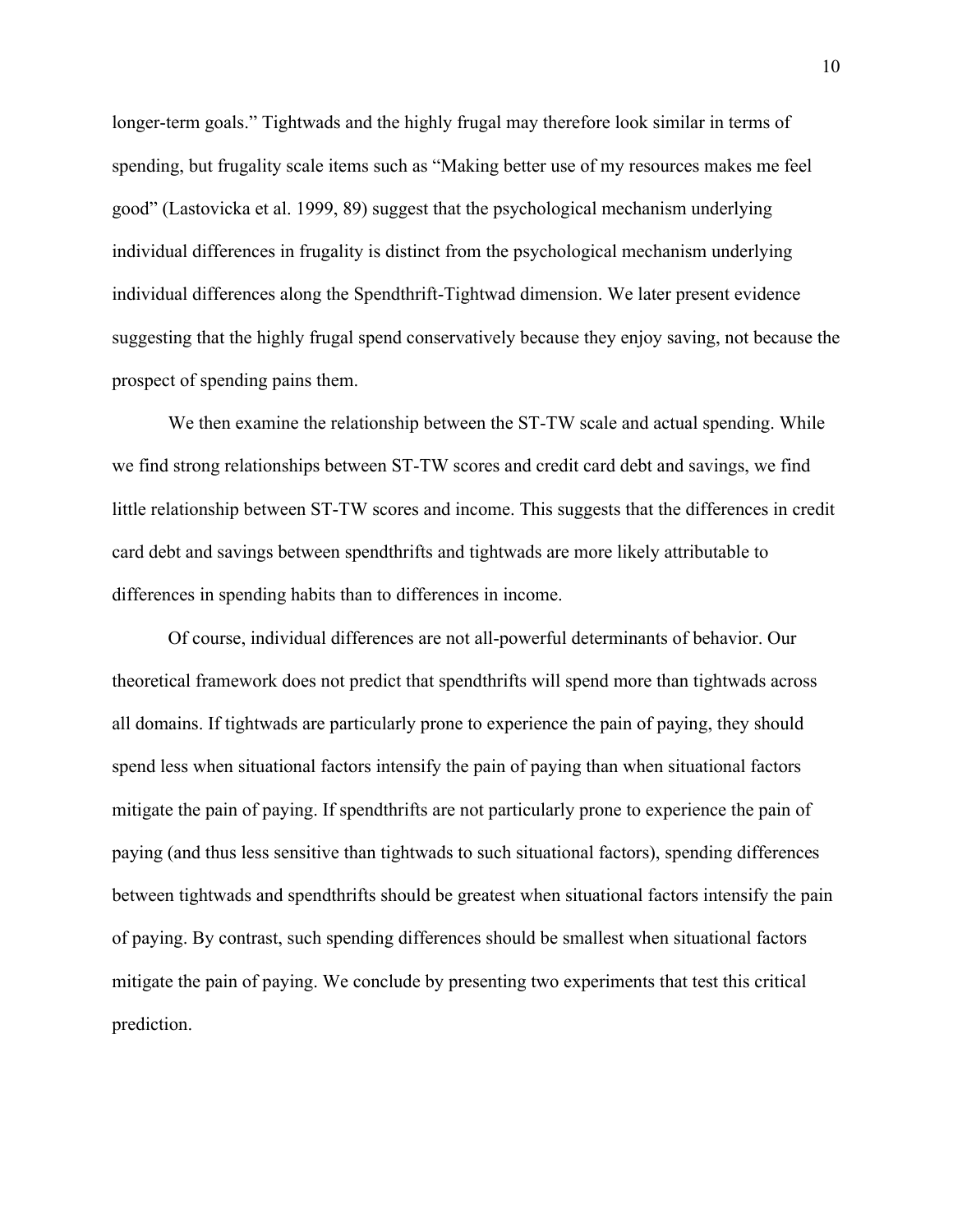#### **DEVELOPMENT AND VALIDATION OF THE SPENDTHRIFT-TIGHTWAD SCALE**

When considering items to include in our scale, we consulted a survey previously developed by Prelec, Loewenstein, and Zellermayer (1997) and administered to two samples of passengers waiting to board flights at airports. The survey included a variety of questions about respondents' spending habits, including several that appeared to measure the divergence between one's typical spending habits and one's desired spending habits. We selected four items from this survey that, based on face validity, appeared to precisely capture this divergence. These four items comprise the Spendthrift-Tightwad scale presented in the Appendix.

We administered the Spendthrift-Tightwad scale to 13,327 respondents over a 31-month period beginning in October 2004. Respondents were drawn from four populations. Nearly onefifth of all respondents ( $N = 2,649$ ) were students at Carnegie Mellon or the University of Pittsburgh, parents of students, or staff members. Most respondents  $(N = 10,331)$  were readers of *The New York Times*. On January 16, 2007 *Times* columnist John Tierney wrote a piece for the Science Times section that discussed another article co-authored by two of the present authors (Knutson et al. 2007) and included a link that interested readers could click to take our survey. A small number of respondents ( $N = 193$ ) were viewers of a nightly news broadcast in Philadelphia. On February 5, 2007 NBC's WCAU affiliate ran a story on tightwads and spendthrifts and referred viewers to their website, which featured a link to our survey. The remaining respondents (N = 154) were readers of *The Globe and Mail*, one of Canada's most widely circulated newspapers. On April 27, 2007 *Globe and Mail* columnist Carolyn Abraham wrote a piece for the Report on Business section that discussed Knutson et al. (2007) and included a link that interested readers could click to take our survey.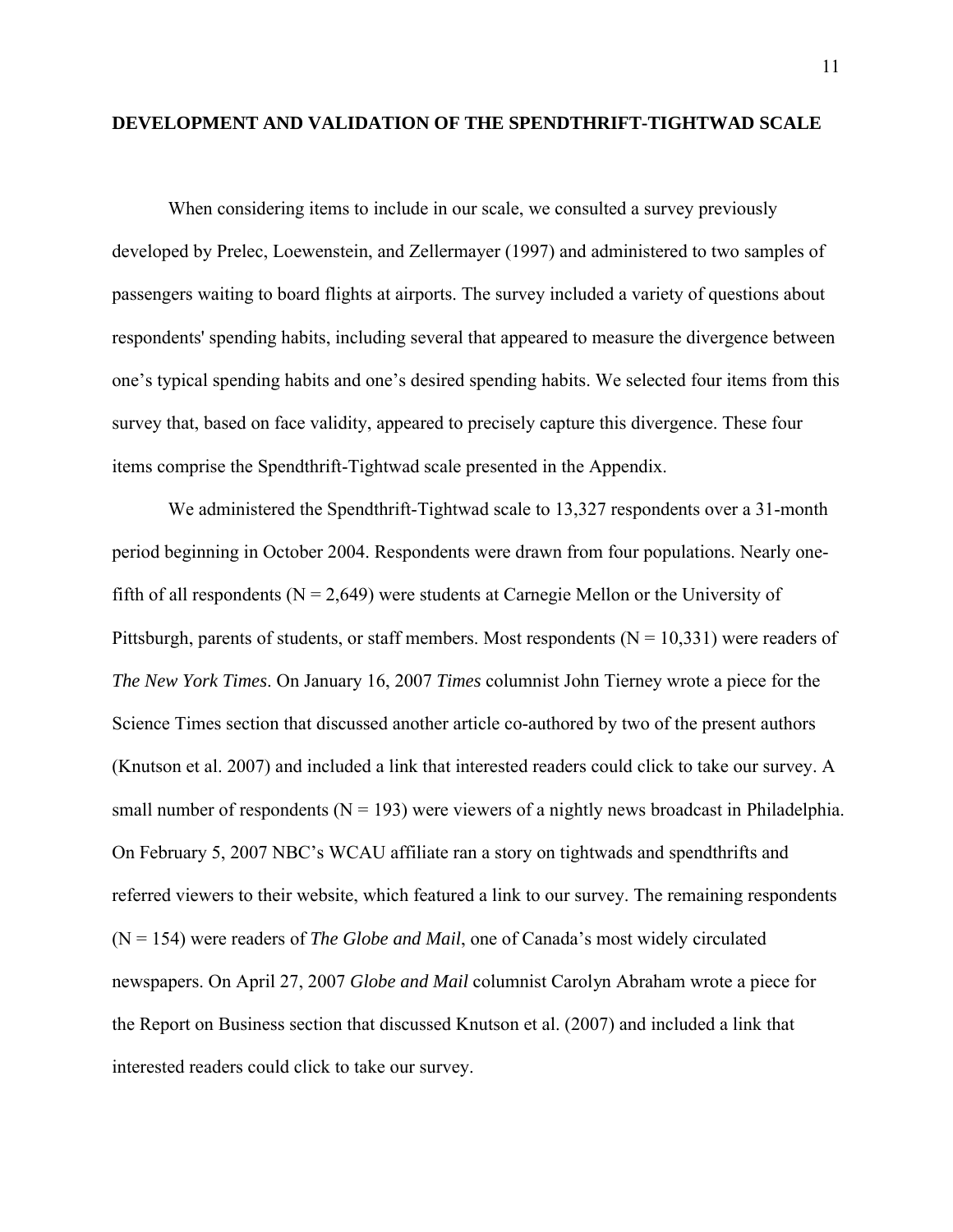Exploratory factor analysis of the four items yielded one factor with an eigenvalue greater than one. Confirmatory factor analysis using SAS PROC CALIS subsequently suggested that a single-factor model fit the data well, with a Goodness of Fit Index of .99, a Bentler's Comparative Fit Index of .97, and a Normed Fit Index of .97. The factor loading estimates (item 1: 0.99; item 2a: 0.62; item 2b: 0.54; item 3: 0.47) were all significant, with all *t*-statistics exceeding 54 ( $p < .001$ ).

We therefore simply summed scale responses for each participant as a measure of their location on the ST-TW dimension. Since scale sums can possibly take on 23 different values (sums range from 4 to 26), we divide the scores as closely as possible into three equally sized groups of sums. We classify tightwads as those with scale sums from 4 to 11, "unconflicted" consumers as those with scale sums from 12 to 18, and spendthrifts as those with scale sums from 19 to 26. We employ a trichotomized division instead of a dichotomized one (i.e., tightwad or spendthrift) because we believe that many consumers experience minimal divergence between their actual and desired spending habits. We propose that this lack of conflict is reflected in ST-TW scores that minimally diverge from the midpoint of the scale (15).

This criterion results in a larger number of tightwads than spendthrifts; in fact, tightwads outnumber spendthrifts by a 3:2 ratio (3,248 tightwads vs. 2,046 spendthrifts). The mean ST-TW score of 14.38 was significantly less than the scale midpoint  $(t(13,326) = 18.35; p < .000001)$ , and the distribution of ST-TW scale scores was significantly skewed ( $p < .001$ ). This is a surprising finding given the intense attention to impulsive spending in the media and the academic literature.

However, note that determining whether tightwaddism is more prevalent than spendthriftiness depends heavily on the populations from which participants are drawn. Table 1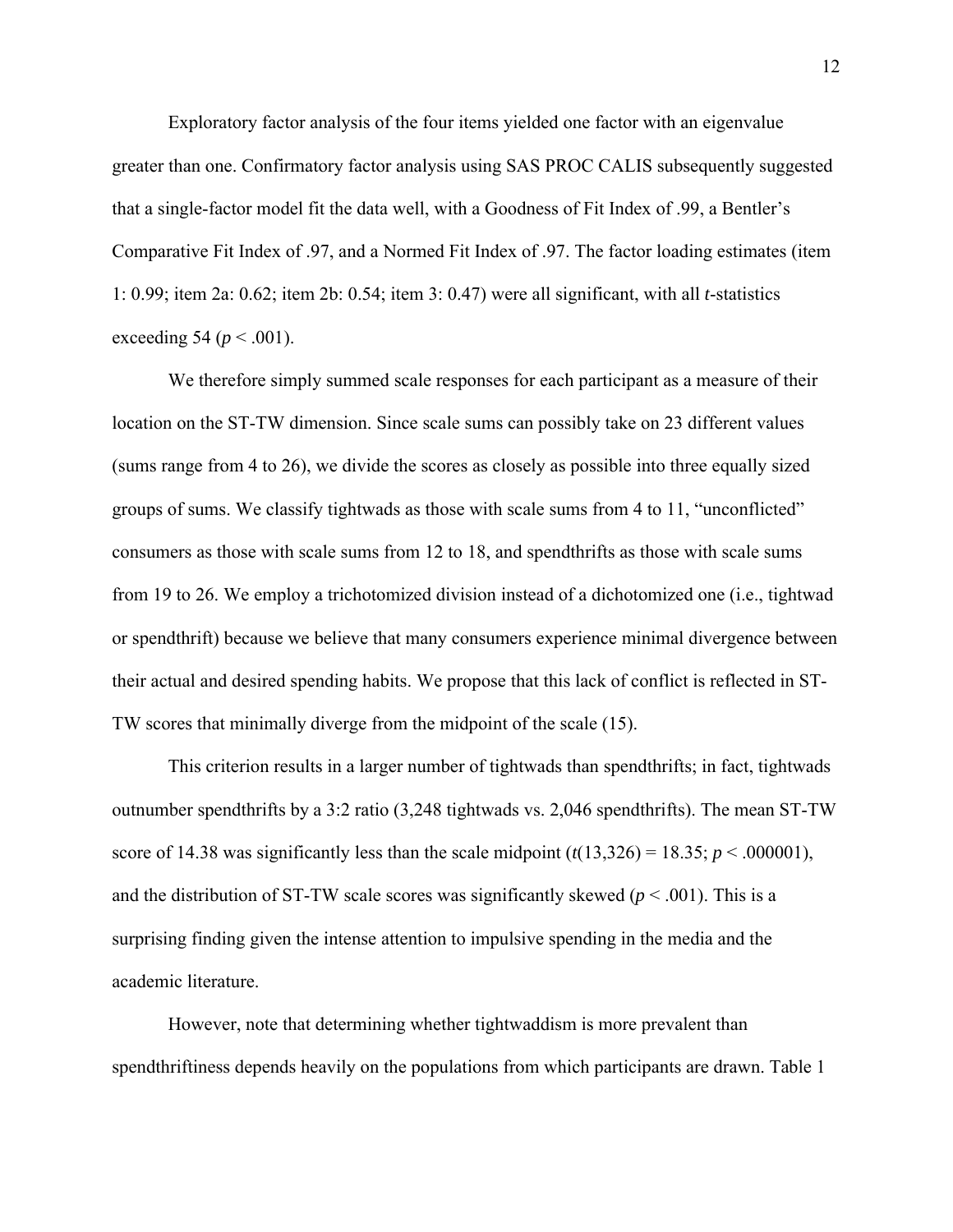shows the number of tightwads, unconflicted consumers, and spendthrifts in each sample. Notice, for example, that tightwads outnumber spendthrifts by 30% in the *Globe and Mail* sample  $(\chi^2(1))$  $= 40.80; p < .0001$ ), whereas spendthrifts outnumber tightwads by 10% in the NBC sample ( $\chi^2(1)$ )  $= 5.11$ ;  $p < .03$ ).

### Insert table 1 about here

 $\mathcal{L}_\text{max}$ 

It is worth examining whether demographic measures can account for sample differences in ST-TW distributions. Although we collected little demographic information from the studentheavy Pittsburgh sample, we included several demographic measures in our other surveys. We find that three measures differ across these samples: gender, age, and education. Table 2 presents mean demographic values by sample.

### Insert table 2 about here

 $\mathcal{L}_\text{max}$ 

Before examining whether these measures mediate the relationship between sample and ST-TW scores, we first examine their relationship with ST-TW scores. Across all samples, we collected gender data from 10,912 respondents (47.6% female). Females are no more likely to be tightwads than spendthrifts (20% [1018/5195] vs. 19% [1012/5195];  $\chi^2(1) = 0.02$ ), but males are more than two and a half times more likely to be tightwads than spendthrifts (29% [1673/5717] vs. 11% [636/5717];  $\chi^2(1) = 583.6$ ;  $p < .0001$ ).

We collected age data from 10,760 respondents (range: 18-100; mean: 38.3). The zeroorder correlation between age and ST-TW scores is small:  $-0.07$  ( $t(10,758) = -7.35$ ;  $p < .0001$ ). However, this correlation hides the interesting pattern shown in figure 1. Among the 187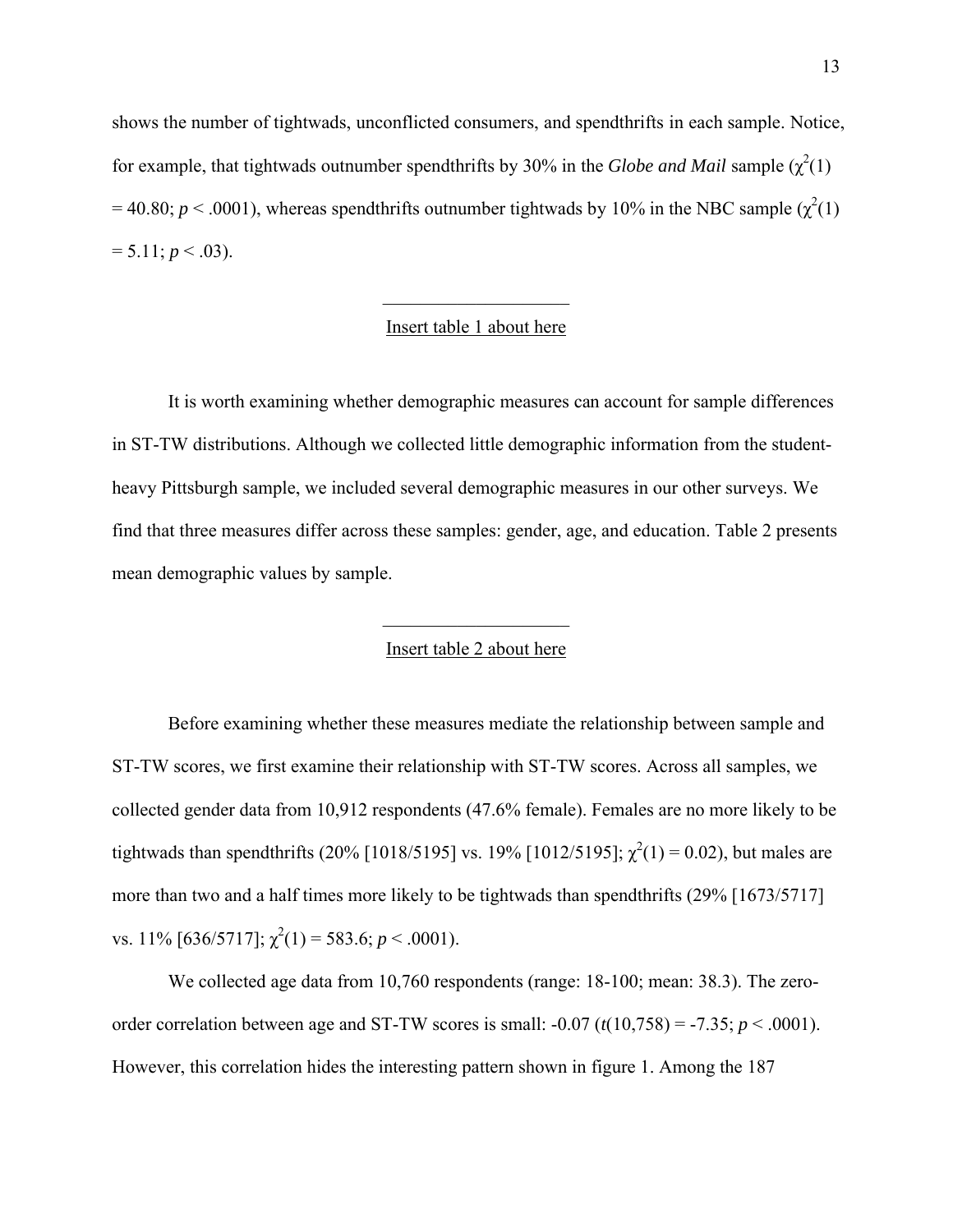respondents aged 71 and over, tightwads outnumber spendthrifts 49 to 9 ( $\chi^2(1)$  = 32.7; *p* < .0001). Indeed, tightwads on average are over three years older than spendthrifts ( $M_{TW}$  = 38.8,  $M_{ST}$  = 35.5;  $t(4271) = 7.57$ ;  $p < .000001$ ). Of course, this does not necessarily mean that people move toward the tightwad end of the continuum as they age. The data were collected across people, rather than across time, and the pattern below may therefore reflect the effects of growing up in different generations. Longitudinal research should seek to understand how one's location on the Spendthrift-Tightwad dimension changes over time.

#### Insert figure 1 about here

 $\mathcal{L}_\text{max}$  , where  $\mathcal{L}_\text{max}$  , we have the set of  $\mathcal{L}_\text{max}$ 

We also find a modest relationship between ST-TW scores and education. We asked 9,596 respondents (in all samples except the student-heavy Pittsburgh sample) to report the highest level of education they had completed. About 64% had more than a Bachelor's degree (i.e., at least some graduate school). Tightwads are 9% more likely than spendthrifts to have more than a Bachelor's degree (66% [1580/2391] vs. 57% [815/1422];  $\chi^2(1) = 29.3$ ;  $p < .0001$ ). Moreover, among the 9,117 respondents who went to, or were currently attending, college, we find that tightwads and spendthrifts are attracted to different types of majors. For each reported major, we computed the average ST-TW score among respondents who reported it as their sole major. The three majors with the lowest ST-TW means were engineering  $(13.2; n = 645)$ , computer science (13.51;  $n = 371$ ), and natural science (13.92;  $n = 1724$ ), whereas the three majors with the highest ST-TW means were humanities (14.87;  $n = 1075$ ), communication  $(14.92; n = 216)$ , and social work  $(16.46; n = 41)$ .

Finally, we examine whether sample differences along these demographic dimensions mediate the relationship between sample and ST-TW scores. Table 3 presents a series of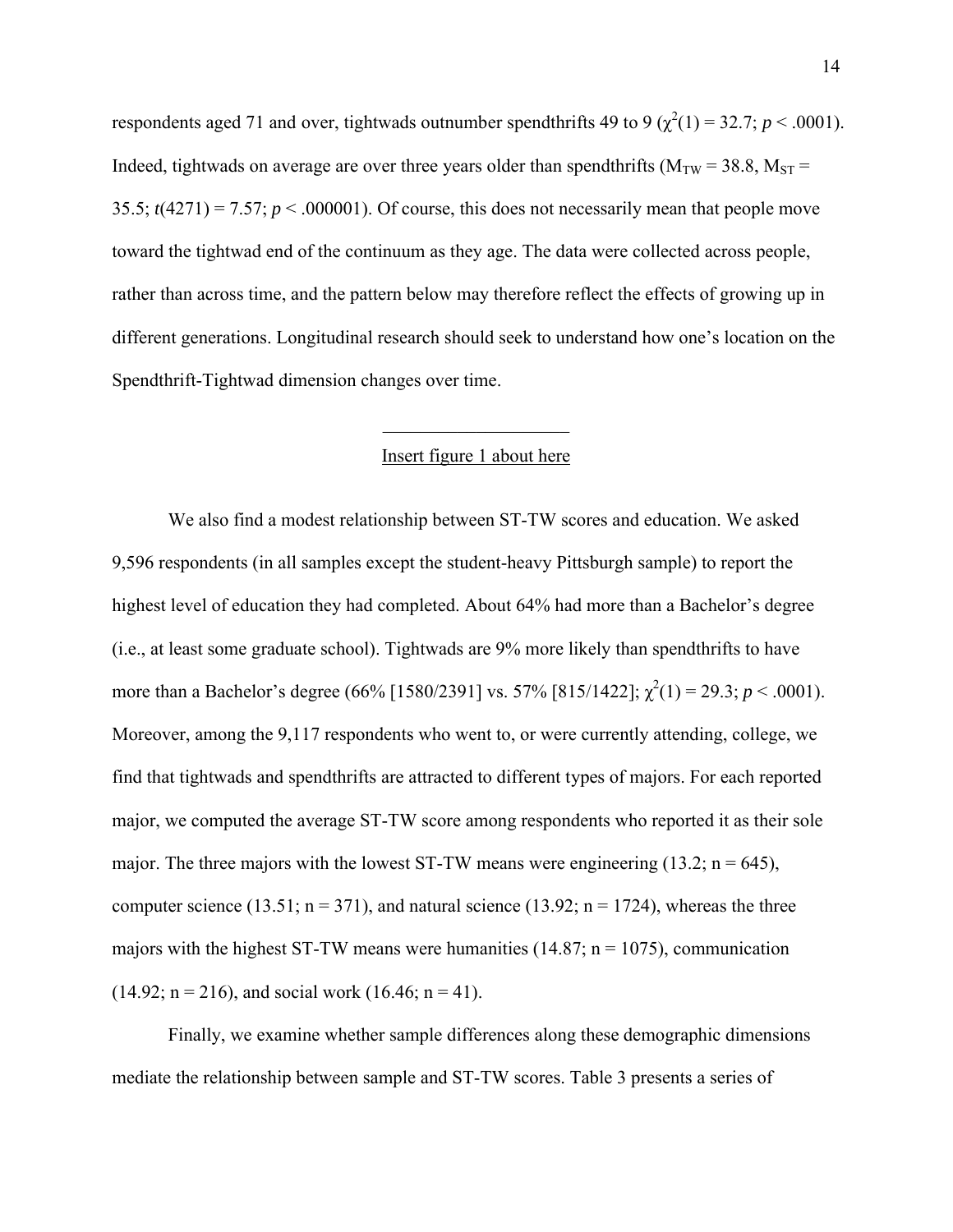regressions predicting ST-TW scores in the NBC, *Globe and Mail*, and *New York Times* samples; *New York Times* is the omitted category. Notice that the demographic measures only slightly reduce the significance of the sample dummies. Thus, although these measures differ across samples, and correlate with ST-TW scores, none fully mediate the relationship between sample and ST-TW scores.

#### Insert table 3 about here

 $\mathcal{L}_\text{max}$  , where  $\mathcal{L}_\text{max}$  , we have the set of  $\mathcal{L}_\text{max}$ 

We will now examine the ST-TW scale's validity. We begin by demonstrating that the scale is reliable, both in terms of internal consistency and test-retest reliability. We then examine whether the ST-TW scale is distinct from measures of basic psychological constructs, marketing constructs, patience, and socially desirable responding. Finally, we demonstrate the scale's construct validity by demonstrating that it predicts self-reported savings and credit card debt.

#### Reliability

The ST-TW scale is reliable, as reflected by a standardized Cronbach's alpha of 0.75 and average inter-item correlation of 0.42. To assess test-retest reliability, the scale was readministered to 447 people 2-539 days after its first administration, with an average of 207 days between the two administrations. The correlation between ST-TW scores at time 1 and at time 2 was  $0.83$  ( $t(212) = 21.9$ ,  $p < .0001$ ) when administrations were separated by 2-180 days (mean: 78 days). That this correlation is comparable to the three-month test-retest reliability for the Big Five Inventory (*r* = 0.85; John and Srivastava 1999, 22), a measure of some of the most universally accepted traits in personality psychology, strongly suggests that our scale captures a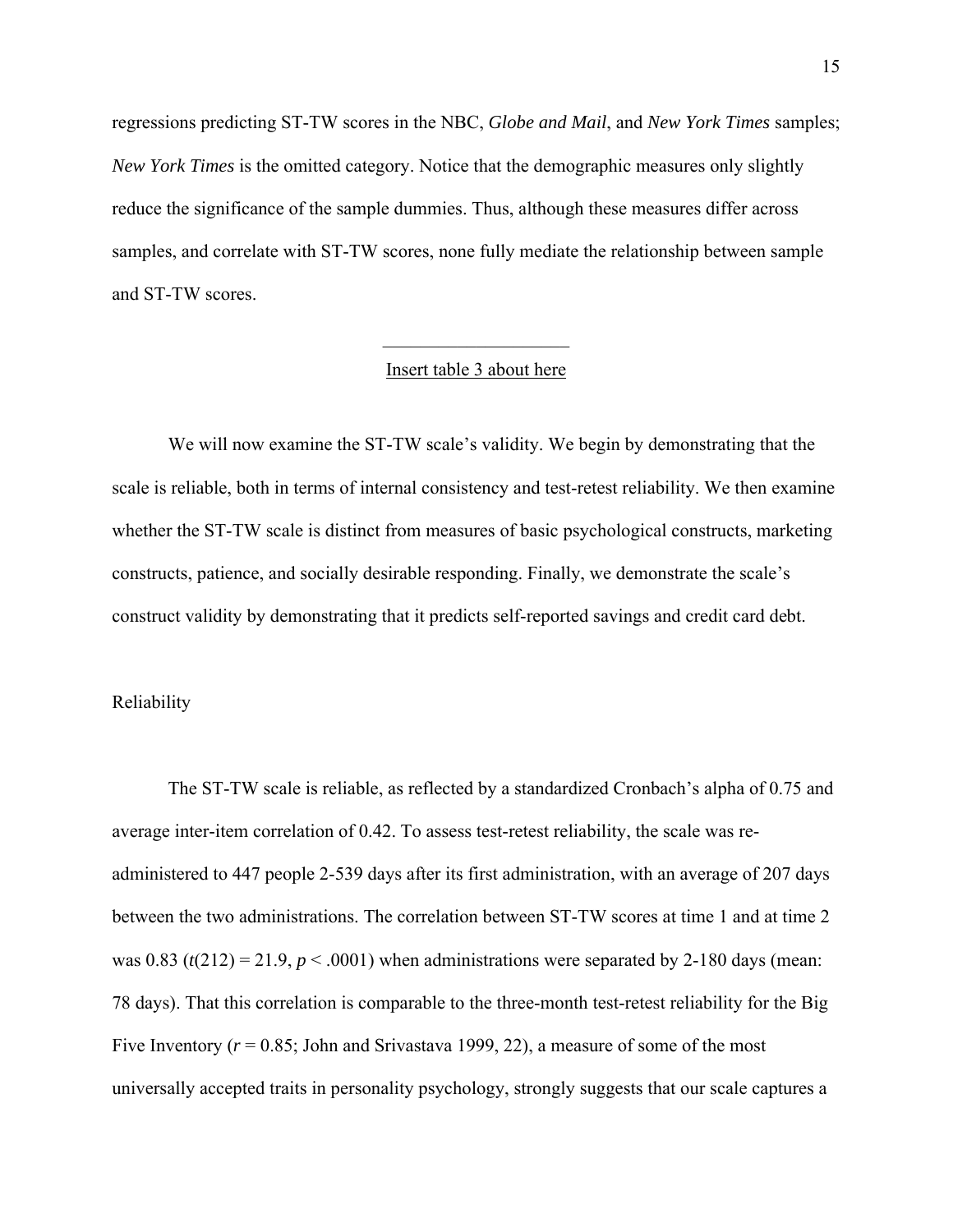stable construct. Moreover, the correlation between ST-TW scores at time 1 and at time 2 was 0.70 ( $t(134) = 11.5$ ,  $p < .0001$ ) when administrations were separated by 181-360 days (mean: 241) days); and  $0.72$  ( $t(95) = 10.2$ ,  $p < .0001$ ) when administrations were separated by over 360 days (mean: 443 days).

### Discriminant Validity

To assess the ST-TW scale's discriminant validity, we assessed its relationship with 28 potentially related scales from the economics, psychology, and marketing literatures. Table 4 presents these scales, their standardized alphas (Iacobucci and Duhachek 2003, 486), and their zero-order correlations with the ST-TW scale. We first examine the relationship between the ST-TW scale and the scale with which it is most highly correlated, Lastovicka et al.'s (1999) measure of frugality  $(r = -0.47)$ . We then examine the relationship between the ST-TW scale and measures of basic psychological constructs, marketing constructs, patience, and socially desirable responding.

### Insert table 4 about here

 $\mathcal{L}_\text{max}$  , where  $\mathcal{L}_\text{max}$  is the set of  $\mathcal{L}_\text{max}$ 

*Relationship with Frugality*. In this section we first use confirmatory factor analysis to demonstrate that the ST-TW and frugality constructs are distinct. We then attempt to uncover *how* these constructs differ. We conclude that the evidence suggests that frugality is driven by a pleasure of saving, as compared with tightwaddism, which is driven by a pain of paying.

As an initial, theory-free test of whether the ST-TW and frugality scales are distinct, we conducted a confirmatory factor analysis of the ST-TW and frugality items. Specifically, we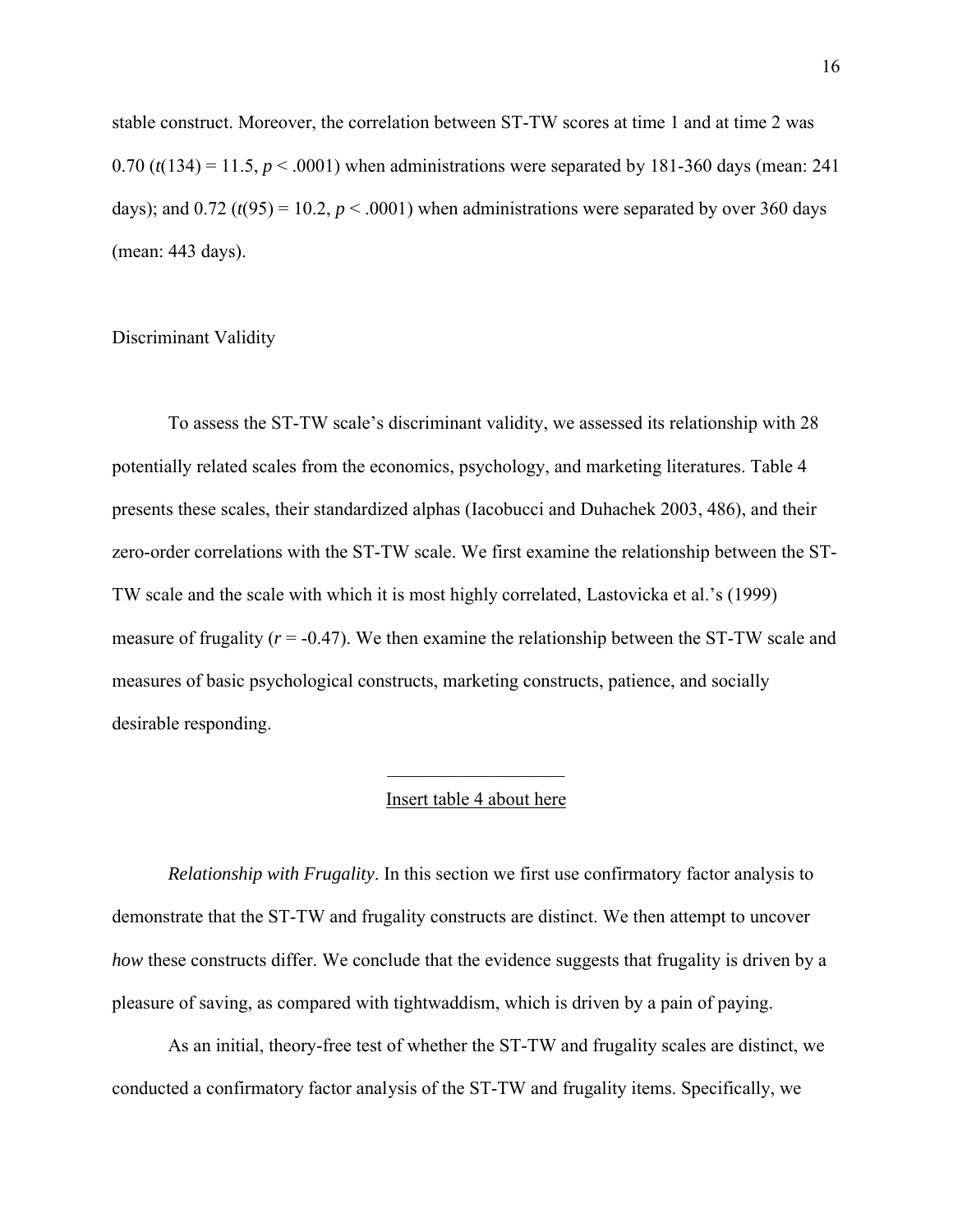tested whether a model in which two factors, ST-TW and frugality, were allowed to covary fit the data better than a unidimensional model that assumes perfect correlation between the two factors. The chi-square statistic associated with the former model is  $\chi^2(53) = 602.68$ , whereas the chi-square statistic associated with the latter model is  $\chi^2(54) = 1118.08$ , a highly significant difference ( $\Delta \chi^2$  = 515.40, *df* = 1, *p* < .0001), which suggests that the two constructs are distinct (Anderson and Gerbing 1988).

Of course, confirmatory factor analysis cannot shed light on *how* these constructs differ. An examination of frugality scale items (e.g., "Making better use of my resources makes me feel good," Lastovicka et al. 1999) suggests that the highly frugal may spend conservatively because they enjoy saving, not because the prospect of spending pains them.

To examine this hypothesis, we first asked 966 respondents from the Pittsburgh sample to rate the extent to which they agree with the statement, "Spending money is painful for me," on a 1 (strongly disagree) to 5 (strongly agree) scale. Table 5 shows the results of a series of regressions predicting agreement with the statement. Models 1 and 2 suggest that both ST-TW and frugality scores predict the extent to which people find spending money painful. However, the standardized coefficient for ST-TW is twice the magnitude of that for frugality, the  $R^2$  is more than four times as large, and when both scales are entered into a multiple regression (Model 3) only ST-TW scores remain significantly related to self-reported pain of paying.<sup>2</sup> This

 $\overline{a}$ 

 $2<sup>2</sup>$  Note that these results do not necessarily support the claim that tightwads are particularly likely to experience an *anticipatory* pain of paying. Rather, it is possible that tightwads only find spending painful once they have spent money. That is, it may not be the case that tightwads are particularly likely to be deterred from spending by an anticipatory pain of paying, but rather that they are particularly likely to regret their purchases, or feel guilty about them. To examine the extent to which the pain of paying is an emotion experienced at the moment of choice, we asked 652 Pittsburgh respondents, "When do you find spending money most painful?" Respondents could choose one of five options: minutes before making a purchase; seconds before making a purchase; the moment of purchase; seconds after making a purchase; minutes after making a purchase. Consistent with the claim that the pain of paying is an anticipatory emotion among tightwads, we find that tightwads are significantly more likely to find spending most painful before the moment of purchase than after the moment of purchase  $(83/138 \text{ vs. } 32/138; \chi^2(1) = 38.77, p$ < .0001). Tightwads are also significantly more likely than unconflicted consumers (183/400) and spendthrifts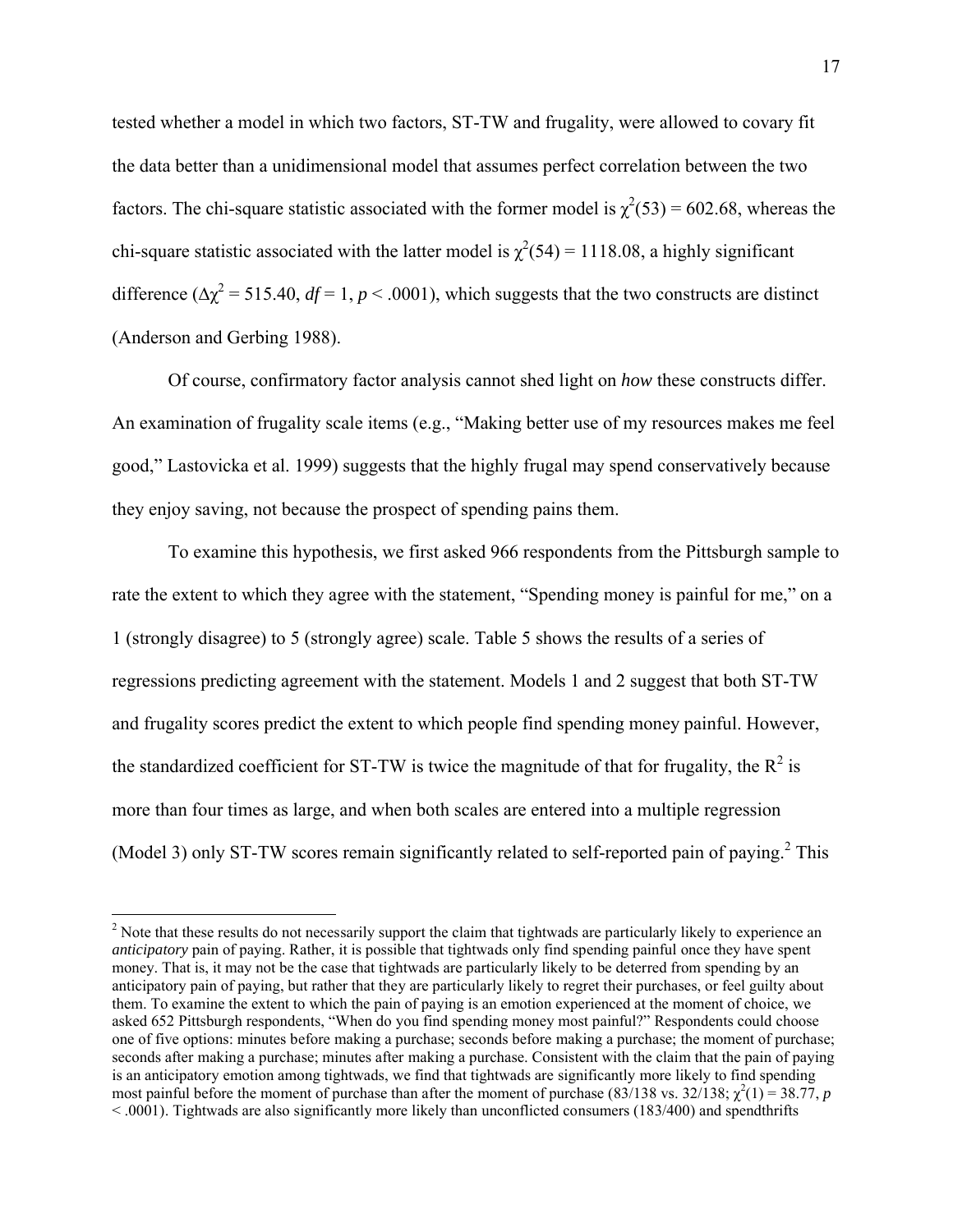provides strong evidence that tightwaddism is more closely related to the pain of paying than is frugality.

### Insert table 5 about here

 $\mathcal{L}_\text{max}$  , where  $\mathcal{L}_\text{max}$  is the set of  $\mathcal{L}_\text{max}$ 

Next, we examine whether frugality is more closely related to the pleasure of saving than is tightwaddism. We asked 316 respondents from the Pittsburgh sample to rate the extent to which they agree with the statement, "Saving money is pleasurable for me," on a 1-5 scale. Note that these respondents were part of the larger set of 966 respondents who rated their agreement with the statement, "Spending money is painful for me," which allows us to assess the relationship between the pleasure of saving and the pain of paying. Somewhat surprisingly, we find that the extent to which people report experiencing a pain of paying is virtually independent of the extent to which they report experiencing a pleasure of saving  $(r = 0.08)$ . This strongly suggests that tightwads do not find spending painful *because* they find saving pleasurable.

Table 6 shows the results of a series of regressions predicting agreement with the pleasure of saving statement. Models 1 and 2 suggest that both ST-TW and frugality scores predict the extent to which people find saving money pleasurable. However, in this case the standardized coefficient for frugality is more than twice the coefficient for ST-TW, the  $R^2$  is almost seven times the magnitude, and when both scales are entered into a multiple regression (Model 3) only frugality scores remain significantly related to the pleasure of saving.

#### Insert table 6 about here

 $\mathcal{L}_\text{max}$  , where  $\mathcal{L}_\text{max}$  is the set of  $\mathcal{L}_\text{max}$ 

 $\overline{a}$ 

<sup>(36/114)</sup> to report that spending is most painful before the moment of purchase ( $\chi^2(1) = 8.51$ ,  $p < .01$  and  $\chi^2(1) =$  $20.44$ ,  $p < 0.001$ , respectively). Spendthrifts, unlike tightwads, are significantly more likely to find spending most painful after the moment of purchase than before the moment of purchase (56/114 vs. 36/114;  $\chi^2(1) = 7.29$ ,  $p < .01$ ).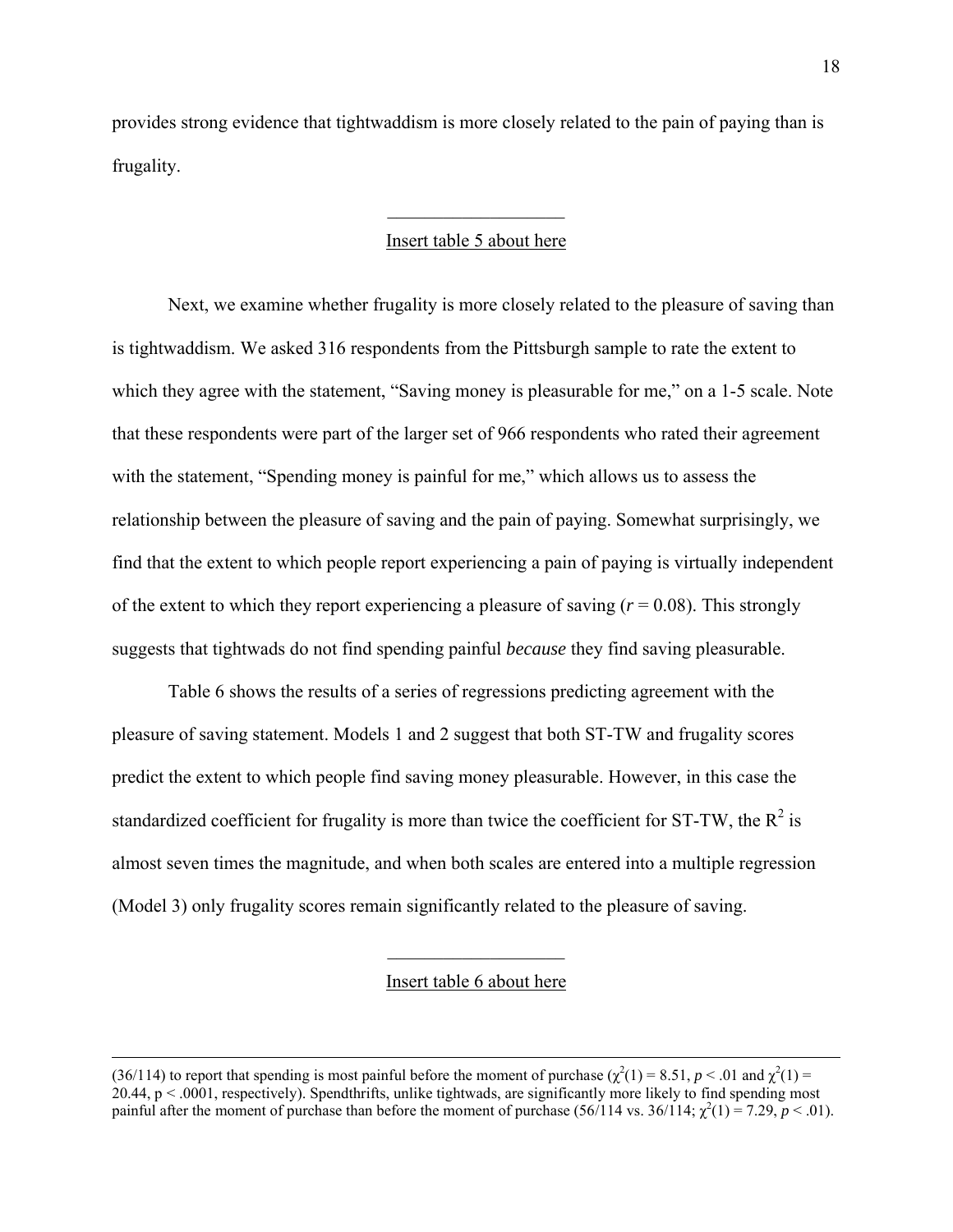Thus, although both tightwads and the highly frugal may spend conservatively, they appear to do so for different reasons. Conservative spending by tightwads is likely driven by a pain of paying, whereas conservative spending by the highly frugal is likely driven by a pleasure of saving.

*Relationship with other scales*. The first section of table 4 presents the relationship between the ST-TW scale and measures of several psychological constructs. Such comparisons are important to make, as individual differences in spending behavior may be the consequence of individual differences in more basic personality traits (Lastovicka 1982). Notice that we find a negative correlation between the ST-TW scale and the short form of Tangney, Baumeister, and Boone's (2004) Self-Control scale  $(r = -0.25)$ . The modesty of this correlation is not particularly surprising given Tangney, Baumeister, and Boone's (2004, 314) distinction between self-control and self-regulation. Their view suggests that tightwads and spendthrifts do not necessarily differ in trait levels of self-control, but rather that they both have problems of self-regulation. That is, tightwads are unable to suspend (otherwise beneficial) self-control when doing so would be desirable, and spendthrifts have an inability to exert self-control when doing so would be desirable.

The second section of table 4 presents the relationship between the ST-TW scale and measures of several constructs from the marketing literature. Although our scale, like many other scales in marketing, is intended to predict spending behavior, we believe our scale uniquely captures individual differences in the pain of paying. Notice, for example, that there is only a modest correlation with Faber and O'Guinn's (1992) measure of compulsive buying  $(r = -0.15)$ and Richins's measure of materialism  $(r = 0.26)$ . The former correlation is negative because lower scores on Faber and O'Guinn's (1992, 468) measure are diagnostic of greater compulsive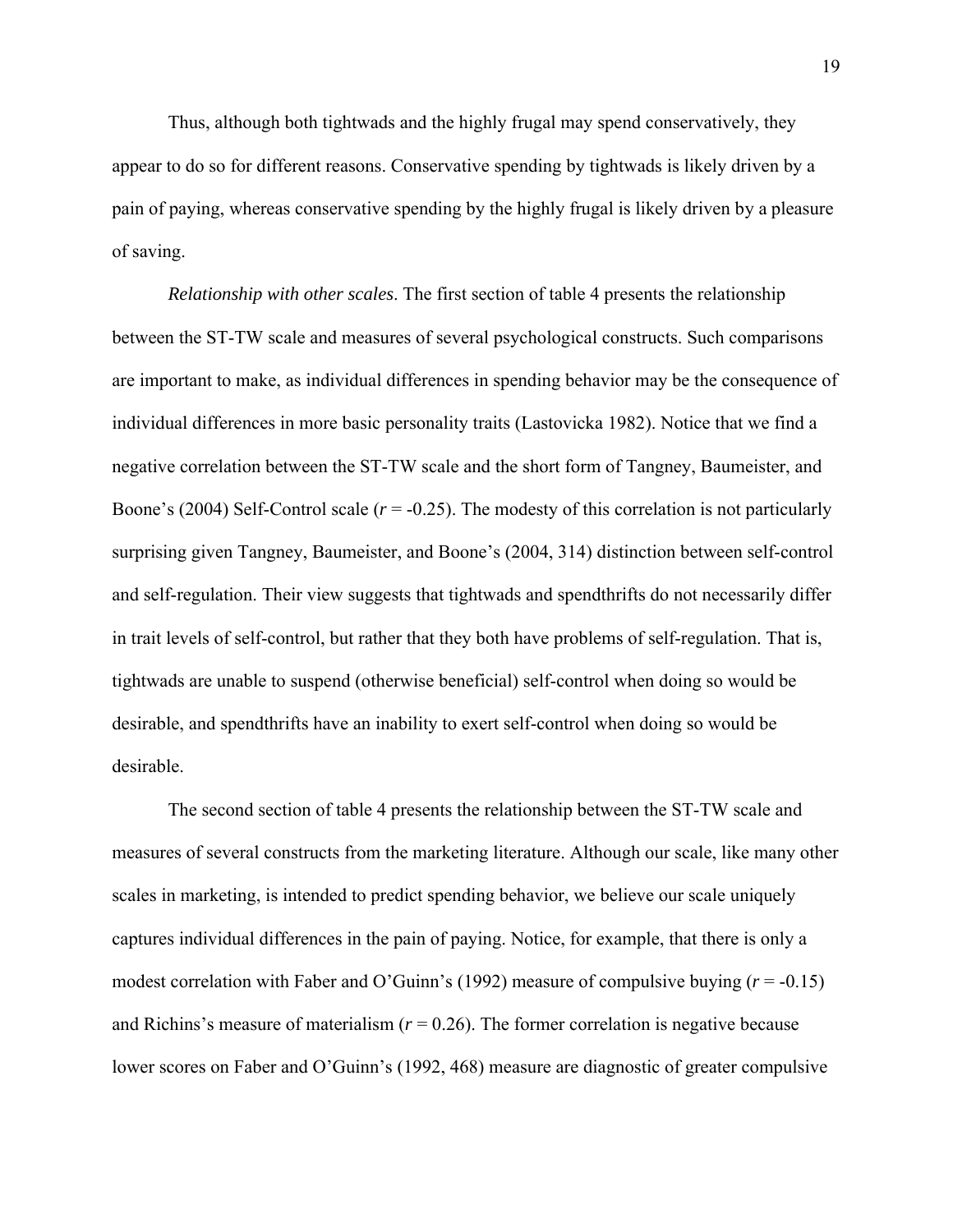buying. The weakness of these correlations likely reflects the fact that spendthrifts do not spend more than their more deliberative selves would prefer primarily because they are trying to alleviate negative affect (a hallmark of compulsive buying) or because they are trying to impress others (a hallmark of materialism), but rather because they fail to experience sufficient pain of paying. ST-TW scores are more strongly related to value consciousness (Lichtenstein, Netemeyer, and Burton 1990;  $r = -0.33$ ) and price consciousness (Lichtenstein, Ridgway, and Netemeyer 1993;  $r = -0.40$ ), but the size of these correlations suggests that neither is the defining characteristic of tightwaddism.

The third section of table 4 presents the relationship between the ST-TW scale and measures of patience and impulsivity. We conduct such comparisons to examine whether our scale simply captures individual differences in valuation of future consumption. The generally low correlations suggest that it does not. Indeed, it would have been surprising if these correlations were high, as our scale is intended to capture individual differences in immediate pain of paying, which people presumably rely on so that they do not have to think carefully about what is given up in the future.

The fourth section of table 4 presents the relationship between the ST-TW scale and two measures of socially desirable responding. Since "tightwad" and "spendthrift" have a somewhat negative connotation (see item 1 of ST-TW scale), and since Mr. A and Mr. B are both described as doing something they do not want to do (see item 3), people who tend to respond in a socially desirable fashion may be motivated to categorize themselves as unconflicted consumers. However, we find no significant curvilinear (or linear) relationship between ST-TW scores and Balanced Inventory of Desirable Responding (Paulhus 1984) or Concern for Appropriateness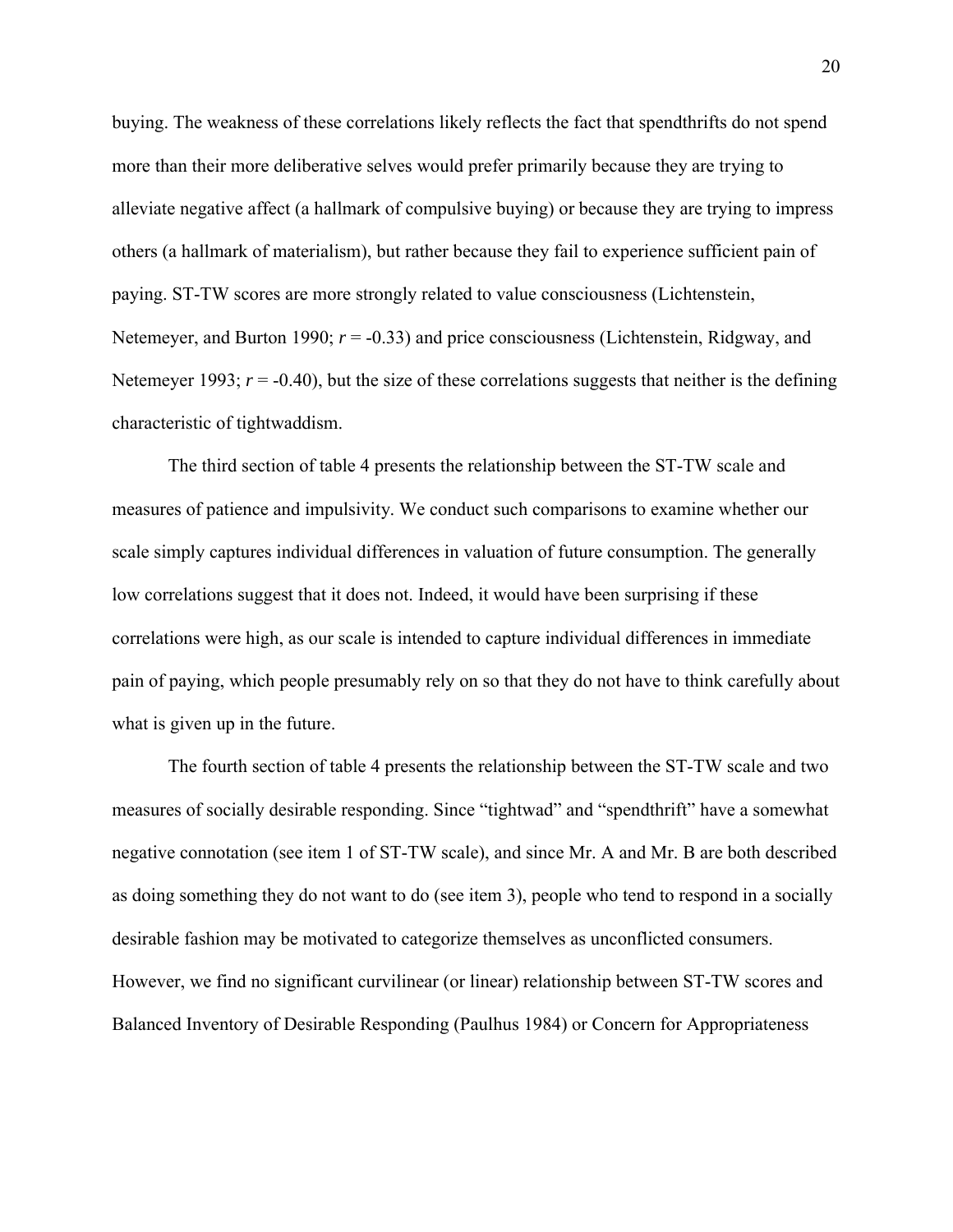(Lennox and Wolfe 1984) scores, suggesting that the ST-TW scale is not influenced by socially desirable responding.

#### Construct Validity

Having provided evidence of the reliability and discriminant validity of the ST-TW scale, we next test the basic hypothesis that spendthrifts should generally spend more than tightwads. We did so by asking respondents in the *Globe and Mail*, *New York Times*, and NBC samples to report their total savings and current level of credit card debt. We also asked respondents to report their annual income, to determine whether any tightwad/spendthrift differences in savings or credit card debt could be attributed to differences in income rather than to differences in spending habits.

We first examine the credit card responses ( $N = 9,616$ ). Respondents were asked, "Approximately how much credit card debt do you have?" and could indicate one of nine intervals, ranging from \$1-\$500 to over \$50,000. The intervals were shown in terms of both Canadian and U.S. dollars for *Globe and Mail* respondents. Respondents could alternatively indicate, "I pay off my balance in full each month," or "I do not use credit cards."

Table 7 presents the frequency of different credit card responses by consumer type. Notice that tightwads are about as likely as spendthrifts to abstain from using credit  $(\chi^2(1))$  = 1.35;  $p = 0.25$ ). When we focus only on credit card users, we find that spendthrifts are three times more likely than tightwads to carry debt. Sixty percent (804/1330) of spendthrift credit users carry debt, but only 20% (451/2213) of tightwad credit users do  $(\chi^2(1) = 583.2; p < .0001)$ . Spendthrifts are not only more likely to be in debt, but they also carry more debt. When we focus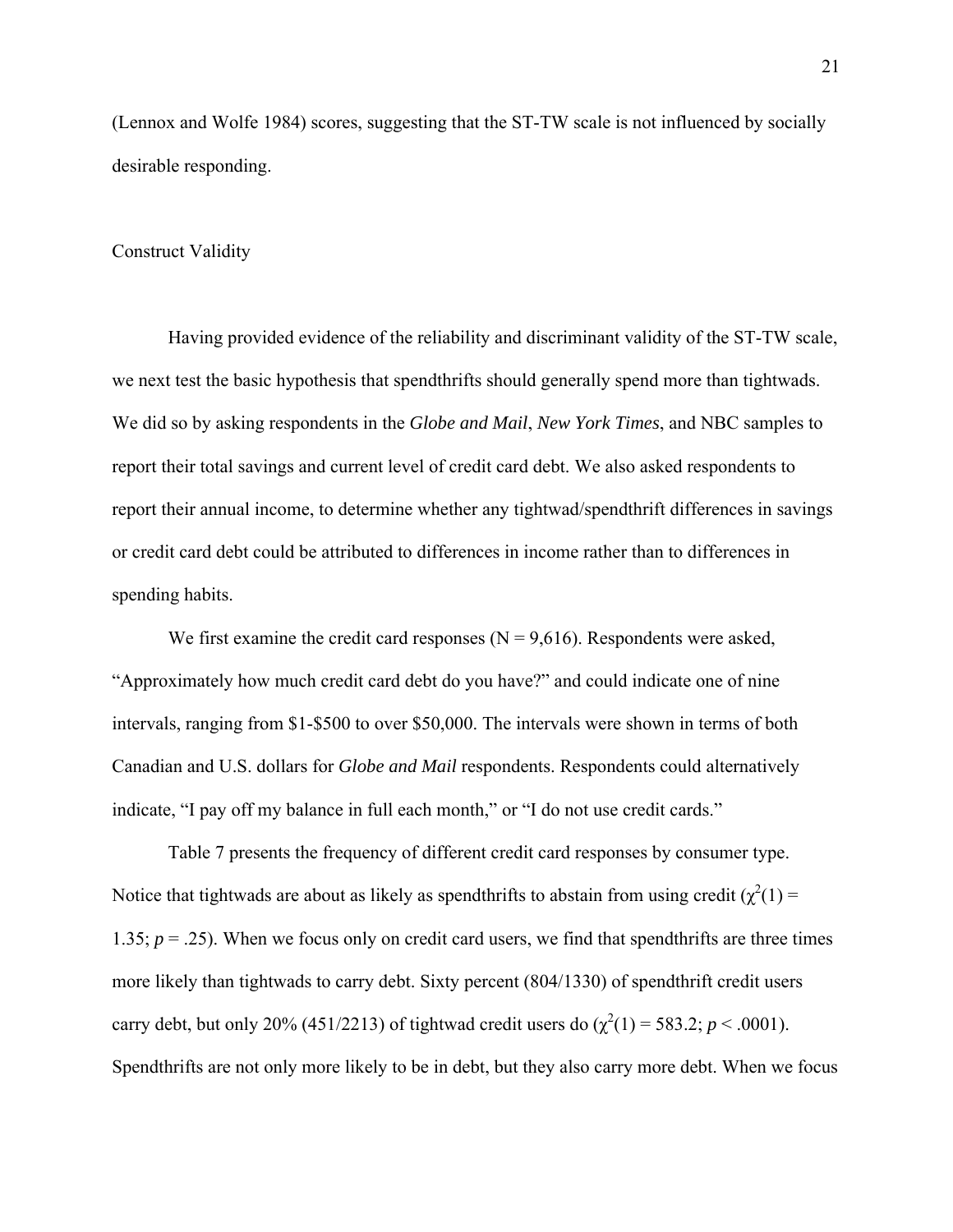only on credit card users in debt, we find that tightwads are more likely than spendthrifts to carry \$1-\$5,000 in debt (61% [273/451] vs. 51% [413/804];  $\chi^2(1) = 9.79$ ;  $p < .005$ ), whereas spendthrifts are more likely than tightwads to carry over \$20,000 in debt (13% [108/804] vs. 9% [42/451];  $\chi^2(1) = 4.66$ ;  $p < .05$ ).

#### Insert table 7 about here

 $\mathcal{L}_\text{max}$ 

Next, we examine savings ( $N = 9,394$ ) and income ( $N = 9,431$ ) responses. Respondents were asked, "Approximately how much money do you have in savings?" and "What is your annual income?" Respondents could select one of 12 intervals, ranging from \$0-\$10,000 to over \$250,000. Intervals were shown in terms of both Canadian and U.S. dollars for *Globe and Mail* respondents.

Table 8 presents the frequency of different savings responses by consumer type. The distribution of savings among tightwads differs from the distribution among spendthrifts ( $\chi^2(4)$  = 333.39;  $p \le 0.0001$ ), but we observe particularly strong differences at the two extremes of amount saved. Spendthrifts are more than twice as likely as tightwads to have less than \$10,000 in savings  $(\chi^2(1) = 293.48; p < .0001)$ , and tightwads are more than twice as likely as spendthrifts to have more than \$250,000 in savings ( $\chi^2(1) = 129.06$ ;  $p < .0001$ ).

#### Insert table 8 about here

 $\mathcal{L}_\text{max}$  , where  $\mathcal{L}_\text{max}$  is the set of  $\mathcal{L}_\text{max}$ 

Thus, spendthrifts carry more debt, and save less, than tightwads. It is worth examining whether there are analogous tightwad/spendthrift differences in income. Table 9 presents the frequency of different income responses by consumer type. The distribution of income among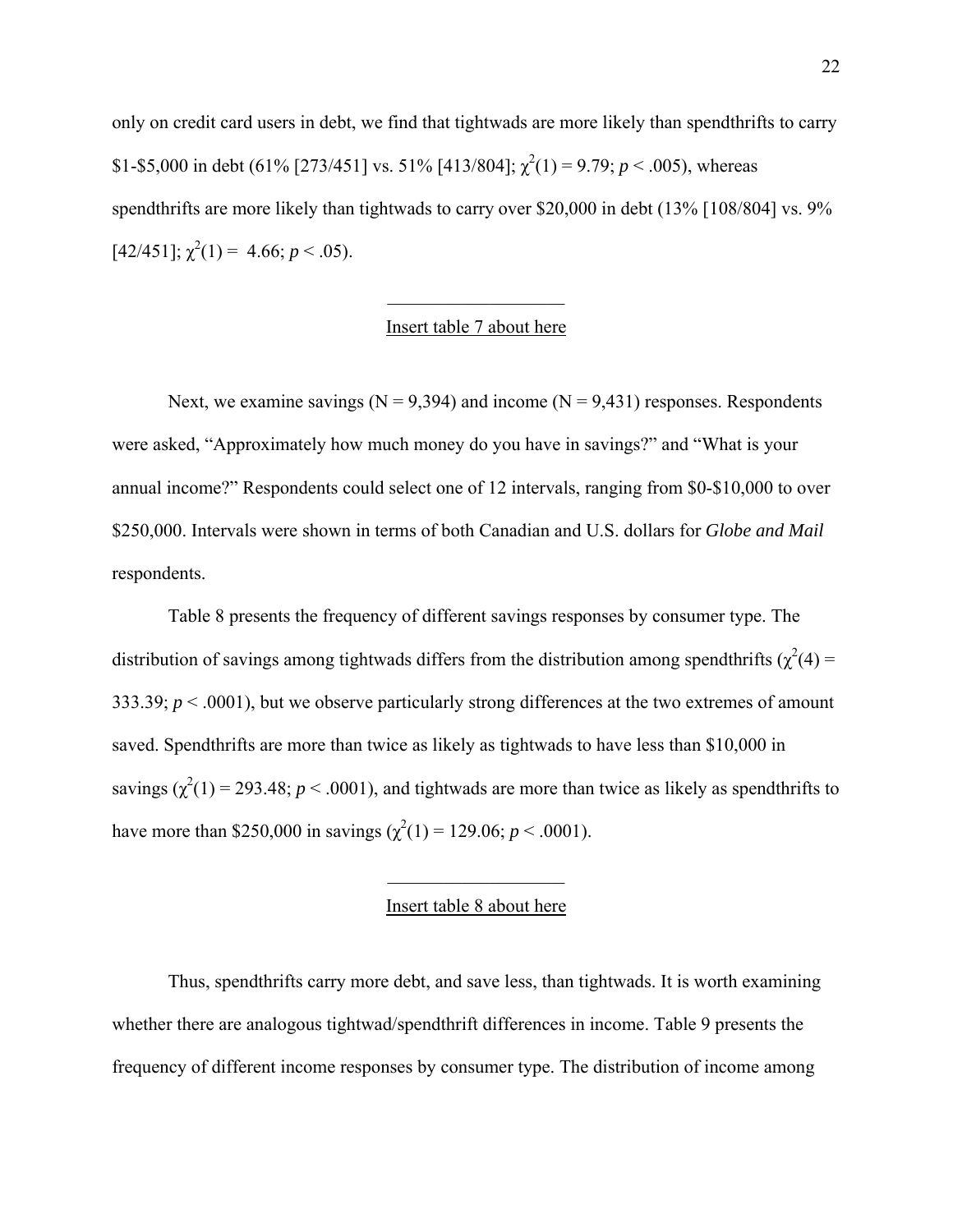spendthrifts differs from the distribution among tightwads ( $\chi^2(4) = 15.23$ ; *p* < .005). This difference is driven by the fact that spendthrifts are 4% more likely than tightwads to have incomes ranging from \$10,001-\$50,000 ( $\chi^2(1) = 7.32$ ;  $p < .01$ ), whereas tightwads are 5% more likely than spendthrifts to have incomes ranging from \$100,001-\$250,000 ( $\chi^2(1) = 10.51$ ; *p* < .005). Tightwad/spendthrift differences in the three other income categories fail to reach significance (all  $\chi^2(1) \le 1$ ; all  $p > .30$ ). Thus, although the income distribution among tightwads differs from the income distribution among spendthrifts, these small differences are unlikely to account for large differences in credit card debt and savings noted earlier.

### Insert table 9 about here

 $\mathcal{L}_\text{max}$  , where  $\mathcal{L}_\text{max}$  is the set of  $\mathcal{L}_\text{max}$ 

Table 10, for example, focuses on the 3,751 tightwads and spendthrifts for whom we have both income and credit card data. Focusing only on credit card users, spendthrifts are significantly more likely than tightwads to carry credit card debt at each income level (all  $\chi^2(1)$  > 19; all *p* < .0001). The results suggest that tightwad/spendthrift differences in credit card debt do not depend heavily on income.

Insert table 10 about here

 $\mathcal{L}_\text{max}$  , where  $\mathcal{L}_\text{max}$  is the set of  $\mathcal{L}_\text{max}$ 

#### **TESTS OF OUR THEORETICAL FRAMEWORK**

The evidence presented thus far suggests that the ST-TW scale is reliable, distinct from related constructs, and predictive of credit card debt and savings. However, individual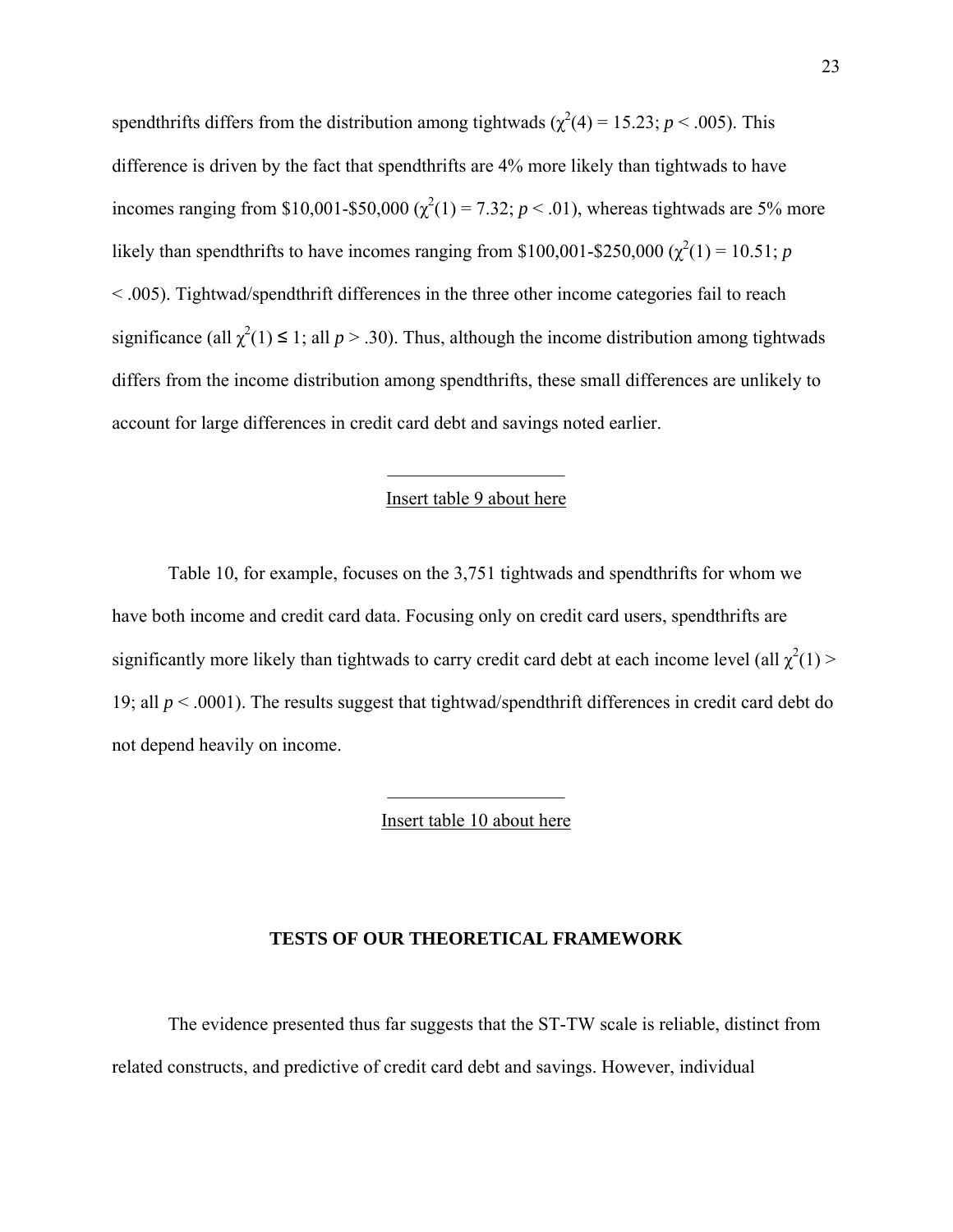differences are not all-powerful determinants of behavior. Our theoretical framework does not predict that spendthrifts will spend more than tightwads across all domains. If tightwads are particularly prone to experience the pain of paying, they should spend less when situational factors intensify the pain of paying than when situational factors mitigate the pain of paying. If spendthrifts are not particularly prone to experience the pain of paying (and thus less sensitive than tightwads to such situational factors), spending differences between tightwads and spendthrifts should be greatest when situational factors intensify the pain of paying. By contrast, such spending differences should be smallest when situational factors mitigate the pain of paying. Studies 1 and 2 experimentally test this hypothesis.

Study 1

In study 1 we experimentally manipulate whether or not the (hypothetical) fee to have a product shipped overnight is framed as "small." Presumably, framing the fee as small makes it seem less painful to pay, and thus spending differences between tightwads and spendthrifts are predicted to be smallest in the "small" fee condition.

*Participants*. Over a five-month period beginning in March, 2005, 538 Carnegie Mellon students responded to a series of online surveys that, among other items, included a question that asked participants if they would be willing to pay a hypothetical fee. The sample included 88 tightwads, 112 spendthrifts, and 338 unconflicted consumers.

*Method*. All surveys began with the ST-TW scale. Survey respondents were then asked, "Suppose that in exchange for completing a survey for Amazon.com, you could receive your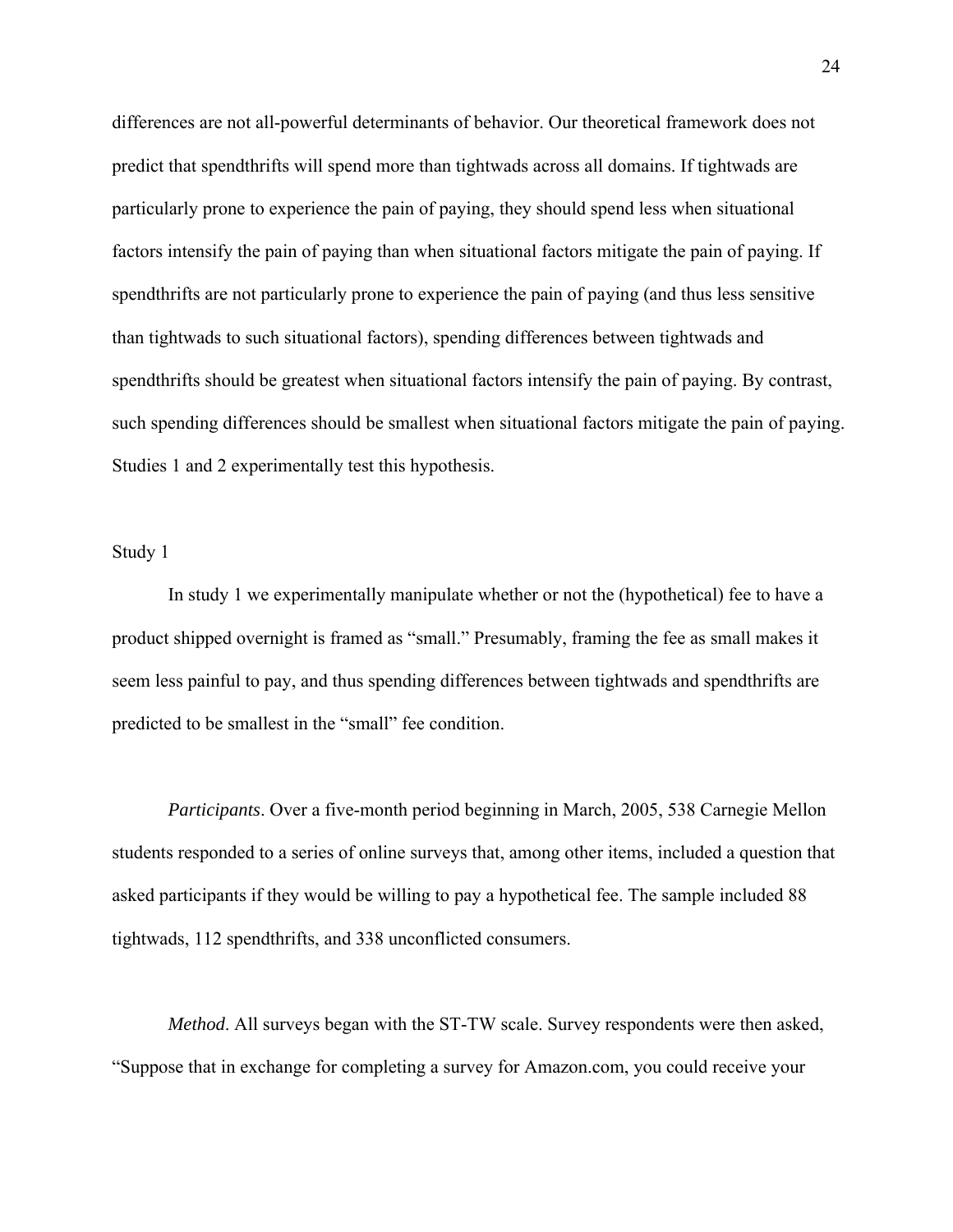choice of one of the four DVD box sets listed below. If you choose to complete the survey, the box set will be shipped to you for free within 4 weeks. Which box set would you most like to receive?" The list of DVD box sets included Season 1 of "The Sopranos," Seasons 1 and 2 of "Seinfeld," Seasons 1 and 2 of "Family Guy," and Season 1 of "Chappelle's Show."

Respondents were then asked one of two questions, which differed by only one word. Respondents in the \$5 fee [small \$5 fee] condition were asked, "Would you be willing to pay a [small] \$5 fee to receive the box set by overnight delivery, rather than waiting 4 weeks?" There were 243 and 295 respondents in the "\$5 fee" and "small \$5 fee" conditions, respectively.

*Results*. Since our hypothesis focuses on tightwads and spendthrifts, we will initially focus exclusively on the behavior of tightwads and spendthrifts. Figure 2 presents the proportion of tightwads and spendthrifts willing to pay the fee in each condition. We analyzed the data with factorial logistic regression, which treated the binary decision as the dependent variable and type of framing and consumer type as the independent variables. We find no significant main effect of type of framing  $(\chi^2(1) = 0.06; p = .81)$ . Participants are not significantly more likely to pay the small \$5 fee than the \$5 fee (33% [37/113] vs. 25% [22/87]). However, there is a significant main effect of consumer type  $(\chi^2(1) = 8.93; p < .01)$ . Spendthrifts are significantly more likely than tightwads to pay the fee (38% [42/112] vs. 19% [17/88]). Most importantly, we find a significant interaction between type of framing and consumer type  $(\chi^2(1) = 4.21; p < .05)$ . Spendthrifts are only 9% more likely than tightwads to pay the "small" \$5 fee (37% [23/63] vs. 28% [14/50];  $\chi^2(1) = 0.92$ ;  $p = .34$ ), but they are 31% more likely to pay the \$5 fee (39% [19/49] vs. 8% [3/38];  $\chi^2(1) = 10.8$ ;  $p = .001$ ). Viewed in ratio terms, spendthrifts are nearly five times more likely than tightwads to pay the \$5 fee, but almost equally likely to pay the "small" \$5 fee.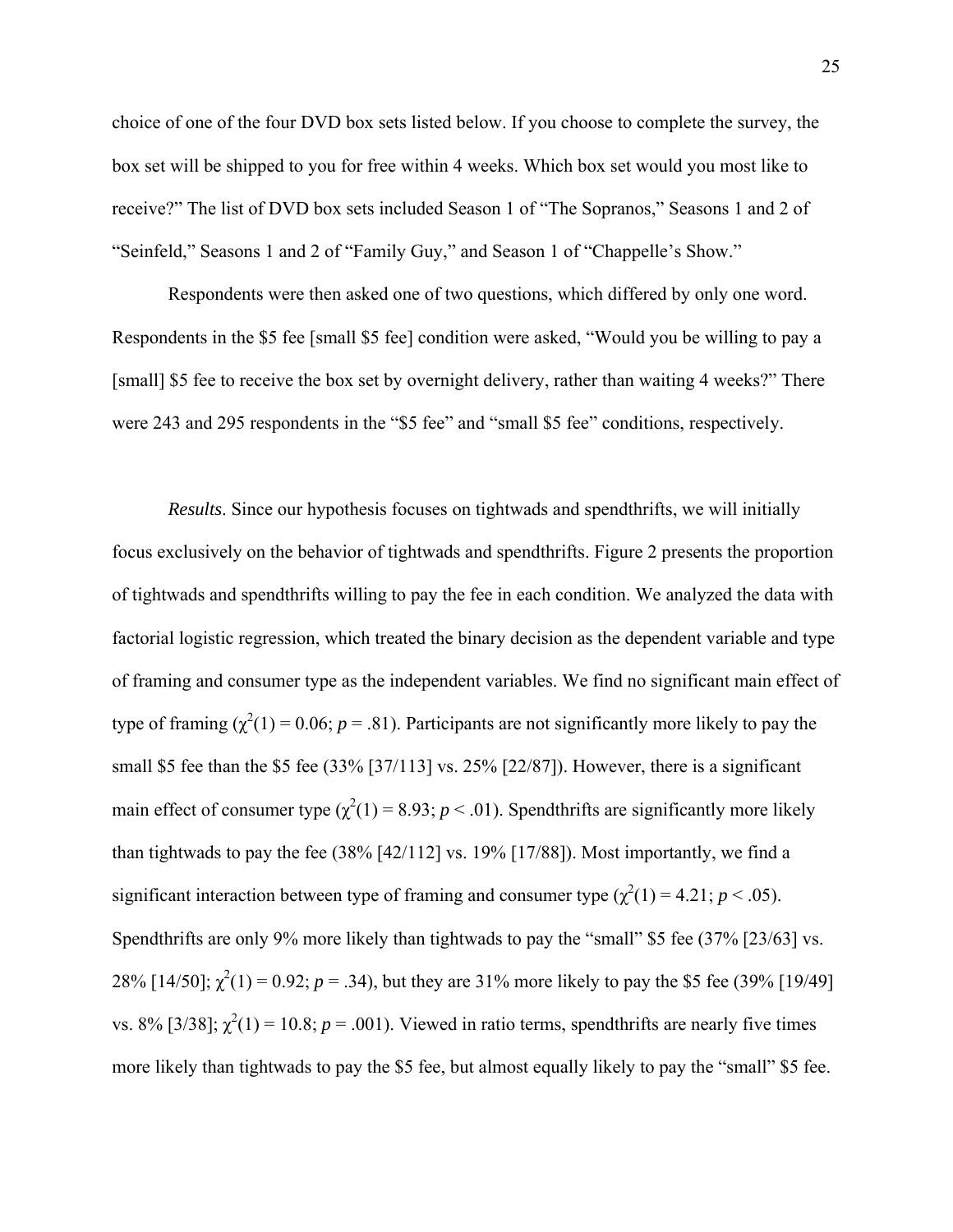### Insert figure 2 about here

 $\mathcal{L}_\text{max}$  , where  $\mathcal{L}_\text{max}$  , we have the set of  $\mathcal{L}_\text{max}$ 

Finally, we examine the behavior of unconflicted consumers, about whom we did not have a hypothesis. Pooling across framing conditions, 27% of unconflicted consumers pay the fee, as compared to 19% of tightwads and 38% of spendthrifts. Like spendthrifts, unconflicted consumers are fairly insensitive to the framing manipulation: 28% (51/182) pay the small \$5 fee, and 26% (40/156) pay the \$5 fee ( $\chi^2(1) = 0.24$ ; *p* = .62).

*Discussion*. Consistent with our hypothesis, we find that spending differences between tightwads and spendthrifts are smallest when situational factors mitigate the pain of paying. One limitation of this study, however, is that there was no manipulation check to verify that we were indeed manipulating the pain of paying. Accordingly, it is difficult to rule out alternative explanations. One alternative explanation, consistent with the education data presented earlier, could be that tightwads are more thoughtful. The source of the framing (the experimenter) is presumably credible, and thoughtful consumers may infer that they are being told that the \$5 fee for overnight shipping is small because it is indeed small relative to typical overnight shipping fees (Grice 1975). In study 2 we therefore attempt to replicate the interaction observed here and more definitively attribute it to situational differences in the pain of paying.

Study 2

Like study 1, study 2 examines the hypothesis that spending differences between tightwads and spendthrifts will be smallest when situational factors diminish the pain of paying. To manipulate the pain of spending, we vary whether a (hypothetical) massage is framed as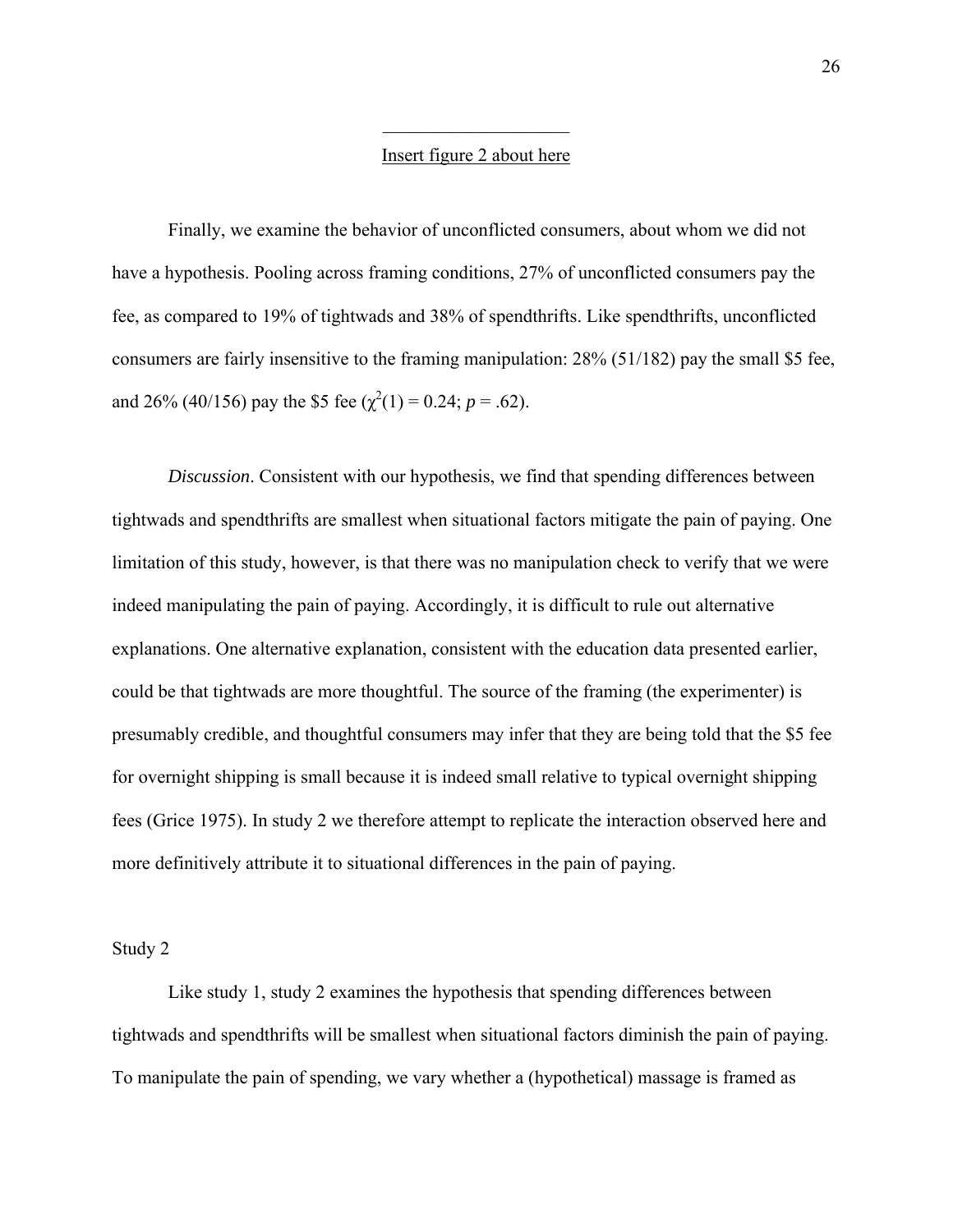necessary to relieve back pain (utilitarian) or desired because it would be pleasurable (hedonic). We predict that the utilitarian massage will be less painful to pay for than the purely hedonic massage. As a result, spending differences between tightwads and spendthrifts should be greater in the hedonic condition than in the utilitarian condition.

*Participants*. This experiment was conducted with three samples and a total of 1,087 participants. One version of our *Globe and Mail* survey included this experiment and was taken by 36 tightwads, 6 spendthrifts, and 60 unconflicted consumers. One version of our *New York Times* survey also included this experiment and was taken by 131 tightwads, 83 spendthrifts, and 331 unconflicted consumers. We also contacted tightwads and spendthrifts who had previously either taken a *Times* or NBC survey that did not include the present experiment and asked them to take a new survey that only included this experiment. The amount of time between the two surveys varied from one to three months. Of the 1,019 tightwads contacted, 273 participated in the present experiment, and of the 696 spendthrifts contacted, 167 participated. Across all samples, 440 tightwads, 256 spendthrifts, and 391 unconflicted consumers participated.

*Method*. In the *Globe and Mail* and *New York Times* samples, we employed a 2x2 design. Specifically, we varied whether participants faced the massage scenario immediately before or immediately after completing the ST-TW scale, and whether they were assigned to the utilitarian or hedonic scenario. In the *Times*/NBC sample, participants were classified as tightwads or spendthrifts based on their original survey responses. For these participants, we only varied whether they were assigned to the utilitarian or hedonic scenario; they did not complete the ST-TW scale a second time.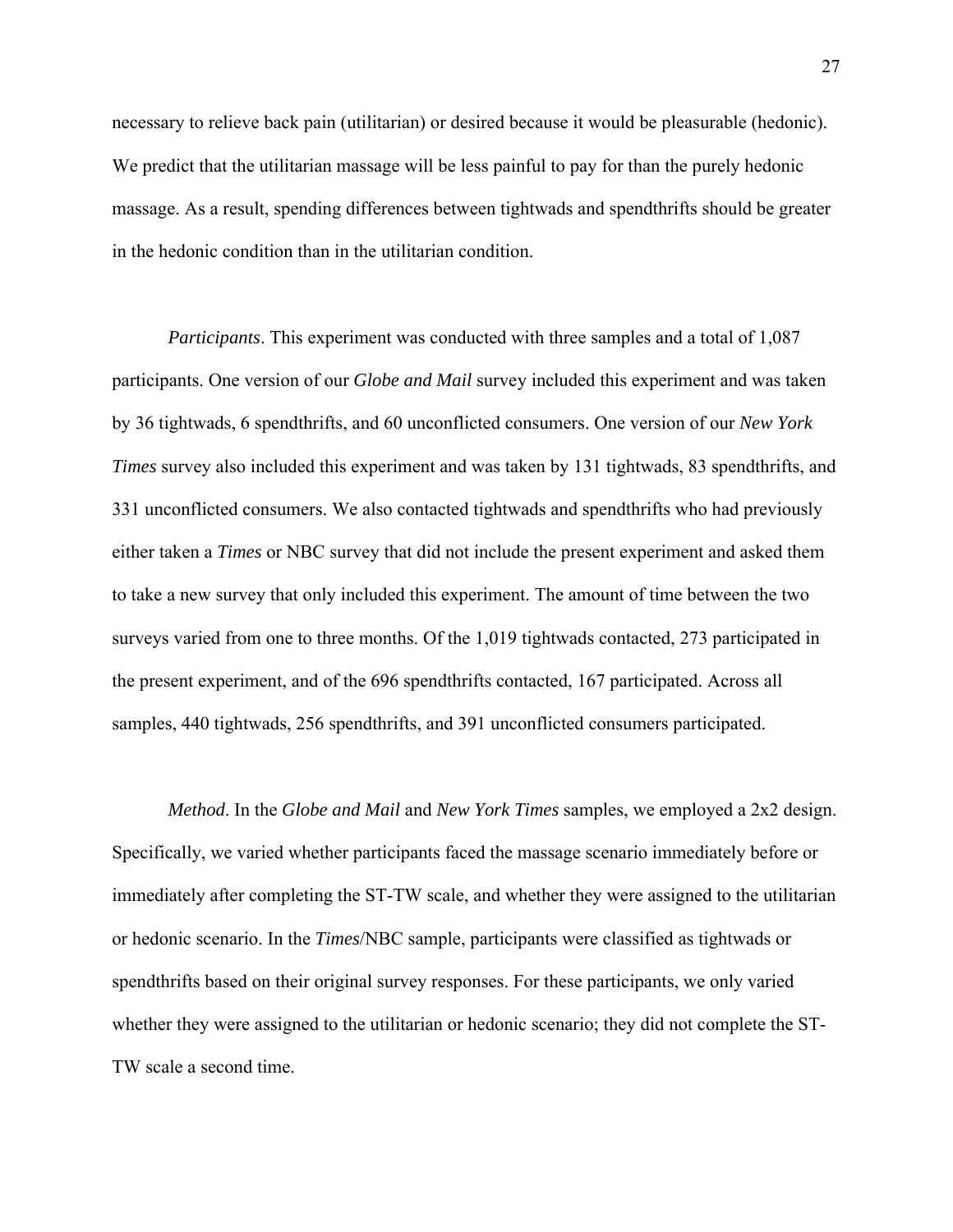In the utilitarian condition, participants read the following scenario:

Imagine that your back has been bothering you lately. You discuss the situation with a physician, who recommends a therapeutic massage. You shop around and find an excellent clinic that offers a therapeutic massage for \$100. Your insurance does not cover the cost.

And in the hedonic condition, participants read the following scenario:

Imagine that you find massages very pleasurable (no need to imagine if this is actually true). You shop around and find an excellent spa that offers a pleasurable massage for \$100.

Immediately following each scenario, participants were asked, "Would you get the massage?" They could either indicate Yes or No. There were 548 respondents in the utilitarian condition, and 539 in the hedonic condition.

A manipulation check followed the decision (cf. Shiv and Fedorikhin 1999). Specifically, participants were asked, "How painful would it be to pay for the massage?" Responses were rated on a 1 (not at all painful) to 7 (very painful) scale.

*Manipulation Check*. Factorial ANOVA treating self-reported pain of paying as the dependent variable and massage and consumer type as the independent variables reveals a significant main effect of massage type  $(F(1,692) = 48.23; p < .0001)$ . As predicted, participants in the utilitarian condition find paying for the massage significantly less painful than do participants in the hedonic condition ( $M<sub>utilitarian</sub> = 3.92$ ,  $M<sub>hedonic</sub> = 4.76$ ). There is also a significant main effect of consumer type  $(F(1,692) = 34.35; p < .0001)$ ; tightwads find paying for the massage significantly more painful than do spendthrifts ( $M_{TW} = 4.60$ ,  $M_{ST} = 3.87$ ). There is no significant interaction between consumer type and reported pain of massage type  $(F(1,692) =$ 1.29;  $p = 0.26$ ).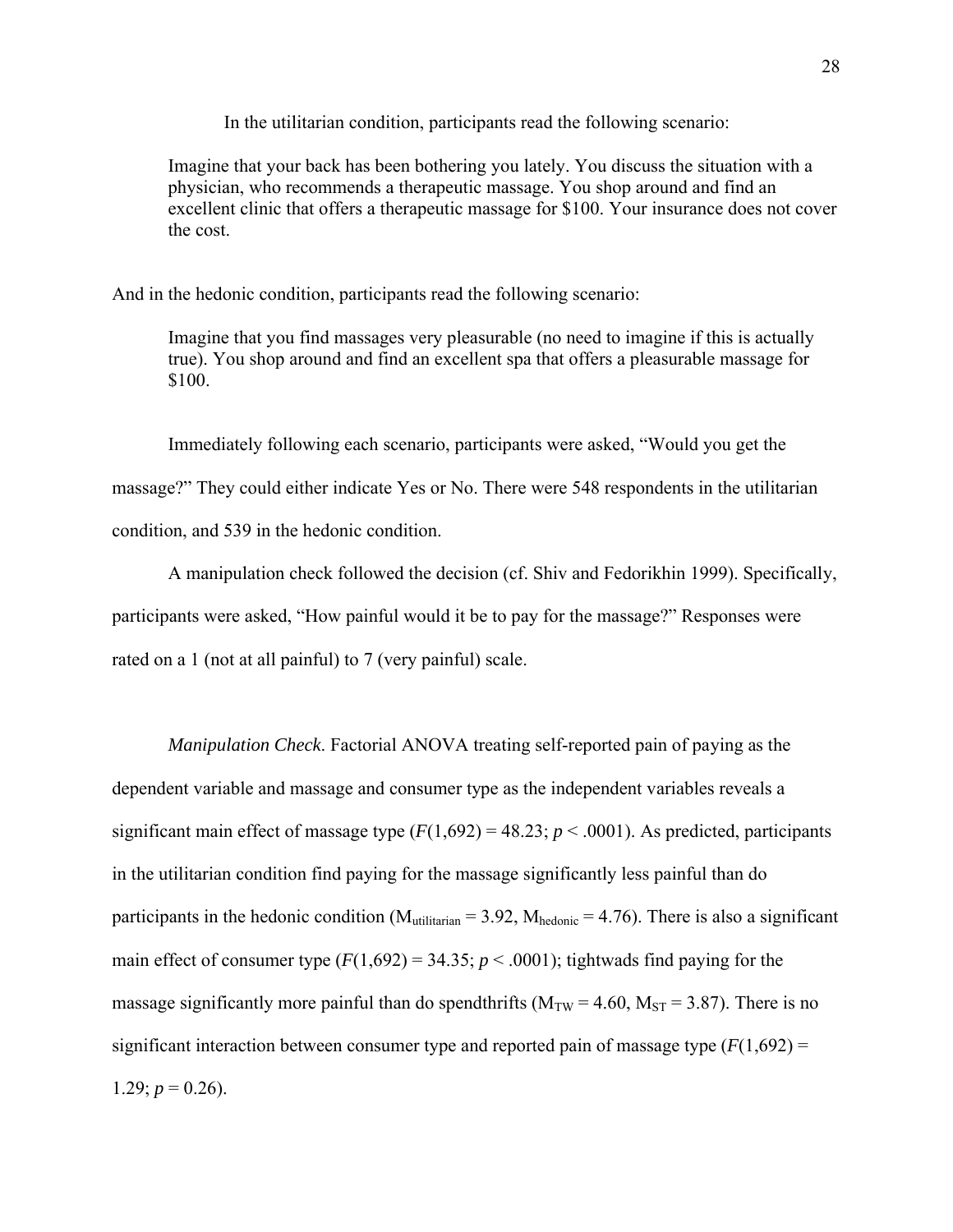*Results*. Since our hypothesis focuses on tightwads and spendthrifts, we will initially focus exclusively on the behavior of tightwads and spendthrifts. We first examine whether the order (or presence) of the ST-TW scale influenced choices. Overall, willingness to pay for a utilitarian massage does not vary significantly with ST-TW scale placement: 68% buy when the scenario precedes the scale, 67% buy when the scenario follows the scale, and 75% buy when the scale is not present  $(\chi^2(2) = 2.26; p = 0.32)$ . Likewise, willingness to pay for a hedonic massage does not vary with ST-TW scale placement: 32% buy when the scenario precedes the scale, 30% buy when the scenario follows the scale, and 34% buy when the scale is not present ( $\chi^2(2)$  = 0.44;  $p = 0.80$ ). Moreover, willingness to buy either massage is not significantly influenced by ST-TW scale placement among either consumer type (all  $\chi^2(2)$  < 4.10; all  $p > 0.10$ ). In our analyses below, we therefore collapse responses across this factor.

Figure 3 presents the proportion of tightwads and spendthrifts willing to purchase each type of massage. We analyzed the data with factorial logistic regression, which treated the binary purchase decision as the dependent variable and massage and consumer type as the independent variables. We find a significant main effect of massage type  $(\chi^2(1) = 24.37; p < .0001)$ . Participants are significantly more willing to buy the utilitarian massage than the hedonic massage (72% [258/357] vs. 33% [111/339]). We also find a significant main effect of consumer type  $(\chi^2(1) = 22.10; p < .0001)$ . Tightwads are significantly less willing than spendthrifts to buy a massage (47% [206/440] vs. 64% [163/256]). Most importantly, we find a significant interaction between consumer type and massage type  $(\chi^2(1) = 4.15; p < .05)$ . Spendthrifts are 9% more likely than tightwads to buy the utilitarian massage (78% [100/128] vs. 69% [158/229];  $\chi^2(1)$  = 3.41; *p* > .05) and 26% more likely to buy the hedonic massage (49% [63/128] vs. 23% [48/211];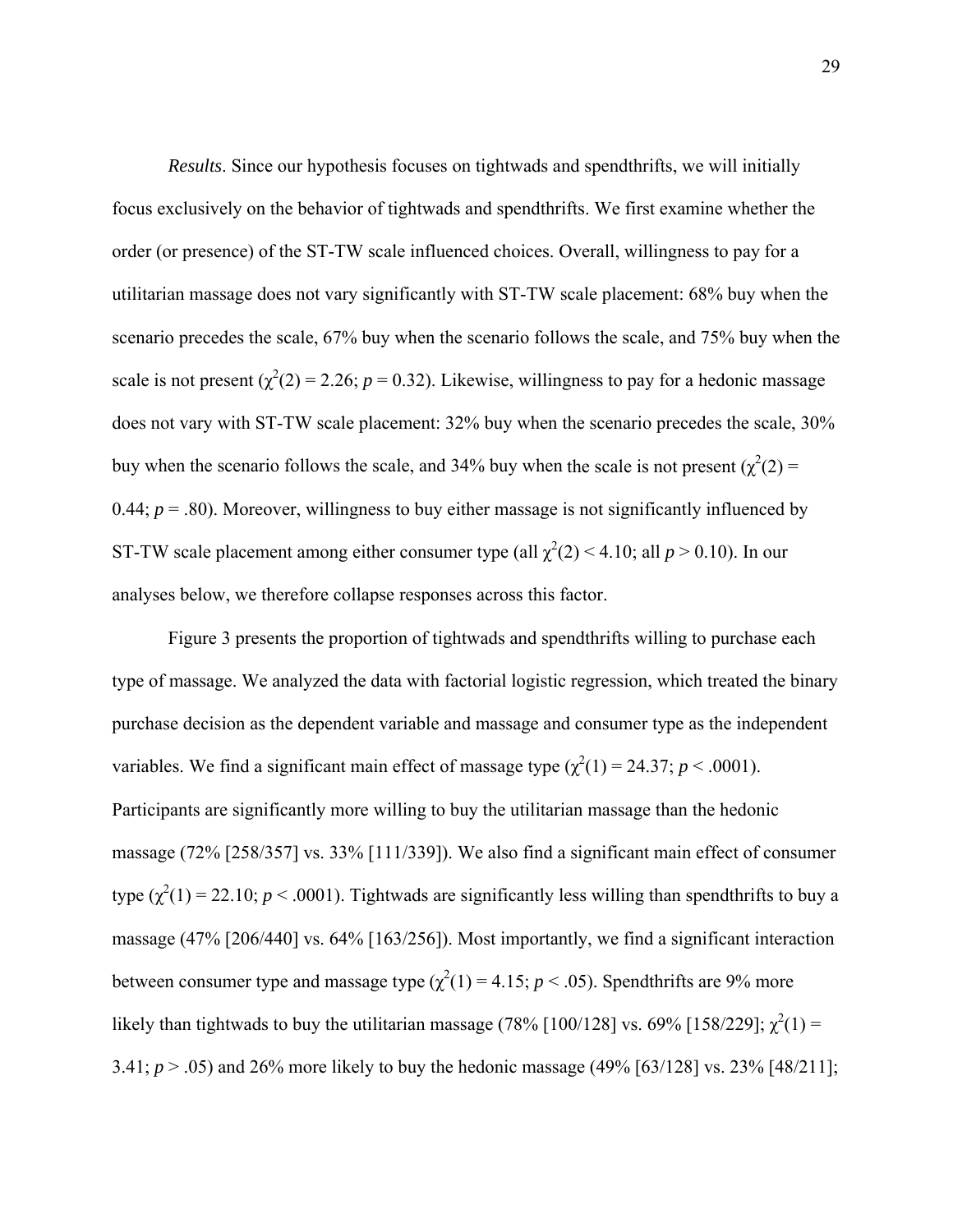$\chi^2(1) = 25.35$ ; *p* < .0001). Viewed in ratio terms, spendthrifts are more than twice as likely as tightwads to buy the hedonic massage, but almost equally likely to buy the utilitarian one.

### Insert figure 3 about here

 $\mathcal{L}_\text{max}$  , where  $\mathcal{L}_\text{max}$  , we have the set of  $\mathcal{L}_\text{max}$ 

Finally, we examine the behavior of unconflicted consumers, about whom we did not have a hypothesis. Like tightwads and spendthrifts, unconflicted consumers are largely unaffected by the placement of the ST-TW scale. In the utilitarian condition, 70% buy when the scenario precedes the scale, and 77% buy when the scenario follows the scale  $(\chi^2(1) = 1.36; p$ = .24). In the hedonic condition, 39% buy when the scenario precedes the scale, and 38% buy when the scenario follows the scale  $(\chi^2(1) = 0.02; p = .89)$ . Collapsing responses across the order factor, unconflicted consumers are significantly more willing to buy the utilitarian massage than the hedonic massage (73% [140/191] vs. 38% [76/200];  $\chi^2(1) = 49.23$ ;  $p < .0001$ ). The 35% difference among unconflicted consumers falls in between the 46% difference among tightwads (69% vs. 23%) and the 29% difference among spendthrifts (78% vs. 49%).

*Discussion*. Taken together, the two studies presented here support our hypothesis that spending differences between tightwads and spendthrifts will be smallest when situational factors diminish the pain of paying. Nevertheless, it would be useful to test our hypothesis using other manipulations to vary the pain of paying. For example, Prelec and Loewenstein (1998) propose that it is less painful to spend token currencies (e.g., casino chips; beads at Club Med) than regular money. Our framework predicts that differences in spending between tightwads and spendthrifts will be greater when both are spending regular money than when both are spending token currencies.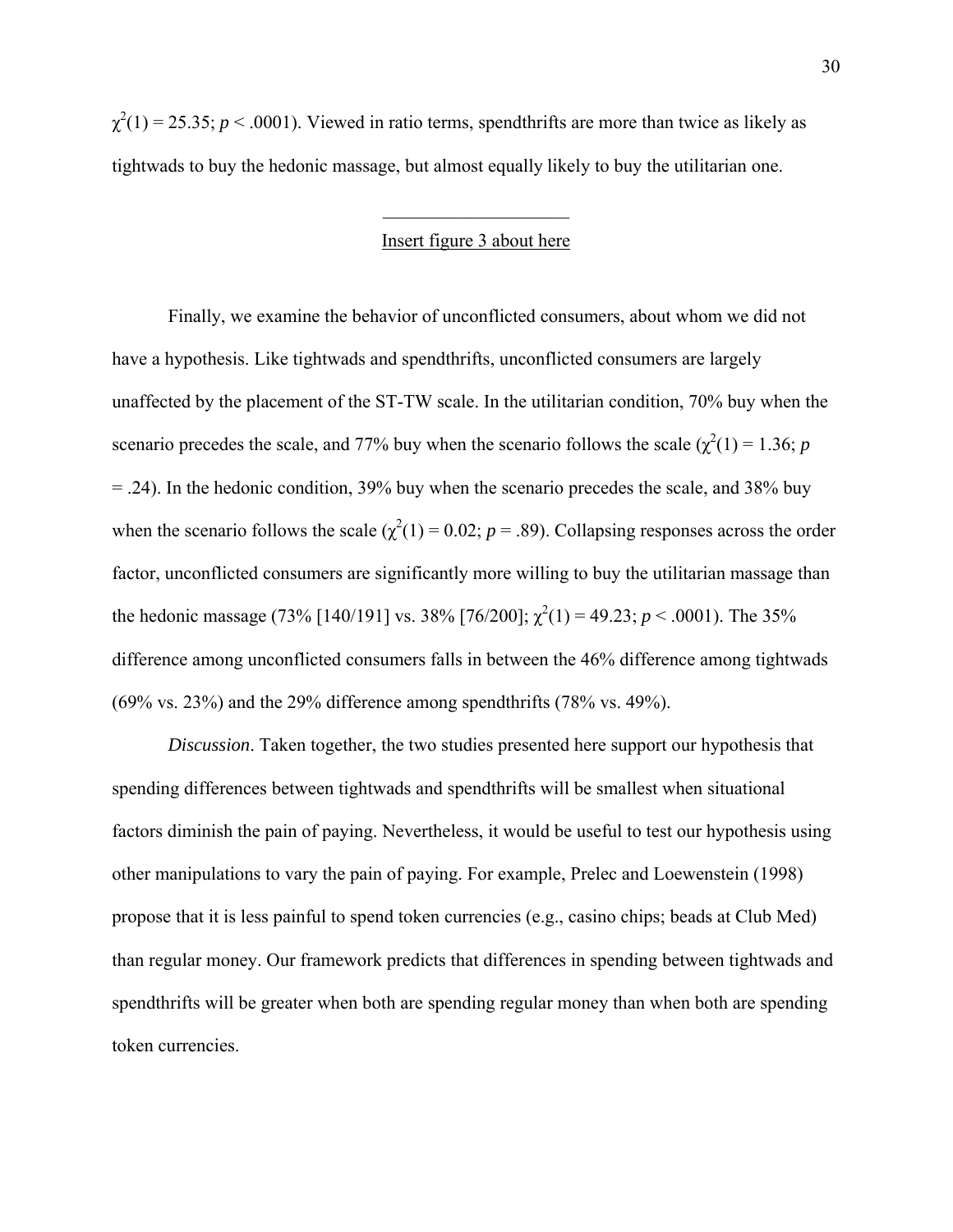#### **GENERAL DISCUSSION**

Consequentialist models of decision-making assume that emotions experienced at the moment of choice are epiphenomenal, simply a byproduct of the decision making process. The only emotions assumed to influence decision making are those that are anticipated to occur if various courses of action are taken. However, the results presented here suggest that individual differences in tendencies to experience an immediate emotion, the pain of paying, powerfully influence spending behavior.

That so many people in our sample of over 13,000 experience the pain of paying intensely is counterintuitive given the incredibly low rates of saving in the United States. How can the two phenomena be reconciled? One possibility is that our samples are not representative of the population. Future research should examine the distribution of ST-TW scores in other samples. Another possibility is simply that it is difficult for many people to make ends meet. Income constraints coupled with uninsured health problems or other unpleasant surprises, or the need to pay for child care, dental work, transportation, and other routine expenses, can drive even tightwads into debt. It is also possible that, while many tightwads apparently experience more pain than they would like to experience, far fewer feel as much pain as they would need to feel to ensure sufficient savings.

Of course, individual differences are not all powerful determinants of behavior, and we find that tightwads and spendthrifts behave similarly when situational factors diminish the pain of paying. Indeed, an alternative explanation for the coexistence of widespread under-saving and tightwaddism could be that many retail environments provide increasingly painless ways to pay. Paying by credit, for example, is becoming less and less painful. Credit transactions can now be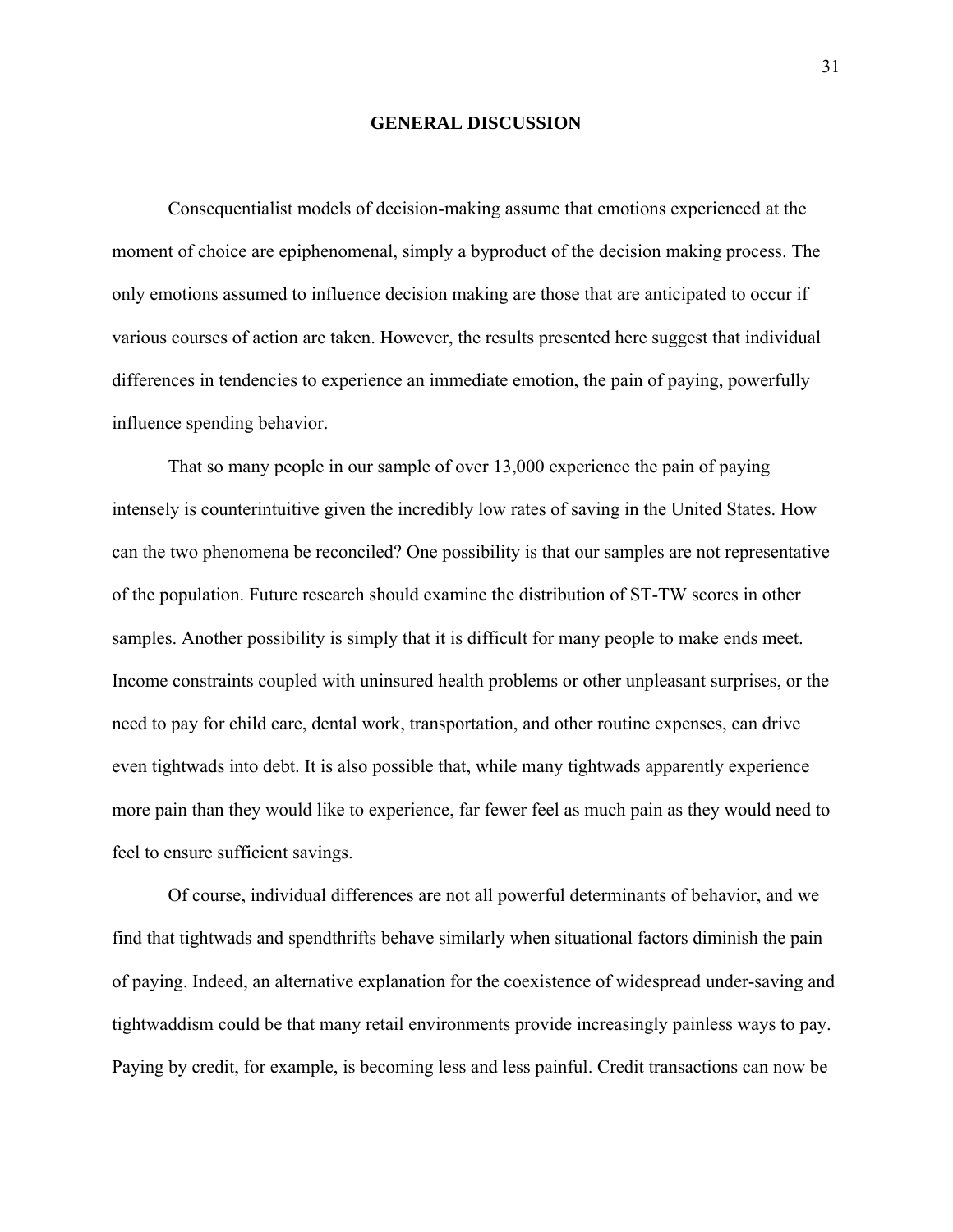executed with a single mouse click (e.g., Amazon's patented One-Click checkout) or a single tap of a key fob (e.g., MasterCard's "contactless" PayPass credit card).

#### Directions for Future Research

Although our experiments suggest that tightwads are most sensitive to situational determinants of the pain of paying, spendthrifts may be the most distinctive of the three types of consumers identified by the ST-TW scale. That is, unconflicted consumers often appear more similar to tightwads than to spendthrifts. For example, unconflicted credit users were 13% less likely than tightwad credit users, and 27% more likely than spendthrift credit users, to pay off their balance in full each month. Similarly, unconflicted consumers are only 7% more likely than tightwads, and 21% less likely than spendthrifts, to have \$10,000 or less in savings. However, the behavior of unconflicted consumers is not always more similar to that of tightwads than to that of spendthrifts; for instance, tightwads were the only type of consumer who appeared sensitive to the framing manipulation in study 1. Future research should examine more explicitly whether unconflicted consumers are more distinct from tightwads or spendthrifts, both in terms of behavior and the pain of paying.

Moreover, while the present research focused on the behavioral implications of individual differences in the pain of paying, these differences may have hedonic consequences as well. Prior research on compulsive spending and depression suggests we should observe a linear relationship between happiness and ST-TW scores, whereby spendthrifts are most unhappy (Black et al. 1998; Faber and Christenson 1996). However, if both tightwads and spendthrifts consistently deviate from their desired spending habits, then we should observe a curvilinear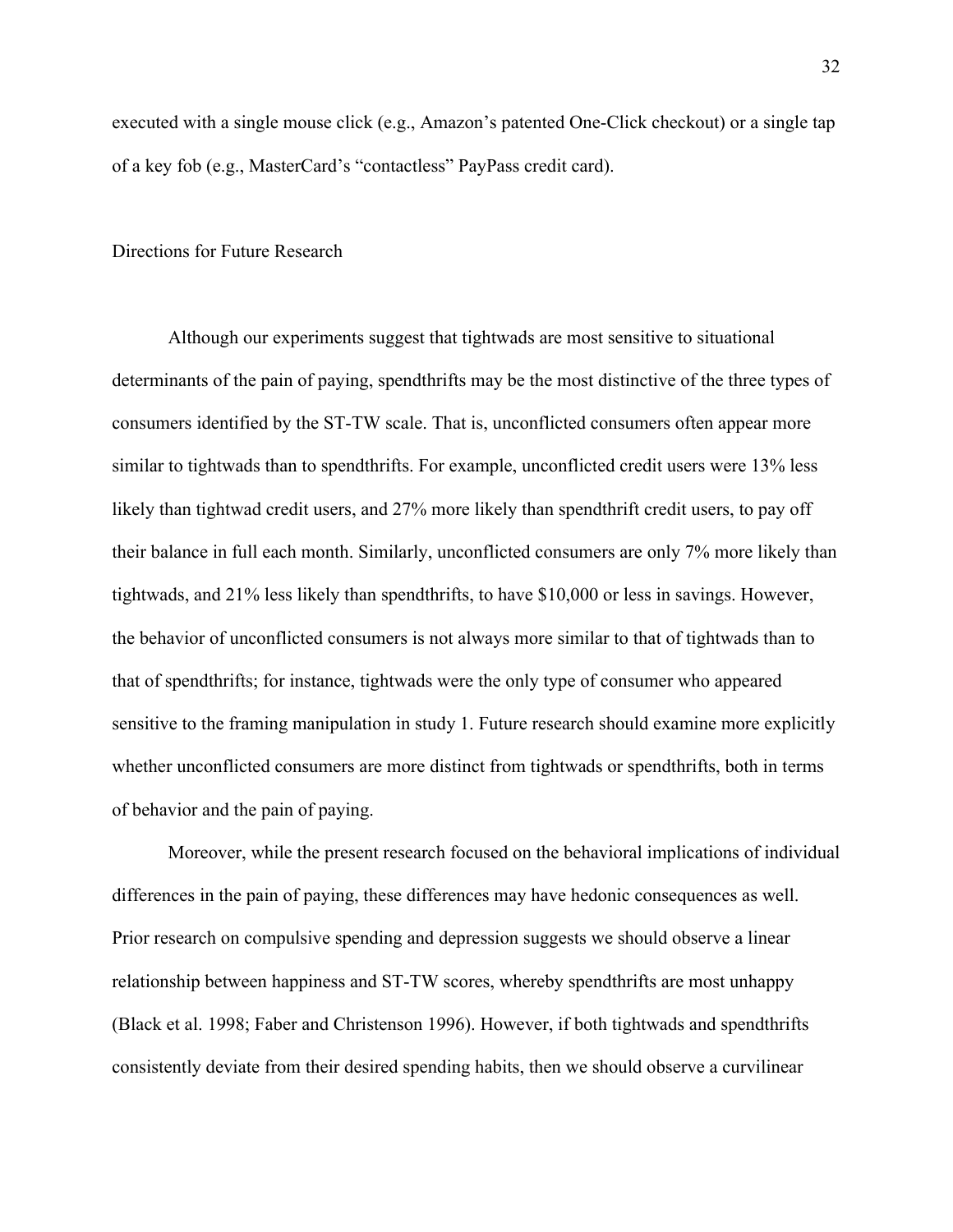relationship between ST-TW scores and happiness, whereby unconflicted consumers are happiest. Indeed, this may be another domain in which tightwaddism differs from frugality. If the highly frugal derive pleasure from saving and consistently save, then we should observe a linear relationship between frugality scores and happiness, whereby the most frugal are happiest.

Future research should also seek to establish a direct link between the actual experience of anticipatory pain and one's location on the ST-TW dimension. Although the present research is highly suggestive of such a link, we have yet to establish a link between ST-TW scores and physiological or brain imagining data. In addition to examining whether a correlation between physical measures of pain and ST-TW scores exists, future work should also examine whether medications that reduce pain and anxiety (e.g., lorazepam; Paulus et al. 2005) have a particularly strong effect on the spending behavior of tightwads.

Finally, future research should devise ways to identify tightwads and spendthrifts "in the wild." Although many businesses want to know which customers are tightwads and which are spendthrifts, using a scale to perform the diagnoses would be difficult. However, easily observable behaviors may be highly diagnostic of tightwaddism or spendthriftiness. For example, when shopping online people can often search for products based on price or quality. When shopping for flights, for instance, consumers often reveal whether price or more hedonic concerns (e.g., number of stops, departure/arrival times, type of seat) are a priority. Such information could serve as a valuable proxy for one's ST-TW score.

#### **Conclusion**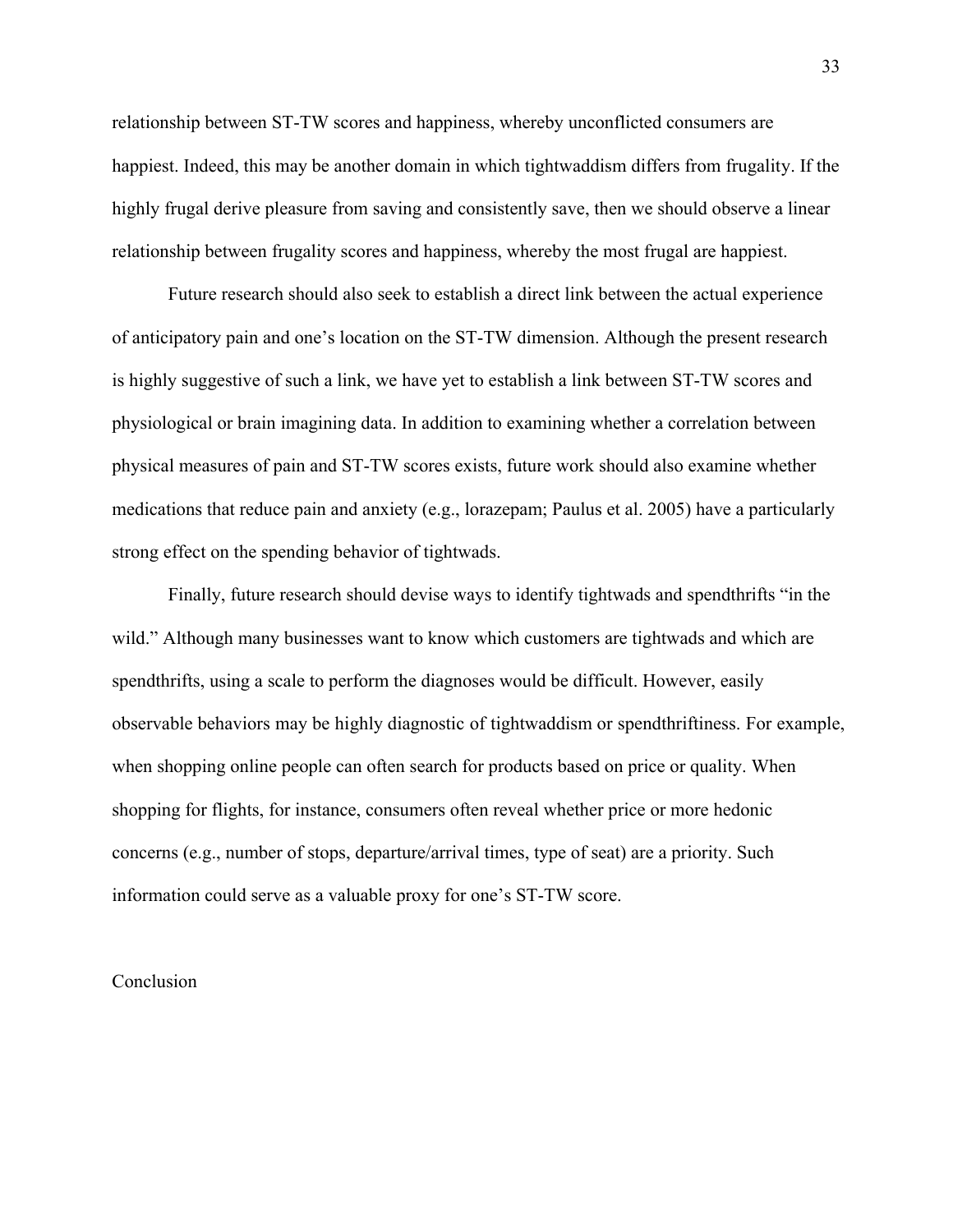When we have presented this research at meetings, we sometimes take a show of hands of how many people can easily classify themselves as tightwads and of how many people are personally familiar with people they view as extreme tightwads. Both questions generally produce a large fraction of raised hands. The research reported here, therefore, supports the commonplace intuition that people reliably differ in the extent to which they are tightwads or spendthrifts, and it shows that this trait can be measured with a simple scale that is reliable, valid, and predictive of a wide range of important consumer behaviors.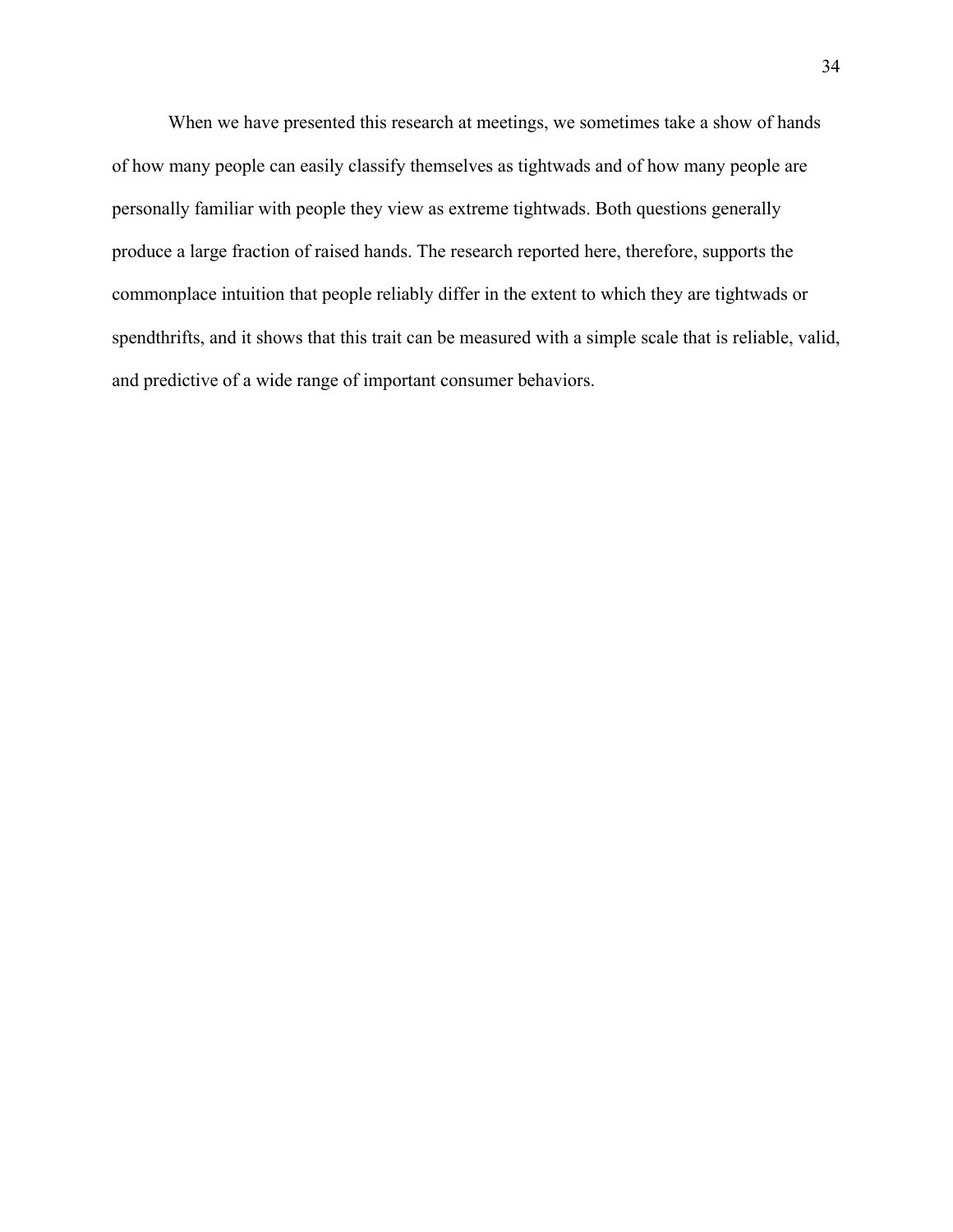#### **APPENDIX**

### **THE SPENDTHRIFT-TIGHTWAD SCALE**

1. Which of the following descriptions fits you better?

|                             |  |  | 6              |  |  |                                   |  |
|-----------------------------|--|--|----------------|--|--|-----------------------------------|--|
| Tightwad                    |  |  | About the same |  |  | Spendthrift                       |  |
| (difficulty spending money) |  |  | or neither     |  |  | (difficulty controlling spending) |  |

2. Some people have trouble limiting their spending: they often spend money—for example on clothes, meals, vacations, phone calls—when they would do better not to.

Other people have trouble spending money. Perhaps because spending money makes them anxious, they often don't spend money on things they should spend it on.

a. How well does the first description fit you? That is, do you have trouble limiting your spending?

| Never | Rarely | Sometimes                                                                                         | Often | Always |
|-------|--------|---------------------------------------------------------------------------------------------------|-------|--------|
|       |        | b. (-) How well does the second description fit you? That is, do you have trouble spending money? |       |        |
|       |        |                                                                                                   |       |        |
| Never | Rarely | Sometimes                                                                                         | Often | Always |

3. (-) Following is a scenario describing the behavior of two shoppers. After reading about each shopper, please answer the question that follows.

Mr. A is accompanying a good friend who is on a shopping spree at a local mall. When they enter a large department store, Mr. A sees that the store has a "one-day-only-sale" where everything is priced 10-60% off. He realizes he doesn't need anything, yet can't resist and ends up spending almost \$100 on stuff.

Mr. B is accompanying a good friend who is on a shopping spree at a local mall. When they enter a large department store, Mr. B sees that the store has a "one-day-only-sale" where everything is priced 10-60% off. He figures he can get great deals on many items that he needs, yet the thought of spending the money keeps him from buying the stuff.

In terms of your own behavior, who are you more similar to, Mr. A or Mr. B?

| Mr. A | About the same or neither | Mr. B |
|-------|---------------------------|-------|

Items 2b and 3 are reverse-scored.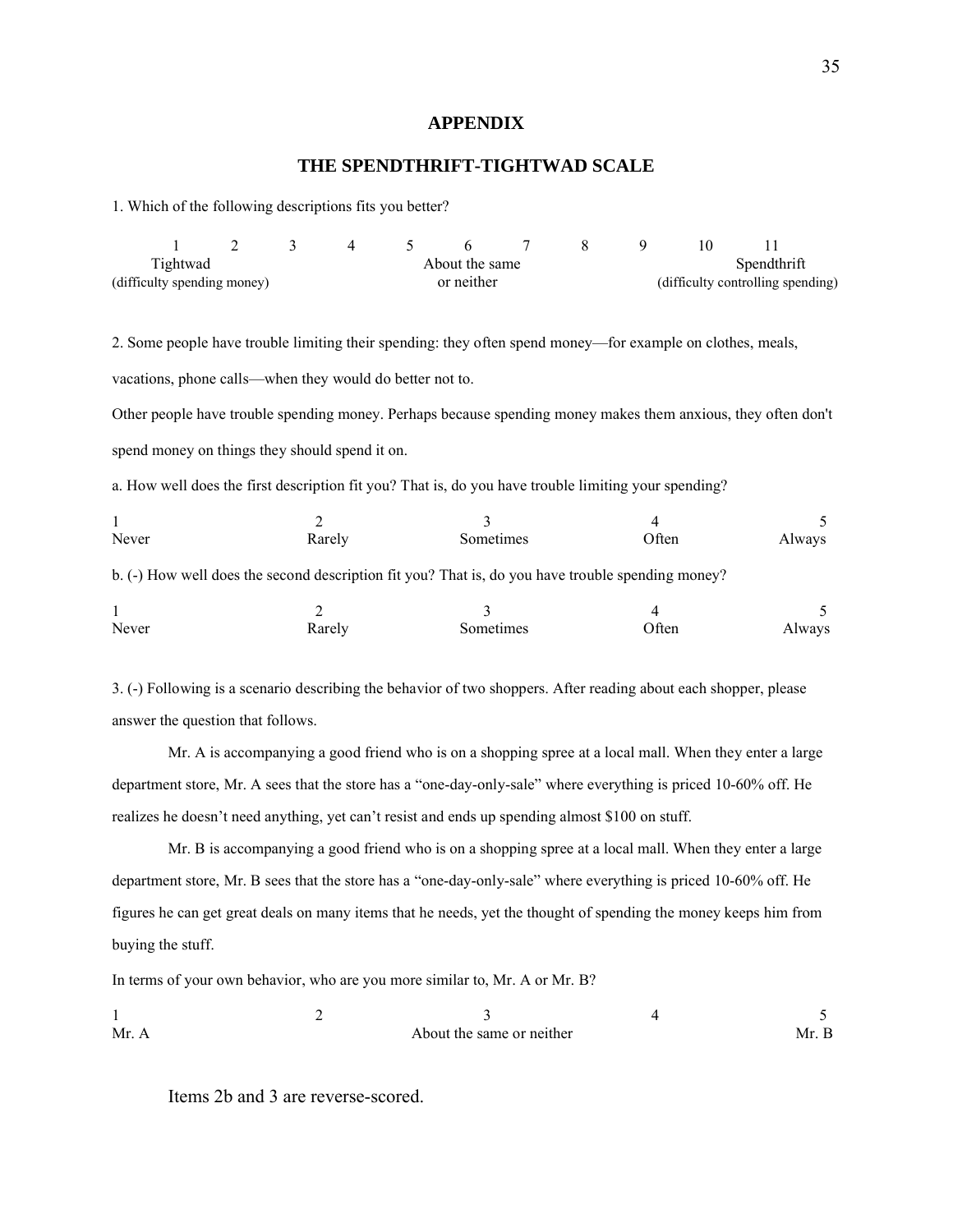#### **REFERENCES**

- Abraham, Carolyn (2007), "Your Brain on Gucci," *The Globe and Mail*, www.reportonbusiness.com.
- Ameriks, John, Andrew Caplin, John Leahy and Tom Tyler. (2003), "Measuring Self Control," working paper, New York University, New York, NY, 10003.
- Anderson, James C. and David W. Gerbing. (1983), "Structural Equation Modeling in Practice," *Psychological Bulletin*, 103 (3), 411-23.
- Baumeister, Roy F. (2002), "Yielding to Temptation: Self-Control Failure, Impulsive Purchasing, and Consumer Behavior," *Journal of Consumer Research*, 28 (March), 670-76.
- Becker, Selwyn W., Joshua Ronen, and George H. Sorter (1974), "Opportunity Costs—An Experimental Approach," *Journal of Accounting Research*, 12 (2), 317-29.
- Black, Donald W., Susan Repertinger, Gary R. Gaffney and Janelle Gabel (1998), "Family History of Psychiatric Comorbidity in Persons with Compulsive Buying: Preliminary Findings," *American Journal of Psychiatry*, 155 (7), 960-3.
- Bucks, Brian K., Arthus B. Kennickell and Kevin B. Moore (2006), "Recent Changes in U.S. Family Finances: Evidence from the 2001 and 2004 Survey of Consumer Finances," Federal Reserve Bulletin.
- Eisenberger, Naomi I., Matthew D. Lieberman and Kipling D. Williams (2003), "Does Rejection Hurt: An fMRI Study of Social Exclusion," *Science*, 302 (5643), 290-2.
- Faber, Ronald J. and Gary A. Christenson (1996), "In the Mood to Buy: Differences in the Mood States Experienced by Compulsive Buyers and Other Consumers," *Psychology and Marketing*, 13 (December), 803-19.

Faber, Ronald J. and Thomas C. O'Guinn (1992), "A Clinical Screener for Compulsive Buying,"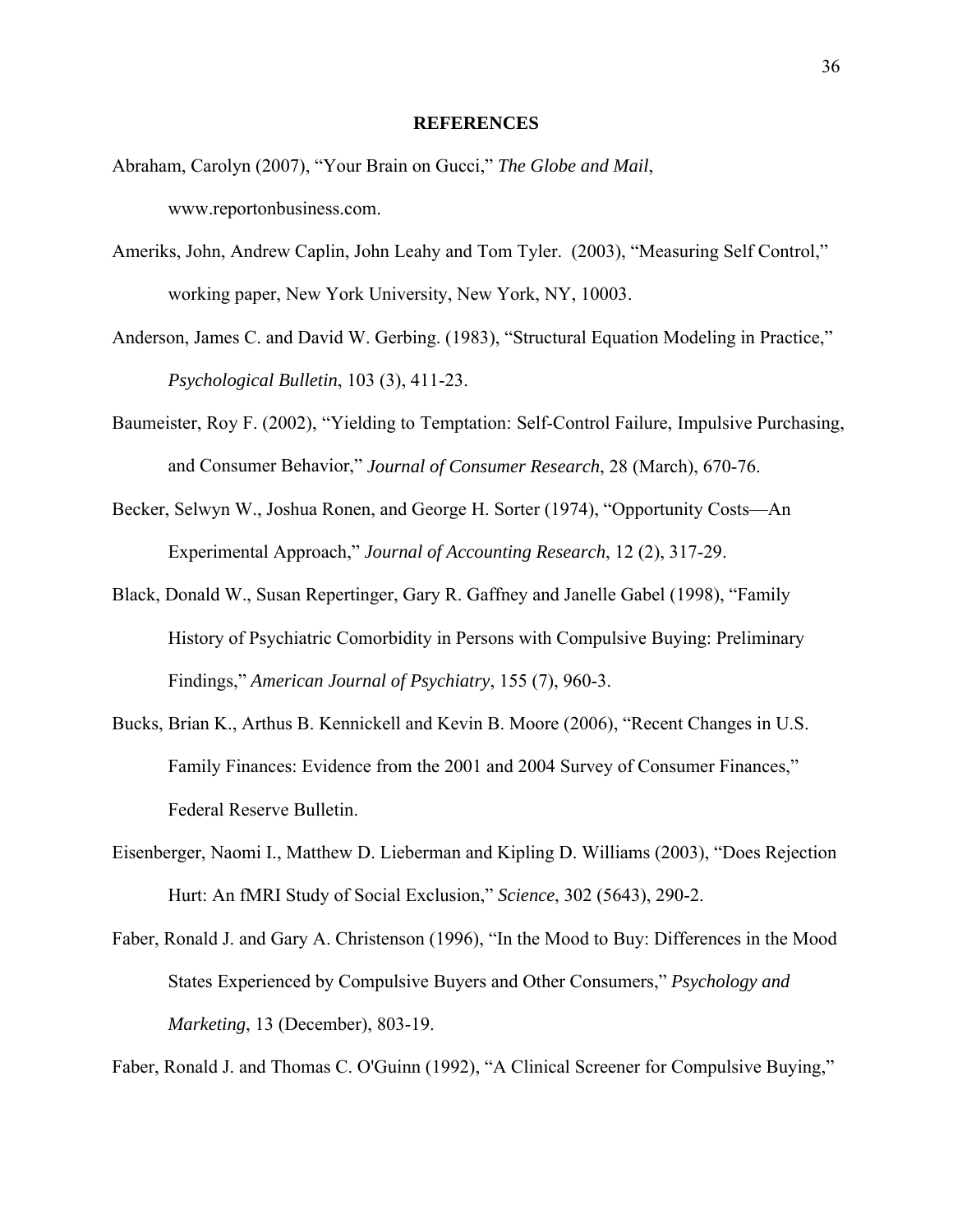*Journal of Consumer Research*, 19 (December), 459-69.

- Fisher, Irving (1930), *The theory of interest as determined by impatience to spend income and opportunity to invest it*. New York, NY, Macmillan.
- Frederick, Shane, Nathan Novemsky, Jing Wang, Ravi Dhar and Stephen Nowlis (2006), "Neglect of Opportunity Costs in Consumer Choice," working paper, Massachusetts Institute of Technology.
- Geuens, Maggie and Patrick De Pelsmacker (2002), "Developing a Short Affect Intensity Scale," working paper, Ghent University, Gent, Belgium.
- Grice, H. Paul (1975), "Logic and Conversation," in *Syntax and Semantics: Volume 3, Speech Acts*, ed. Peter Cole and Jerry Morgan, New York, NY, Academic Press, 41-58.
- Higgins, E. Tory, Ronald S. Friedman, Robert E. Harlow, Lorraine C. Idson, Ozlem N. Ayduk, and Amy Taylor (2001), "Achievement Orientations from Subjective Histories of Success: Promotion Pride versus Prevention Pride," *European Journal of Social Psychology*, 31, 3-23.
- Hoch, Stephen J. and George Loewenstein (1991), "Time-Inconsistent Preferences and Consumer Self-Control," *Journal of Consumer Research*, 17 (March), 492-507.
- Iacobucci, Dawn and Adam Duhachek (2003), "Advancing Alpha: Measuring Reliability with Confidence," *Journal of Consumer Psychology*, 13 (4), 478-87.
- John, Oliver P., Eileen M. Donahue and Robert L. Kentle (1991), "The Big Five Inventory— Versions 4a and 54," Berkeley: University of California, Berkeley, Institute for Personality and Social Research.
- John, Oliver P. and Sanjay Srivastava (1999), "The Big-Five Trait Taxonomy: History, Measurement, and Theoretical Perspectives," in *Handbook of Personality: Theory and*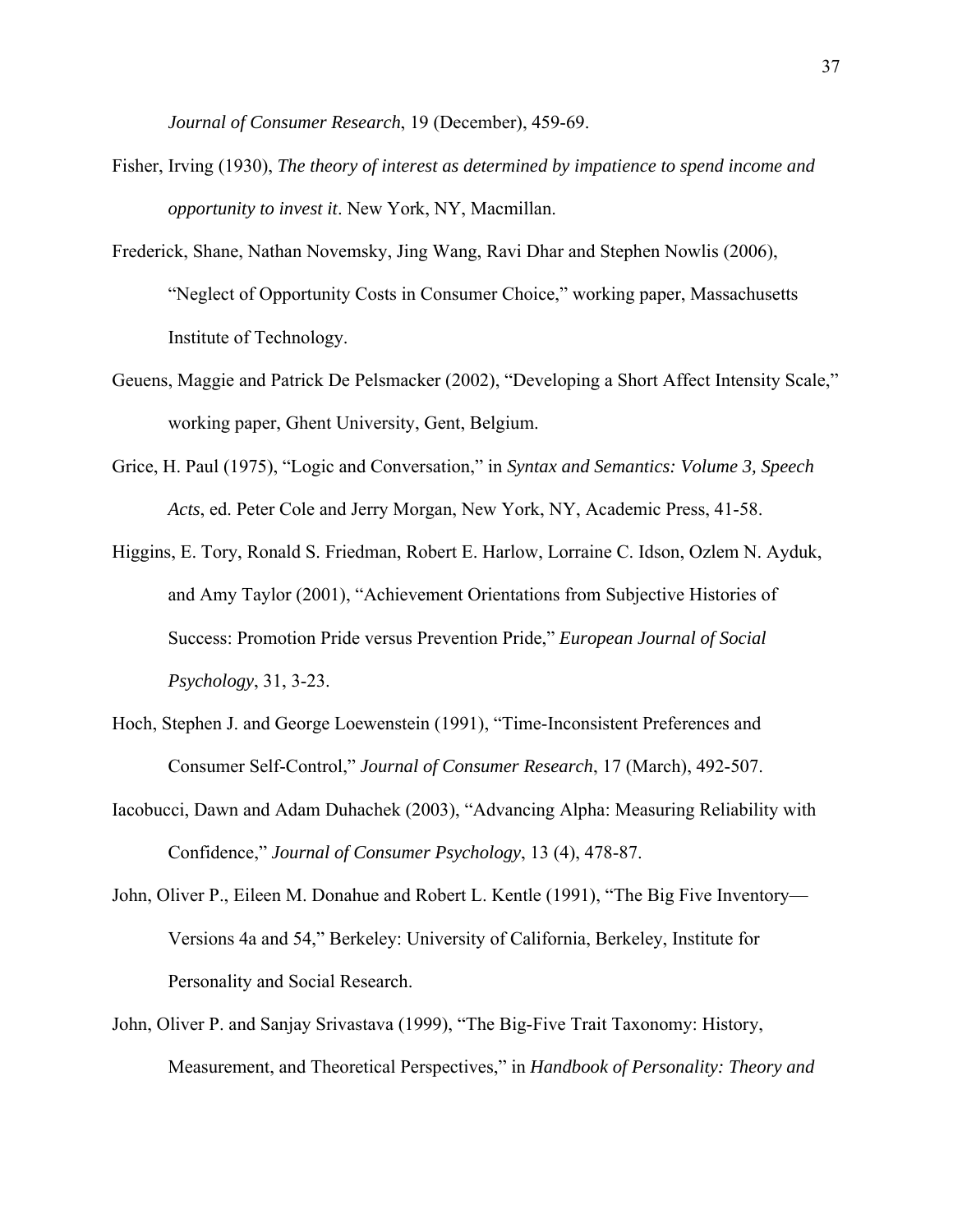*Research, Second Edition*, ed. Lawrence A. Pervin and Oliver John, New York, NY: Guilford Press, 102-139.

- Keough, Kelli A., Philip G. Zimbardo and John N. Boyd (1999), "Who's Smoking, Drinking, and Using Drugs? Time Perspective as a Predictor of Substance Use," *Basic and Applied Social Psychology*, 21 (2), 149-64.
- Kivetz, Ran and Itamar Simonson (2002), "Self-Control for the Righteous: Toward a Theory of Precommitment to Indulgence," *Journal of Consumer Research*, 29 (September), 199- 217.
- Knutson, Brian, Scott Rick, G. Elliott Wimmer, Drazen Prelec and George Loewenstein (2007), "Neural Predictors of Purchases," *Neuron*, 53 (January), 147-56.
- Lastovicka, John L. (1982), "On the Validation of Lifestyle Traits: A Review and Illustration," *Journal of Marketing Research*, 19 (February), 126-38.
- Lastovicka, John L., Lance A. Bettencourt, Renée S. Hughner and Ronald J. Kuntze (1999), "Lifestyle of the Tight and Frugal: Theory and Measurement," *Journal of Consumer Research*, 26 (June), 85-98.
- LeDoux, Joseph E. (1996), *The Emotional Brain*, New York, NY: Simon & Schuster.
- Lennox, Richard D. and Raymond N. Wolfe (1984), "Revision of the Self-Monitoring Scale," *Journal of Personality and Social Psychology*, 46 (6), 1349-64.
- Lichtenstein, Donald R., Richard G. Netemeyer and Scot Burton (1990), "Distinguishing Coupon Proneness from Value-Conciousness," *Journal of Marketing*, 54 (July), 54-67.
- Lichtenstein, Donald R., Nancy M. Ridgway and Richard G. Netemeyer (1993), "Price Perceptions and Consumer Shopping Behaviors: A Field Study," *Journal of Marketing Research*, 30 (May), 234-45.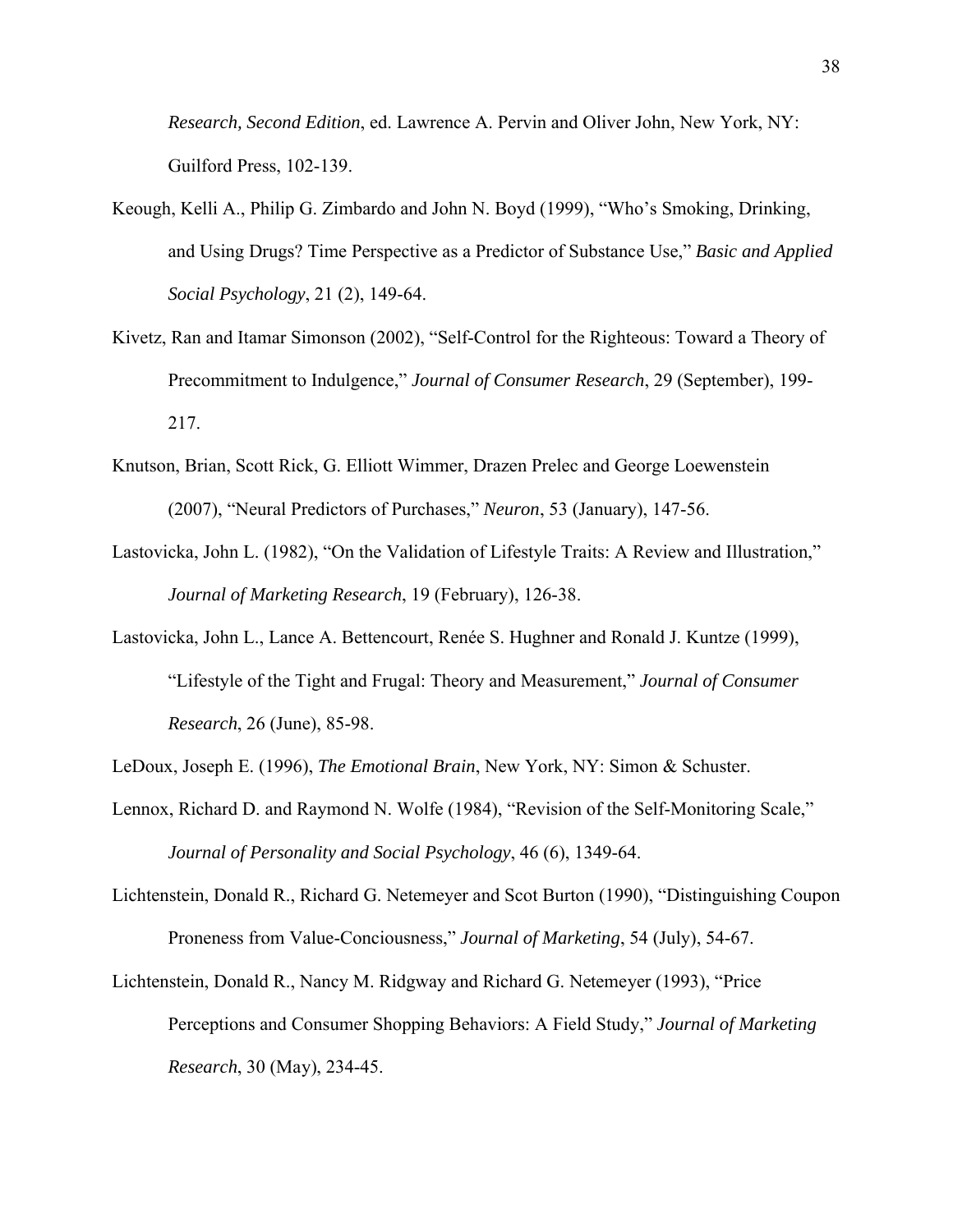- Loewenstein, George (1987), "Anticipation and the Valuation of Delayed Consumption," *The Economic Journal*, 97 (387), 666-84.
- Loewenstein, George and Jennifer Lerner (2003), "The Role of Affect in Decision Making," in *Handbook of Affective Science*, ed. Richard J. Dawson, Klaus R. Scherer and H. Hill Goldsmith, Oxford: Oxford University Press, 619-42.
- Loewenstein, George and Ted O'Donoghue (2006), "'We Can Do This the Easy Way or the Hard Way': Negative Emotions, Self-Regulation and the Law," *The University of Chicago Law Review*, 73 (Winter), 183-206.
- Loewenstein, George, Elke U. Weber, Christopher K. Hsee and Ned Welch (2001), "Risk as Feelings," *Psychological Bulletin*, 127 (2), 267-86.
- O'Guinn, Thomas C. and Ronald J. Faber (1989), "Compulsive Buying: A Phenomenological Exploration," *Journal of Consumer Research*, 16 (September), 147-57.
- Okada, Erica M. and Stephen J. Hoch (2004), "Spending Time versus Spending Money," *Journal of Consumer Research*, 31 (September), 313-23.
- Patton, Jim H., Matthew S. Stanford and Ernest S. Barratt (1995), "Factor Structure of the Barratt Impulsiveness Scale," *Journal of Clinical Psychology*, 51 (6), 768-74.
- Paulhus, Delroy L. (1984), "Two-Component Models of Socially Desirable Responding," *Journal of Personality and Social Psychology*, 46 (3), 598-609.
- Paulus, Martin P., Justin S. Feinstein, Gabriel Castillo, Alan N. Simmons, Murray B. Stein (2005), "Dose-Dependent Decrease of Activation in Bilateral Amygdala and Insula by Lorazepam During Emotion Processing," *Archives of General Psychiatry*, 62 (March), 282-8.

Prelec, Drazen and George Loewenstein (1998), "The Red and the Black: Mental Accounting of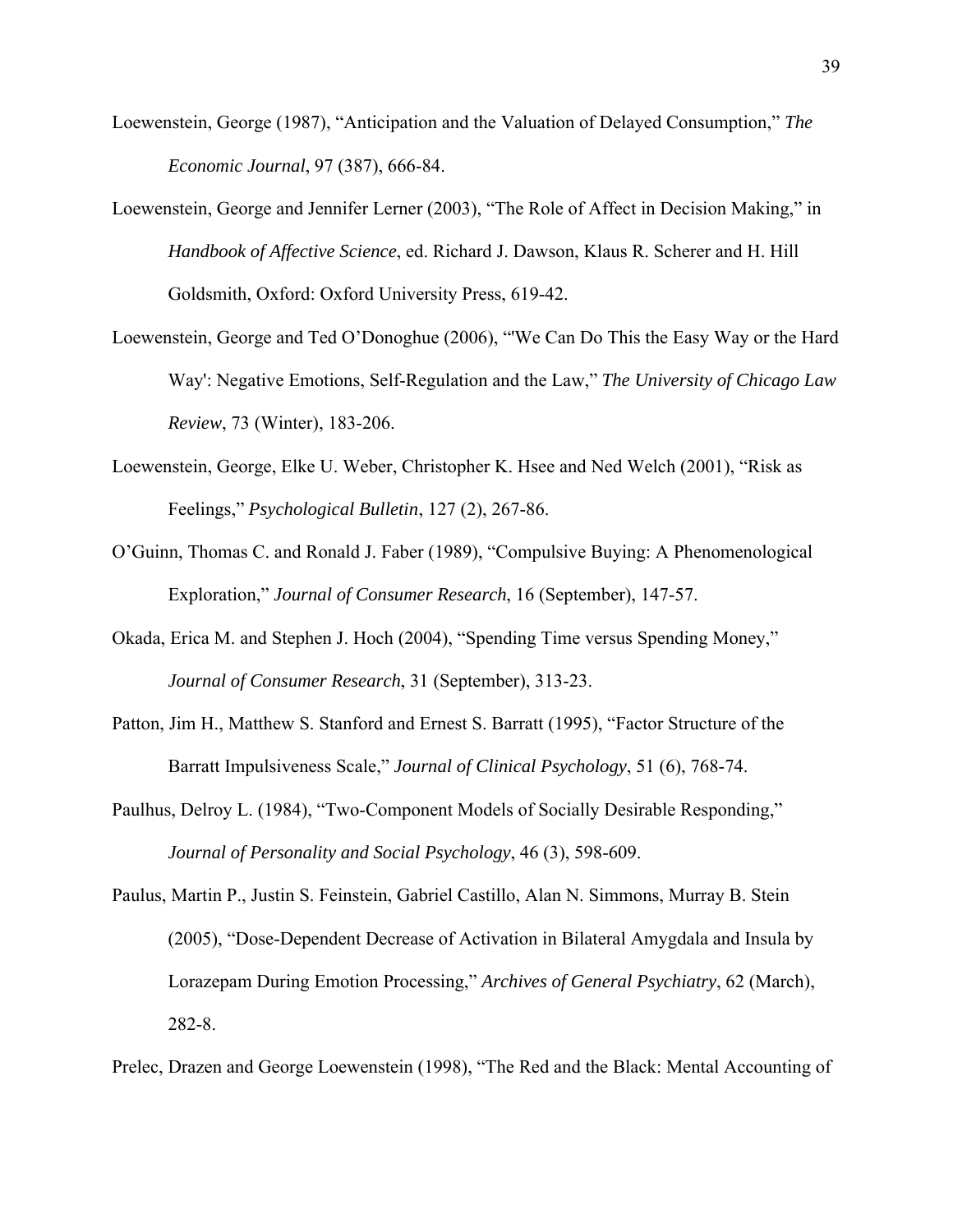Savings and Debt," *Marketing Science,* 17 (1), 4-28.

- Prelec, Drazen, George Lowenstein, and Zellermayer, Ofer (1997), "Closet Tightwads: Compulsive Reluctance to Spend," paper presented at the Association for Consumer Research Conference, Denver, CO.
- Richins, Marsha L. (2004), "The Material Values Scale: Measurement Properties and Development of a Short Form," *Journal of Consumer Research*, 31 (June), 209-19.
- Rick, Scott and George Loewenstein (forthcoming), "The Role of Emotion in Economic Behavior," in *The Handbook of Emotion, Third Edition*, ed. Michael Lewis, Jeannette M. Haviland-Jones and Lisa Feldman-Barrett, New York, NY: Guilford.
- Rook, Dennis W. (1987), "The Buying Impulse," *Journal of Consumer Research*, 14 (September), 189-99.
- Rook, Dennis W. and Robert J. Fisher (1995), "Normative Influences on Impulsive Buying Behavior," *Journal of Consumer Research*, 22 (December), 305-13.
- Sanfey, Alan G., James K. Rilling, Jessica A. Aronson, Leigh E. Nystrom and Jonathan D. Cohen (2003), "The Neural Basis of Economic Decision-Making in the Ultimatum Game," *Science*, 300 (5626), 1755-8.
- Schwartz, Barry, Andrew Ward, John Monterosso, Sonja Lyubomirsky, Katherine White, Darrin R. Lehman (2002), "Maximizing versus Satisficing: Happiness is a Matter of Choice," *Journal of Personality and Social Psychology*, 83 (5), 1178-97.
- Shiv, Baba and Alexander Fedorikhin (1999), "Heart and Mind in Conflict: The Interplay of Affect and Cognition in Consumer Decision Making," *Journal of Consumer Research*, 26 (December), 278-92.

Stern, Hawkins (1962), "The Significance of Impulsive Buying Today," *Journal of Marketing*,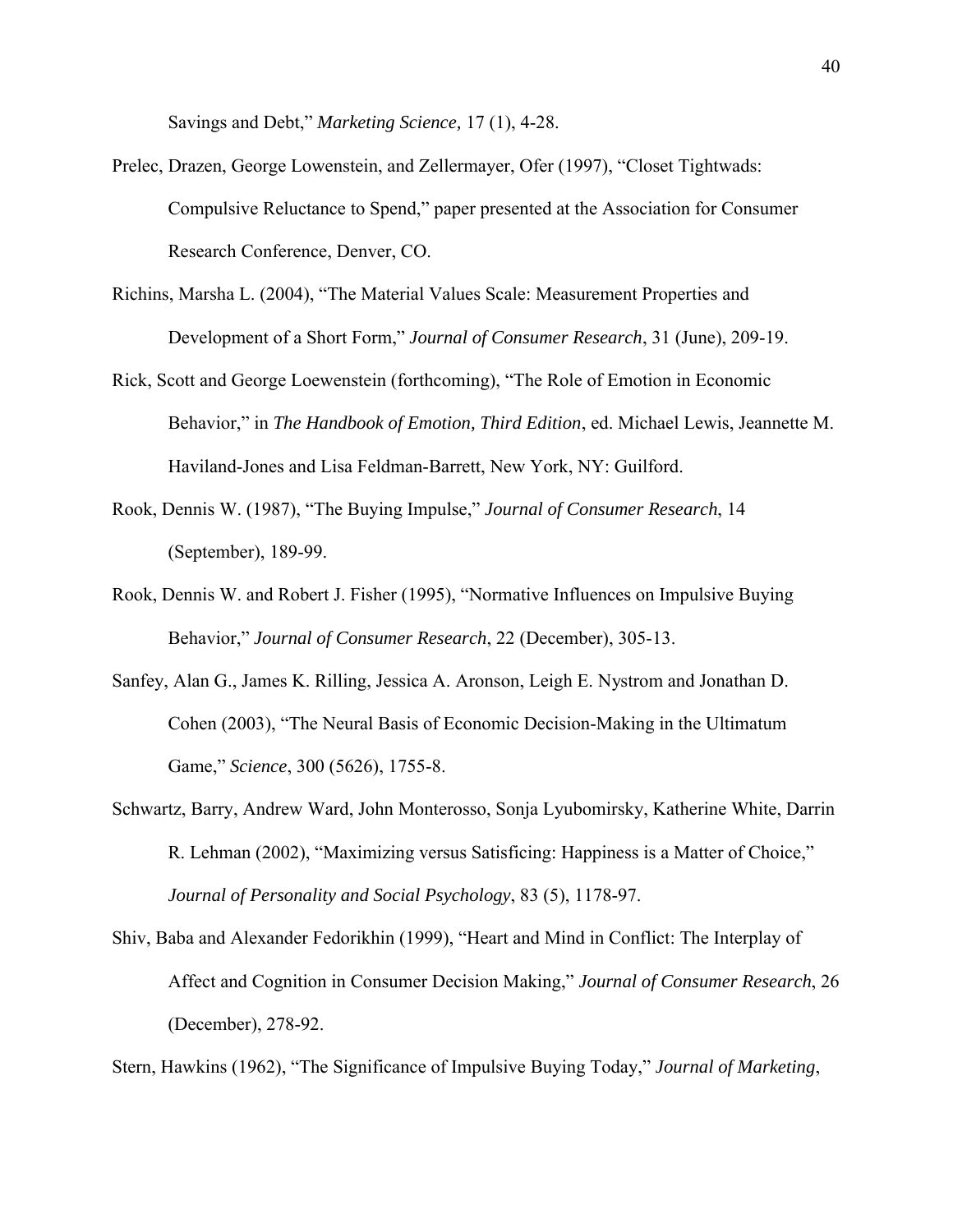26 (April), 59-62.

- Tangney, June P., Roy F. Baumeister and Angie L. Boone (2004), "High Self-Control Predicts Good Adjustment, Less Pathology, Better Grades, and Interpersonal Success," *Journal of Personality*, 72 (2), 271-324.
- Tangney, June P. and Ronda L. Dearing (2002), *Shame and Guilt*, New York, NY: The Guilford Press.
- Tierney, John (2007), "The Voices in my Head say 'Buy It!' Why Argue?" *The New York Times*, D1.
- Valence, Gilles, Alain d'Astous and Louis Fortier (1988), "Compulsive Buying: Concept and Measurement," *Journal of Consumer Policy*, 11 (September), 419-33.
- Vohs, Kathleen D. and Ronald J. Faber (2004), "Spent Resources: Self-Regulation and Impulse Buying," working paper, University of Minnesota, Minnesota, MN, 55455.
- Weun, Seungoog, Michael A. Jones and Sharon E. Beatty (1998), "Development and Validation of the Impulse Buying Tendency Scale," *Psychological Reports*, 82 (3), 1123-33.
- Wicker, Bruno, Christian Keysers, Jane Plailly, Jean-Pierre Royet, Vittorio Gallese and Giacomo Rizzolatti (2003), "Both of Us Disgusted in *My* Insula: The Common Neural Basis of Seeing and Feeling Disgust," *Neuron*, 40 (3), 655-64.

Zellermayer, Ofer (1996), "The Pain of Paying," Ph.D. Dissertation, Carnegie Mellon University.

Zuckerman, Marvin (1994), *Behavioral Expressions and Biosocial Bases of Sensation Seeking*, Cambridge, UK: Cambridge University Press.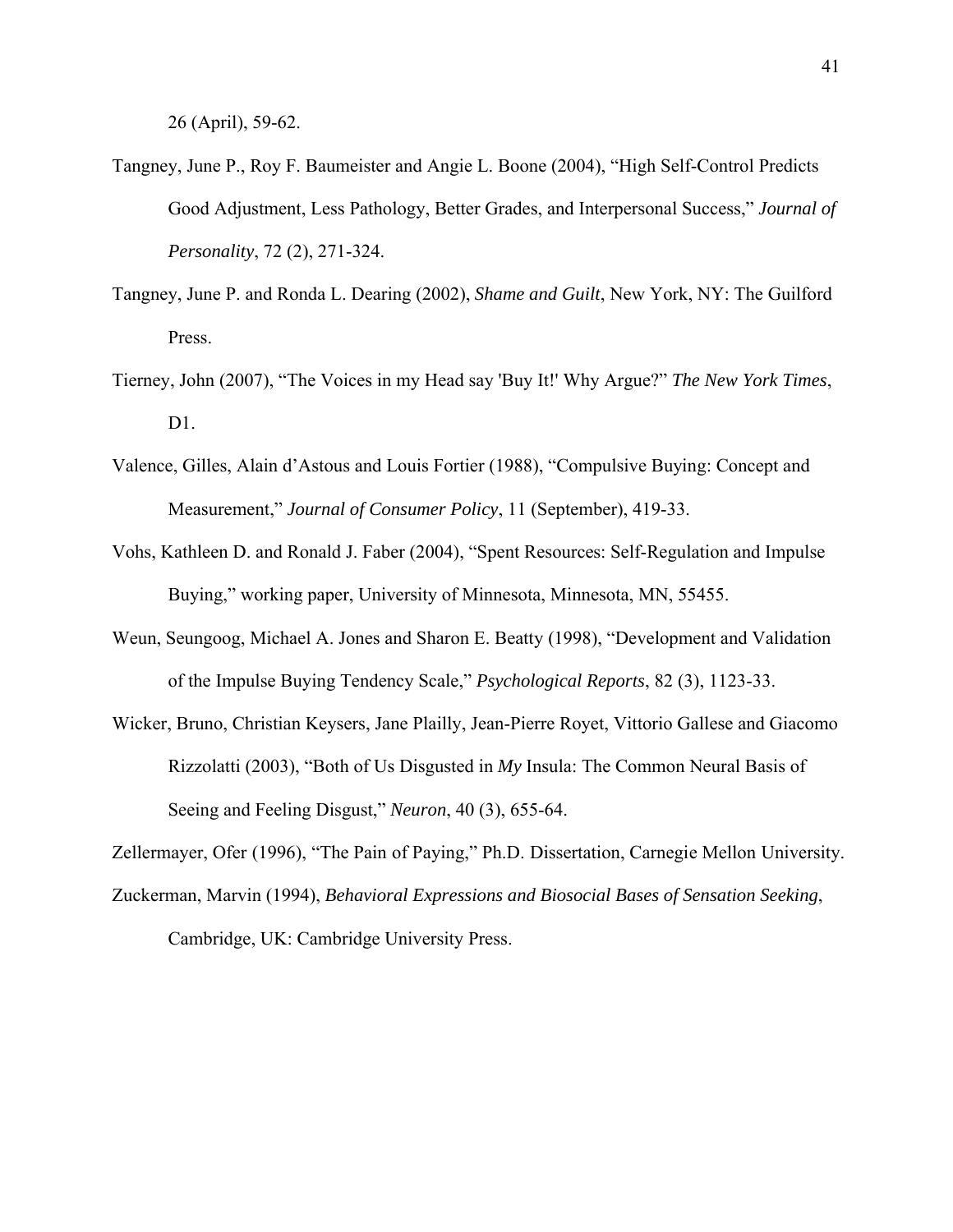# **TABLE 1 SPENDTHRIFT-TIGHTWAD DISTRIBUTIONS BY SAMPLE**

|                     | <b>Globe and Mail</b> | <b>New York Times</b> | Pittsburgh      | <b>NBC</b>    | Total            |
|---------------------|-----------------------|-----------------------|-----------------|---------------|------------------|
| Tiqhtwad            | 36% (56/154)          | 25% (2587/10331)      | 21% (568/2649)  | 19% (37/193)  | 24% (3248/13327) |
| <b>Unconflicted</b> | 57% (88/154)          | 60% (6238/10331)      | 61% (1607/2649) | 52% (100/193) | 60% (8033/13327) |
| <b>Spendthrift</b>  | 6% (10/154)           | 15% (1506/10331)      | 18% (474/2649)  | 29% (56/193)  | 15% (2046/13327) |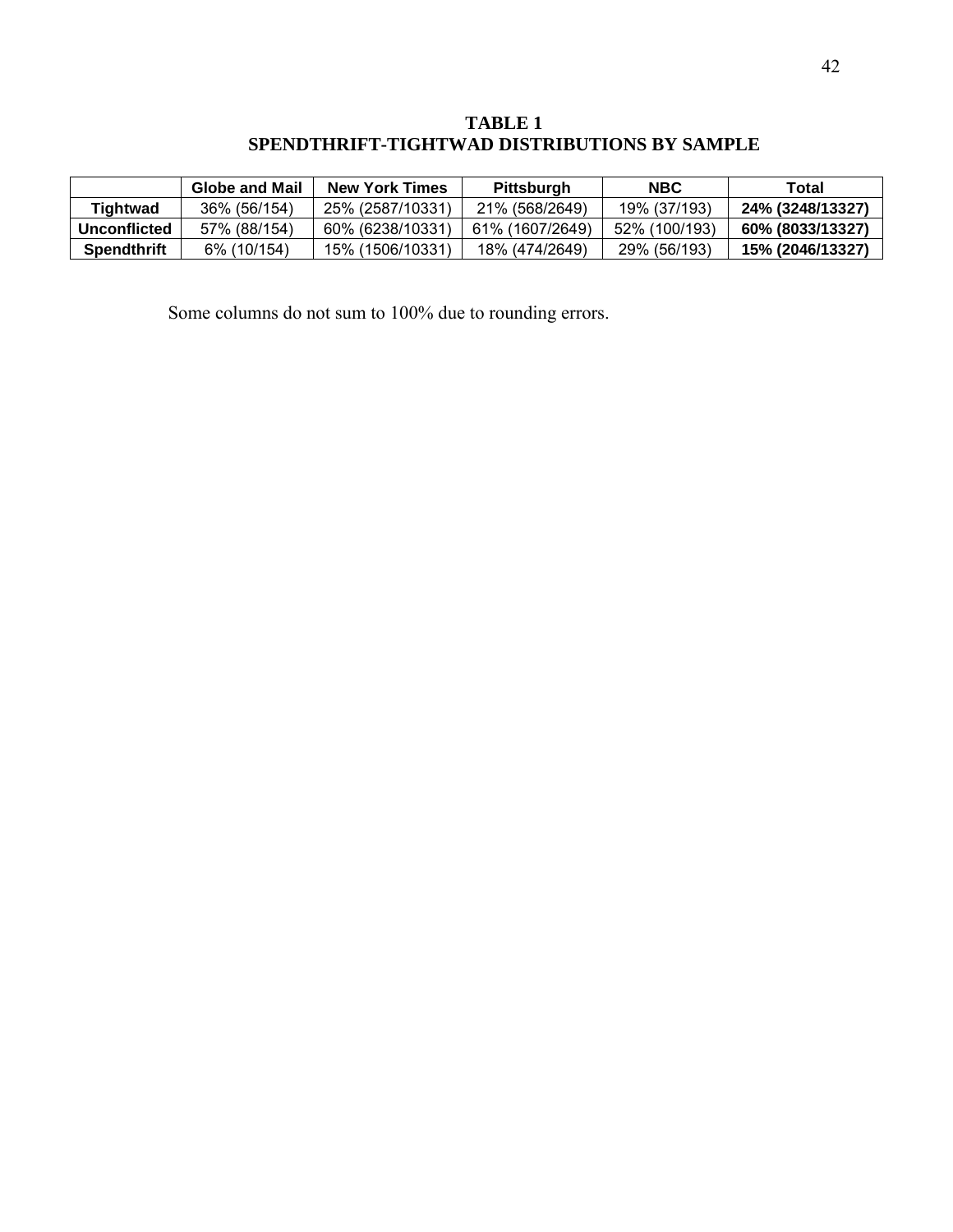|                                           | <b>Globe and Mail</b> | <b>New York Times</b> | <b>NBC</b> |
|-------------------------------------------|-----------------------|-----------------------|------------|
| Gender<br>(Female = 1)                    | $0.28_a$              | 0.46 <sub>b</sub>     | $0.77_c$   |
| Age                                       | $43.09_a$             | 39.75 <sub>b</sub>    | $43.30_a$  |
| <b>Education</b><br>$($ > Bachelor's = 1) | $0.47_a$              | 0.64 <sub>h</sub>     | $0.27_c$   |

**TABLE 2 DEMOGRAPHIC CHARACTERISTICS BY SAMPLE**

Means within a row that have different subscripts differ at the  $p < .01$  level.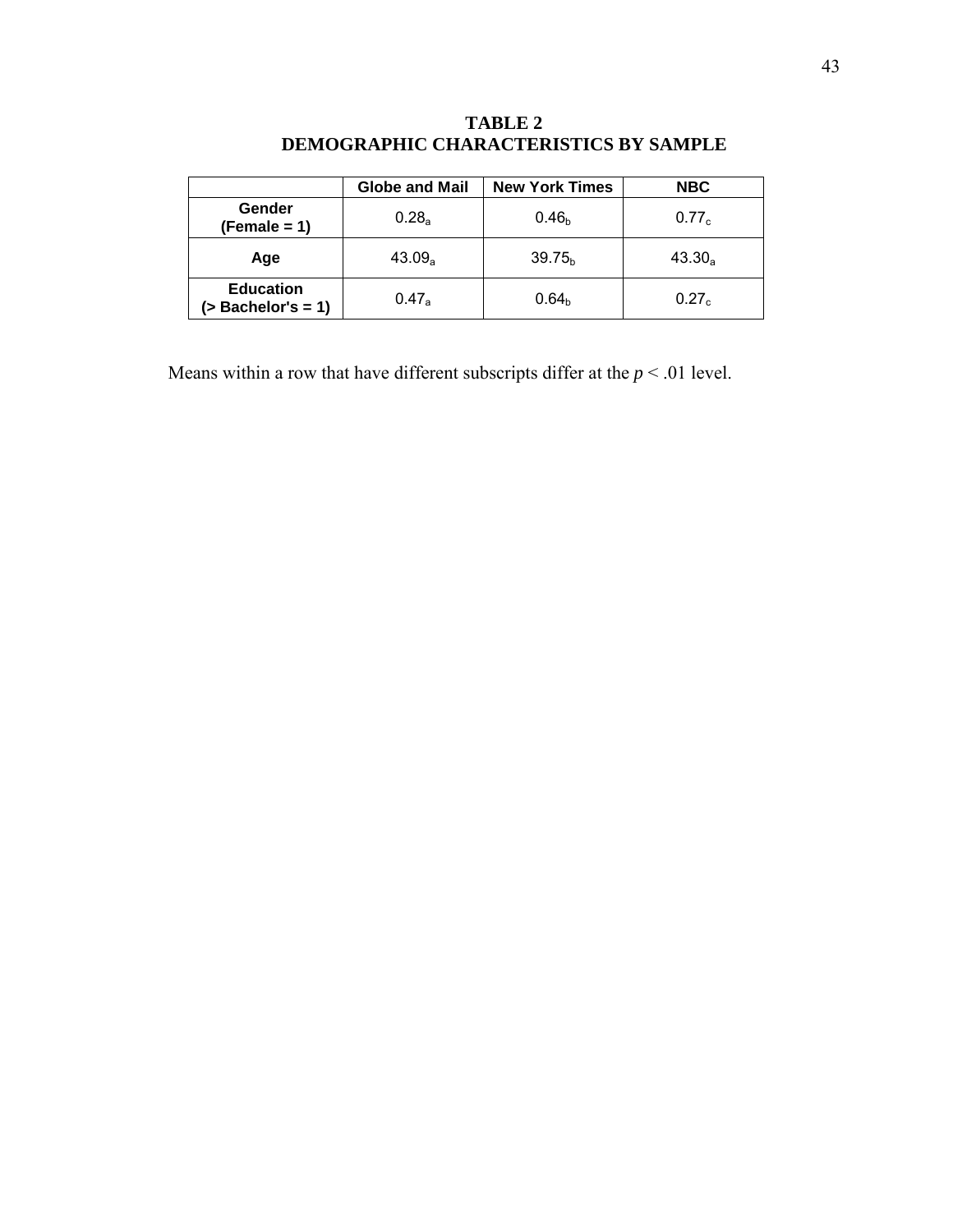**TABLE 3 RELATIONSHIP BETWEEN ST-TW SCORES AND SAMPLE AND DEMOGRAPHICS**

|                       | Model 1    | Model 2   | Model 3    | Model 4    | Model 5    |
|-----------------------|------------|-----------|------------|------------|------------|
| <b>NBC</b>            | $0.05***$  | $0.03**$  | $0.05***$  | $0.04***$  | $0.03**$   |
| <b>Globe and Mail</b> | $-0.04***$ | $-0.03**$ | $-0.04***$ | $-0.04***$ | $-0.03**$  |
| Gender                |            | $0.17***$ |            |            | $0.16***$  |
| Age                   |            |           | $-0.06***$ |            | $-0.04***$ |
| <b>Education</b>      |            |           |            | $-0.06***$ | $-0.04***$ |
| $R^2$                 | 0.004      | 0.031     | 0.008      | 0.007      | 0.034      |

Regression weights are standardized (\*\*\*  $p < .001$ , \*\*  $p < .01$ ).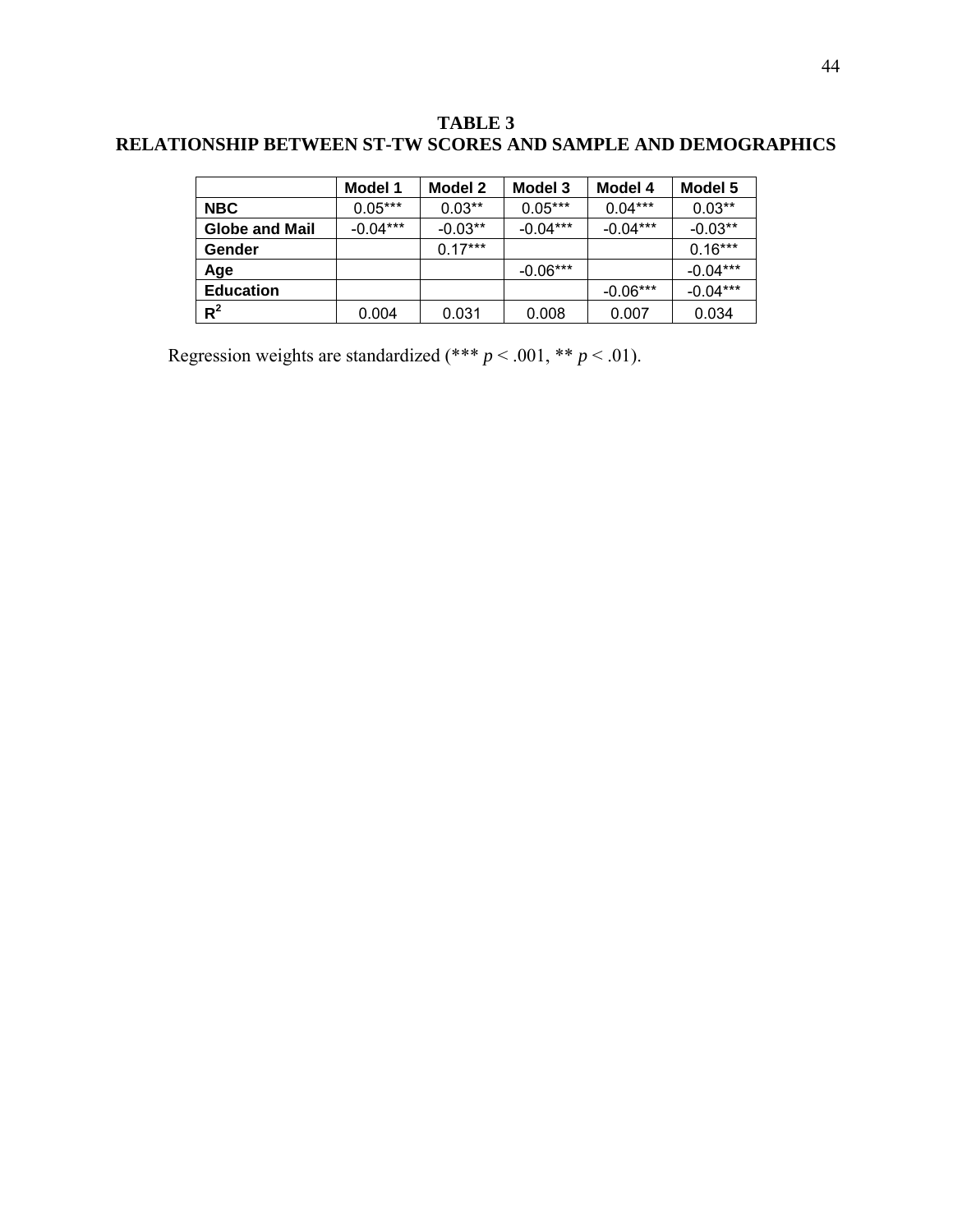**TABLE 4 SCALE CORRELATIONS AND RELIABILITY ESTIMATES**

| <b>Scale</b>                                                                                                    | N    | Alpha | Correlation<br>w/ST-TW |
|-----------------------------------------------------------------------------------------------------------------|------|-------|------------------------|
| <b>Basic Psychological Constructs</b>                                                                           |      |       |                        |
| Affect Intensity Measure Short Form (Geuens and De Pelsmacker 2002; Larsen and Diener 1987)                     | 138  | 0.78  | $0.22**$               |
| Big Five Inventory (BFI; John, Donahue, and Kentle 1991) Extraversion Subscale                                  | 140  | 0.85  | 0.13                   |
| <b>BFI Agreeableness Subscale</b>                                                                               | 138  | 0.75  | 0.09                   |
| <b>BFI Conscientiousness Subscale</b>                                                                           | 139  | 0.84  | $-0.13$                |
| <b>BFI Neuroticism Subscale</b>                                                                                 | 138  | 0.76  | 0.11                   |
| <b>BFI Openness Subscale</b>                                                                                    | 137  | 0.82  | $-0.04$                |
| Maximization Scale (Schwartz et al. 2002)                                                                       | 1363 | 0.67  | $-0.07*$               |
| Regret Scale (Schwartz et al. 2002)                                                                             | 1399 | 0.82  | $-0.08**$              |
| Regulatory Focus Questionnaire (RFQ; Higgins et al. 2001) Promotion Subscale                                    | 1387 | 0.69  | 0.02                   |
| <b>RFQ Prevention Subscale</b>                                                                                  | 1412 | 0.79  | $-0.13**$              |
| Self-Control Short Form (Tangney, Baumeister, and Boone 2004)                                                   | 198  | 0.84  | $-0.25**$              |
| Sensation Seeking Form V (Zuckerman 1994)                                                                       | 54   | 0.87  | $0.27*$                |
| Test of Self Conscious Affect (TOSCA) 3-Guilt Subscale (Tangney and Dearing 2002)                               | 138  | 0.75  | $-0.27**$              |
| <b>TOSCA-3 Detachment Subscale</b>                                                                              | 138  | 0.74  | $-0.01$                |
| <b>TOSCA-3 Externalization Subscale</b>                                                                         | 139  | 0.7   | $-0.03$                |
| TOSCA-3 Shame Subscale                                                                                          | 139  | 0.67  | $-0.08$                |
| <b>Marketing Constructs</b>                                                                                     |      |       |                        |
| Compulsive Buying (Faber and O'Guinn 1992)                                                                      | 58   | 0.73  | $-0.15$                |
| Frugality (Lastovicka et al. 1999)                                                                              | 1955 | 0.84  | -0.46**                |
| Materialism Nine-Item Short Form (Richins 2004)                                                                 | 257  | 0.83  | $0.26**$               |
| Price Consciousness (Lichtenstein, Ridgway, and Netemeyer 1993)                                                 | 136  | 0.81  | $-0.40**$              |
| Sale Proneness (Lichtenstein, Ridgway, and Netemeyer 1993)                                                      | 135  | 0.87  | 0.00                   |
| Value Consciousness (Lichtenstein, Netemeyer, and Burton 1990)                                                  | 136  | 0.89  | $-0.33**$              |
| <b>Patience</b>                                                                                                 |      |       |                        |
| Barratt Impulsivity Scale Form 11 (Patton, Stanford, and Barratt 1995)                                          | 56   | 0.81  | 0.08                   |
| <b>Time Preference</b>                                                                                          | 709  | 0.62  | $0.12**$               |
| Zimbardo Time Perspective Inventory (ZTPI) Short Form Present Subscale (Keough, Zimbardo, and Boyd 1999)        | 59   | 0.64  | $0.23 +$               |
| <b>ZTPI Short Form Future Subscale</b>                                                                          | 58   | 0.79  | $-0.21$                |
| <b>Socially Desirable Responding</b>                                                                            |      |       |                        |
| Balanced Inventory of Desirable Responding (Paulhus 1984)                                                       | 57   | 0.81  | $-0.04$                |
| Concern for Appropriateness (Lennox and Wolfe 1984)<br>**p < .01, *p < .05, $\dagger p$ < .10 that $r \neq 0$ . | 76   | 0.89  | 0.08                   |

For each scale in Table 4, we investigated whether a quadratic model (scale =  $\beta_0$ +  $\beta_1$ *ST-TW* +  $β<sub>2</sub>ST-TW<sup>2</sup>$ ) fit significantly better (*p* < .05) than a linear model (scale =  $β<sub>0</sub> + β<sub>1</sub>ST-TW$ ). The quadratic model fit better for three scales: Sensation Seeking (β<sub>2</sub> < 0); Extraversion (β<sub>2</sub> > 0); and Openness (β<sub>2</sub> > 0).

Our measure of time preference consisted of two items: Item 1. A =  $$100$  immediately, B =  $$$ in one year; Item 2.  $A = \S$  immediately, B = \$400 in one year. Respondents were asked to fill in the blanks to make A and B equally attractive. Time preference was computed as follows: let x be the response, ρ be rate of time preference, and *t* be the number of years between A and B. Assuming an exponential discount function (i.e., time-consistency), item 1 implies  $100 = xe^{-pt}$ ; that is,  $\rho = -ln(100/x)$ . Similarly, item 2 implies  $\rho = -\ln(x/400)$ . Higher values of  $\rho$  reflect greater impatience. We averaged the implied ρ from each item to create our measure of time preference.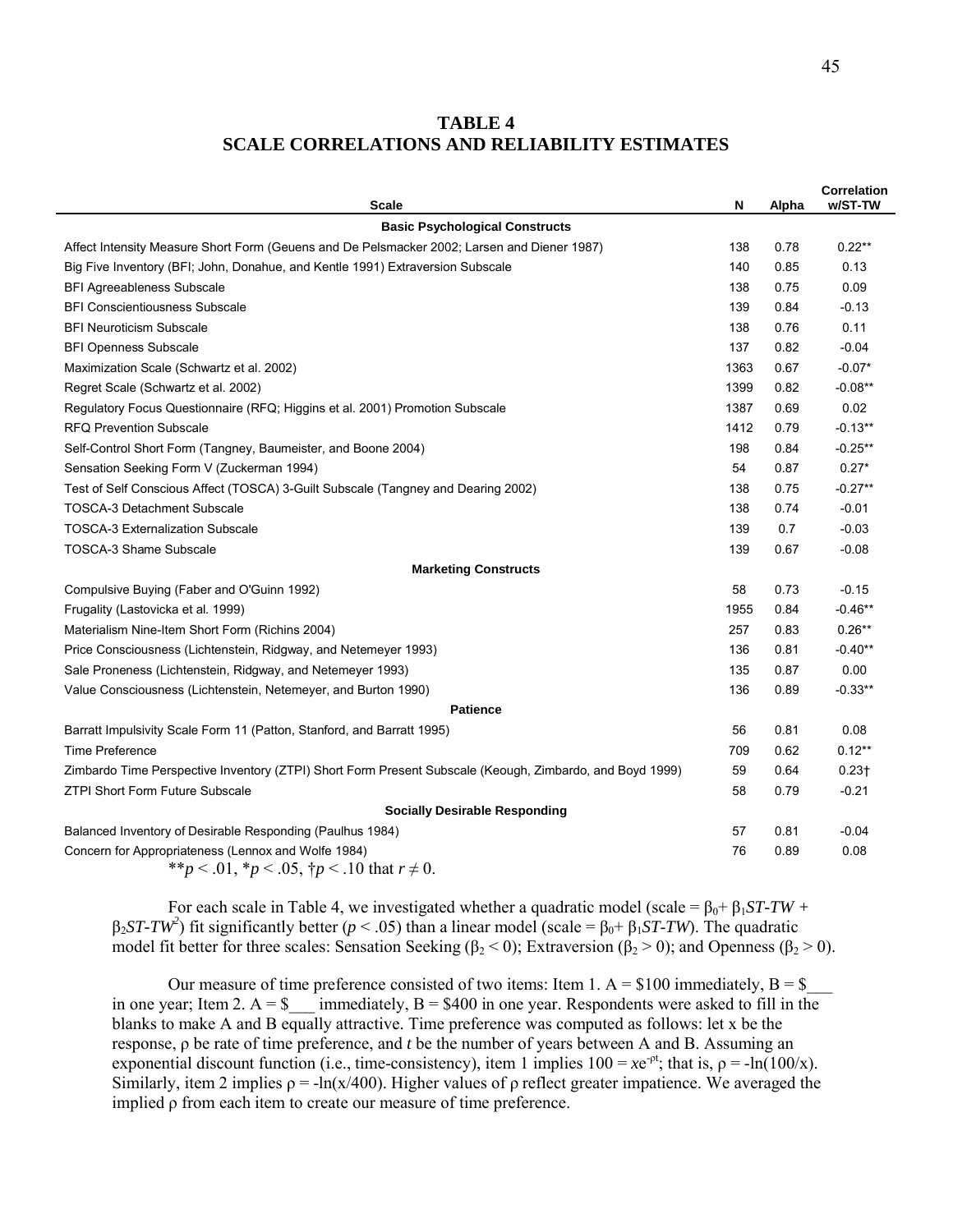### **TABLE 5 RELATIONSHIP BETWEEN PAIN OF PAYING AND ST-TW AND FRUGALITY SCORES**

|           | Model 1    | Model 2   | Model 3    |
|-----------|------------|-----------|------------|
| ST-TW     | $-0.42***$ |           | $-0.42***$ |
| Frugality |            | $0.21***$ | በ በ2       |
|           | 0.18       | በ በ4      | 0.18       |

Regression weights are standardized (\*\*\*  $p < .001$ ).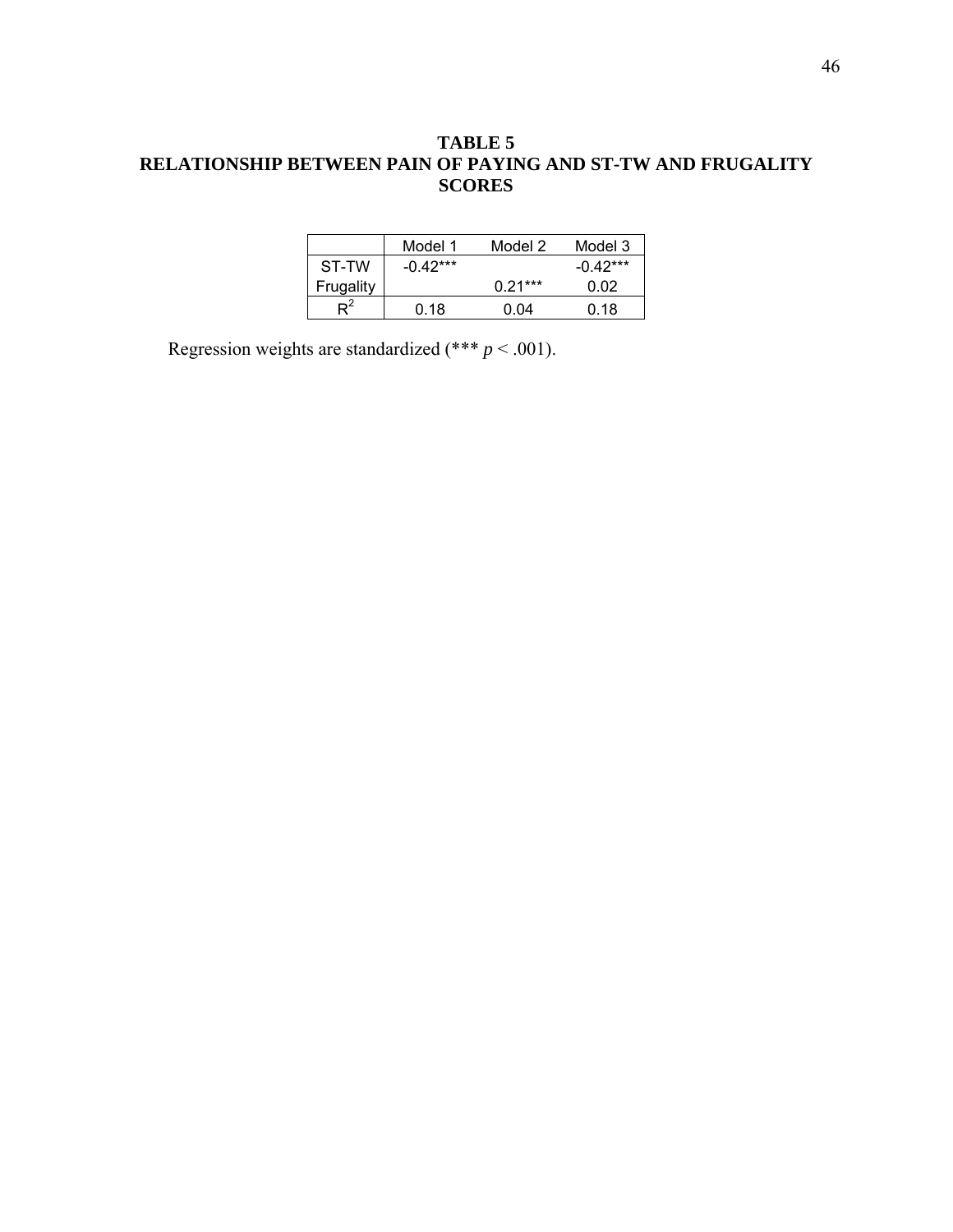# **TABLE 6 RELATIONSHIP BETWEEN PLEASURE OF SAVING AND ST-TW AND FRUGALITY SCORES**

|           | Model 1    | Model 2   | Model 3   |
|-----------|------------|-----------|-----------|
| ST-TW     | $-0.18***$ |           | -0.01     |
| Frugality |            | $0.45***$ | $0.45***$ |
|           | 0 03       | በ 20      | በ 2በ      |

Regression weights are standardized (\*\*\*  $p < .001$ ).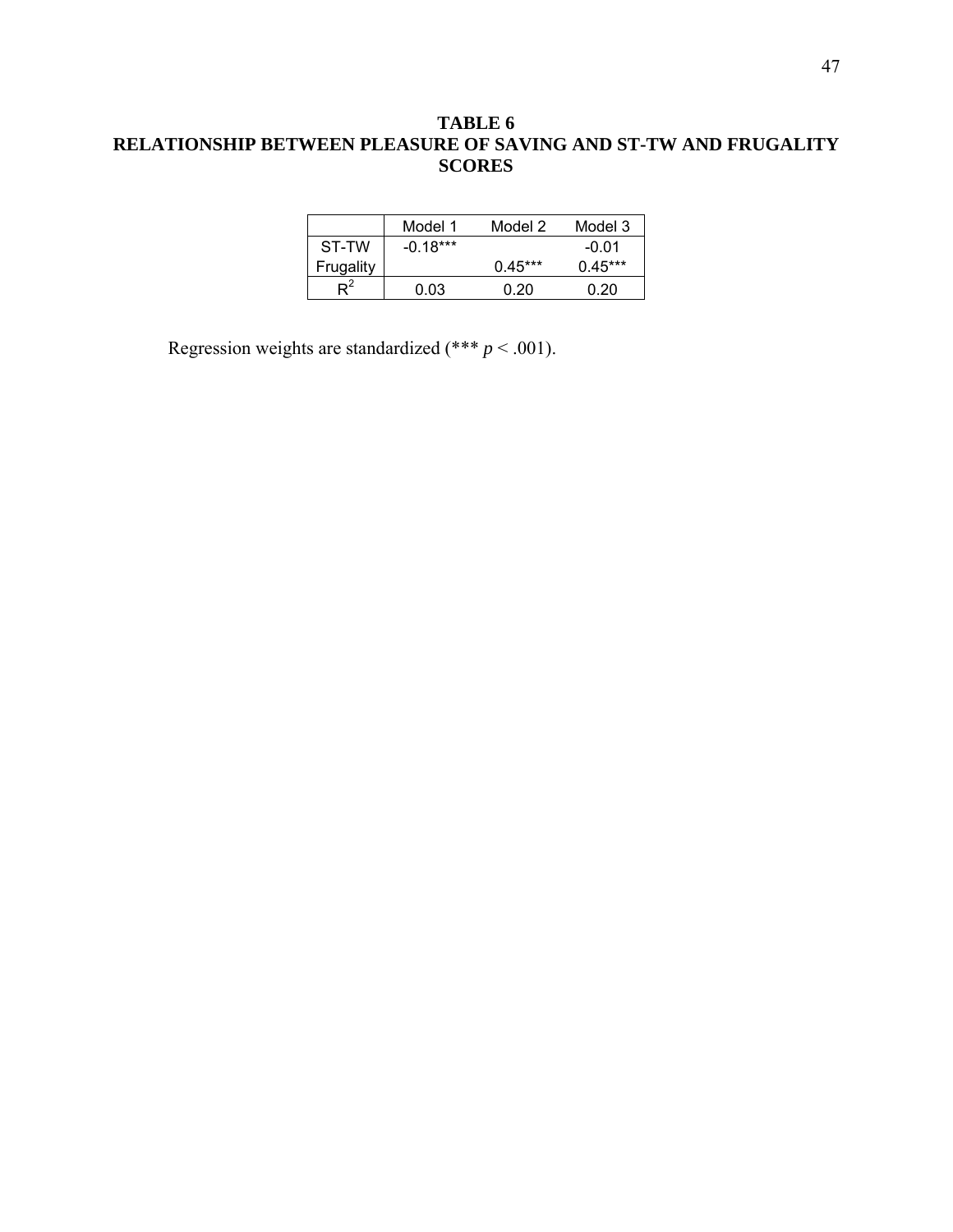| TABLE 7                                         |  |  |  |  |
|-------------------------------------------------|--|--|--|--|
| <b>CREDIT CARD DEBT BY ST-TW CLASSIFICATION</b> |  |  |  |  |

|                          | <b>Tightwad</b> | <b>Unconflicted</b> | <b>Spendthrift</b> | Total           |
|--------------------------|-----------------|---------------------|--------------------|-----------------|
| Do not use               | 8% (193/2406)   | 6% (368/5780)       | 7% (100/1430)      | 7% (661/9616)   |
| Pay off balance          | 73% (1762/2406) | 63% (3620/5780)     | 37% (526/1430)     | 61% (5908/9616) |
| \$1-\$5,000 in debt      | 11% (273/2406)  | 18% (1052/5780)     | 29% (413/1430)     | 18% (1738/9616) |
| \$5,001-\$20,000 in debt | 6% (136/2406)   | 10% (555/5780)      | 20% (283/1430)     | 10% (974/9616)  |
| Over \$20,000 in debt    | 2% (42/2406)    | 3% (185/5780)       | 8% (108/1430)      | 3% (335/9616)   |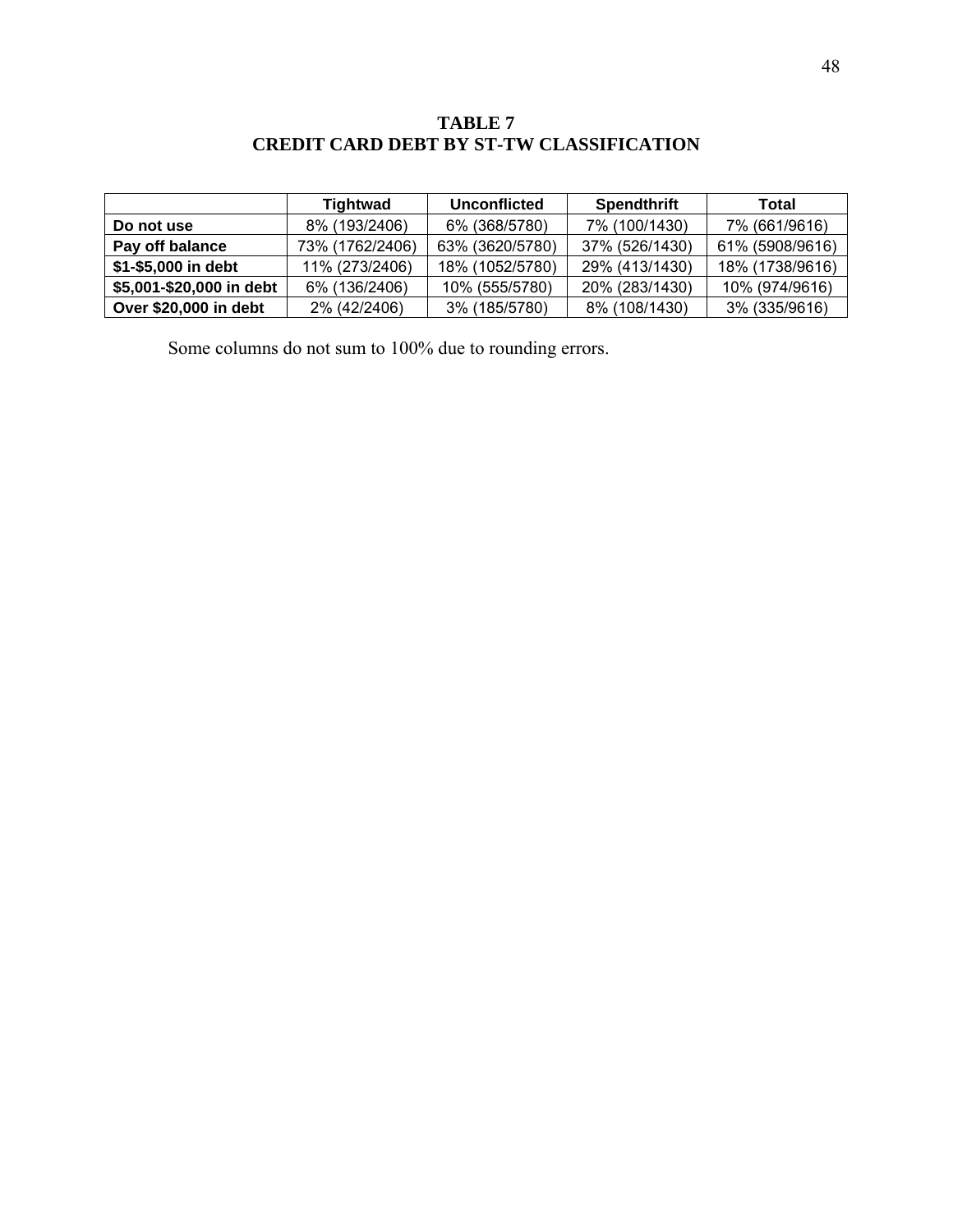|                     | Tightwad       | <b>Unconflicted</b> | <b>Spendthrift</b> | Total           |
|---------------------|----------------|---------------------|--------------------|-----------------|
| \$0-\$10,000        | 24% (566/2326) | 31% (1776/5654)     | 52% (733/1414)     | 33% (3075/9394) |
| \$10,001-\$50,000   | 24% (554/2326) | 25% (1400/5654)     | 21% (299/1414)     | 24% (2253/9394) |
| \$50,001-\$100,000  | 12% (269/2326) | 10% (591/5654)      | 8% (120/1414)      | 10% (980/9394)  |
| \$100,001-\$250,000 | 12% (289/2326) | 11% (642/5654)      | 7% (92/1414)       | 11% (1023/9394) |
| Over \$250,000      | 28% (648/2326) | 22% (1245/5654)     | 12% (170/1414)     | 22% (2063/9394) |

**TABLE 8 AMOUNT SAVED BY ST-TW CLASSIFICATION**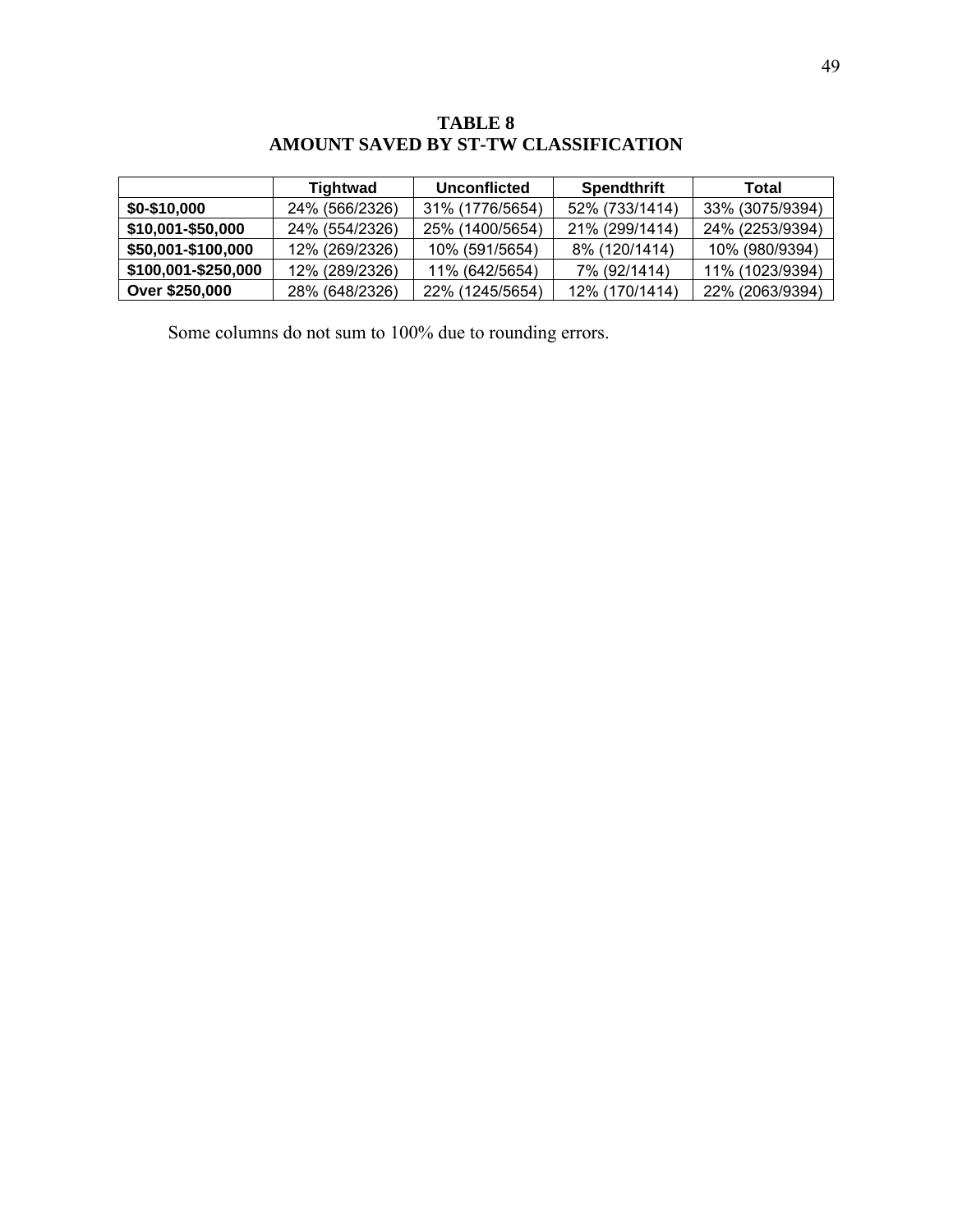| ×                  |                   |
|--------------------|-------------------|
| I<br>۰.<br>۰.<br>× | I<br>I<br>×<br>۰. |

|                     |                 | <b>Unconflicted</b> |                    |                 |  |
|---------------------|-----------------|---------------------|--------------------|-----------------|--|
|                     | <b>Tightwad</b> |                     | <b>Spendthrift</b> | Total           |  |
| \$0-\$10,000        | 8% (193/2349)   | 7% (409/5669)       | 9% (126/1413)      | 8% (728/9431)   |  |
| \$10,001-\$50,000   | 32% (755/2349)  | 31% (1761/5669)     | 36% (515/1413)     | 32% (3031/9431) |  |
| \$50,001-\$100,000  | 33% (774/2349)  | 34% (1910/5669)     | 32% (446/1413)     | 33% (3130/9431) |  |
| \$100,001-\$250,000 | 22% (510/2349)  | 23% (1283/5669)     | 17% (245/1413)     | 22% (2038/9431) |  |
| Over \$250,000      | 5% (117/2349)   | 5% (306/5669)       | 6% (81/1413)       | 5% (504/9431)   |  |

# **TABLE 9 INCOME BY ST-TW CLASSIFICATION**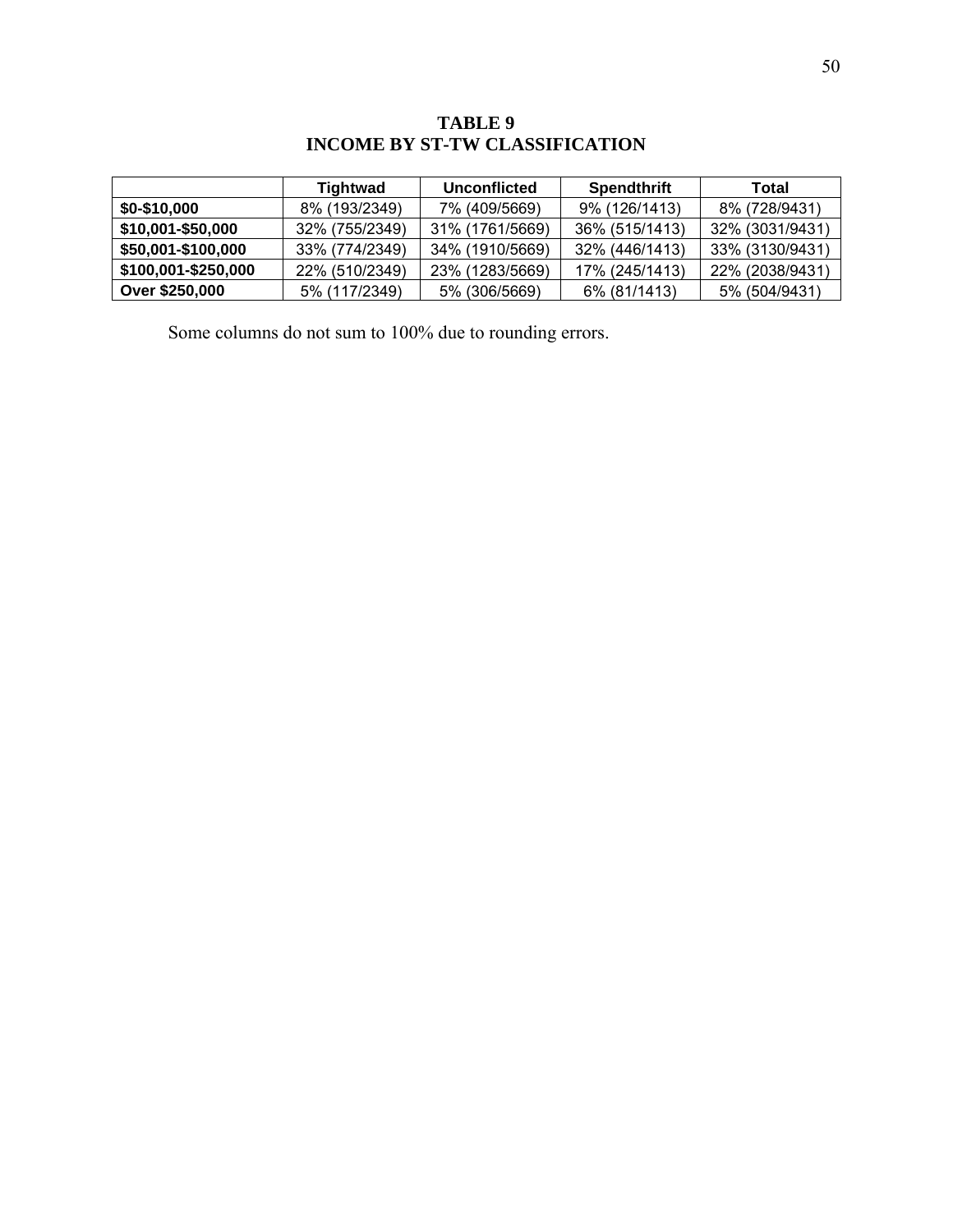# **TABLE 10 CREDIT CARD DEBT BY ST-TW CLASSIFICATION AND INCOME**

|        |                     | Tightwad  |                 |                   | <b>Spendthrift</b> |                 |                   |
|--------|---------------------|-----------|-----------------|-------------------|--------------------|-----------------|-------------------|
|        |                     | Don't Use | Pay Off Balance | <b>Carry Debt</b> | Don't Use          | Pay Off Balance | <b>Carry Debt</b> |
| Φ<br>≐ | \$0-\$10,000        | 35%       | 56%             | 9%                | 24%                | 46%             | 30%               |
|        | \$10,001-\$50,000   | 11%       | 67%             | 22%               | 8%                 | 27%             | 65%               |
|        | \$50,001-\$100,000  | 4%        | 73%             | 23%               | 3%                 | 35%             | 62%               |
|        | \$100,001-\$250,000 | 2%        | 83%             | 16%               | 4%                 | 48%             | 48%               |
|        | Over \$250,000      | 2%        | 92%             | 6%                | 2%                 | 64%             | 33%               |

Rows within a particular consumer type sum to 100%; some do not due to rounding errors.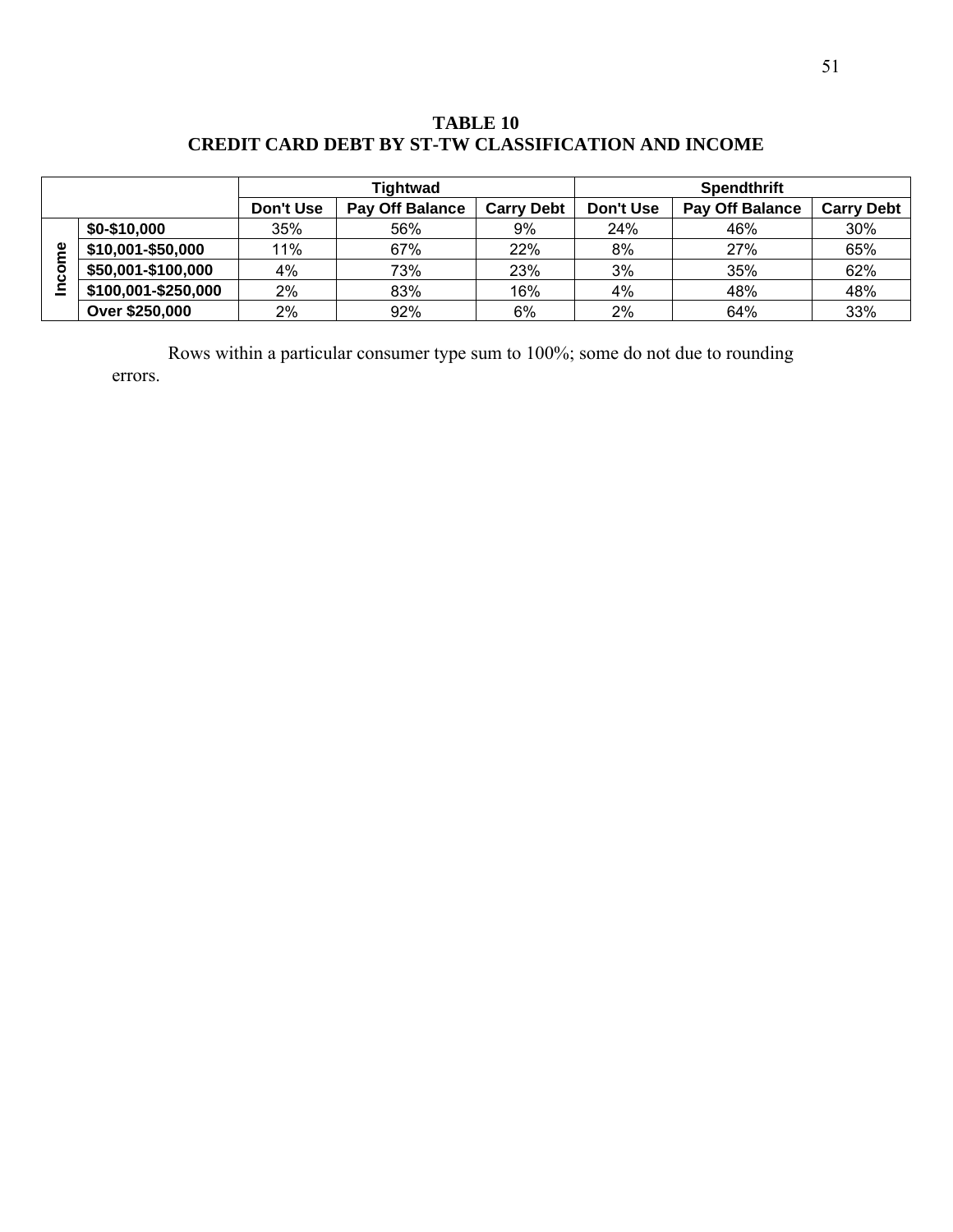# **FIGURE 1**

# MEAN ST-TW SCORES BY AGE GROUP

NOTE.—Error bars represent standard errors of the mean.

# **FIGURE 2**

PROPORTION WILLING TO PAY FEE (STUDY 1)

# **FIGURE 3**

PROPORTION WILLING TO BUY MASSAGE (STUDY 2)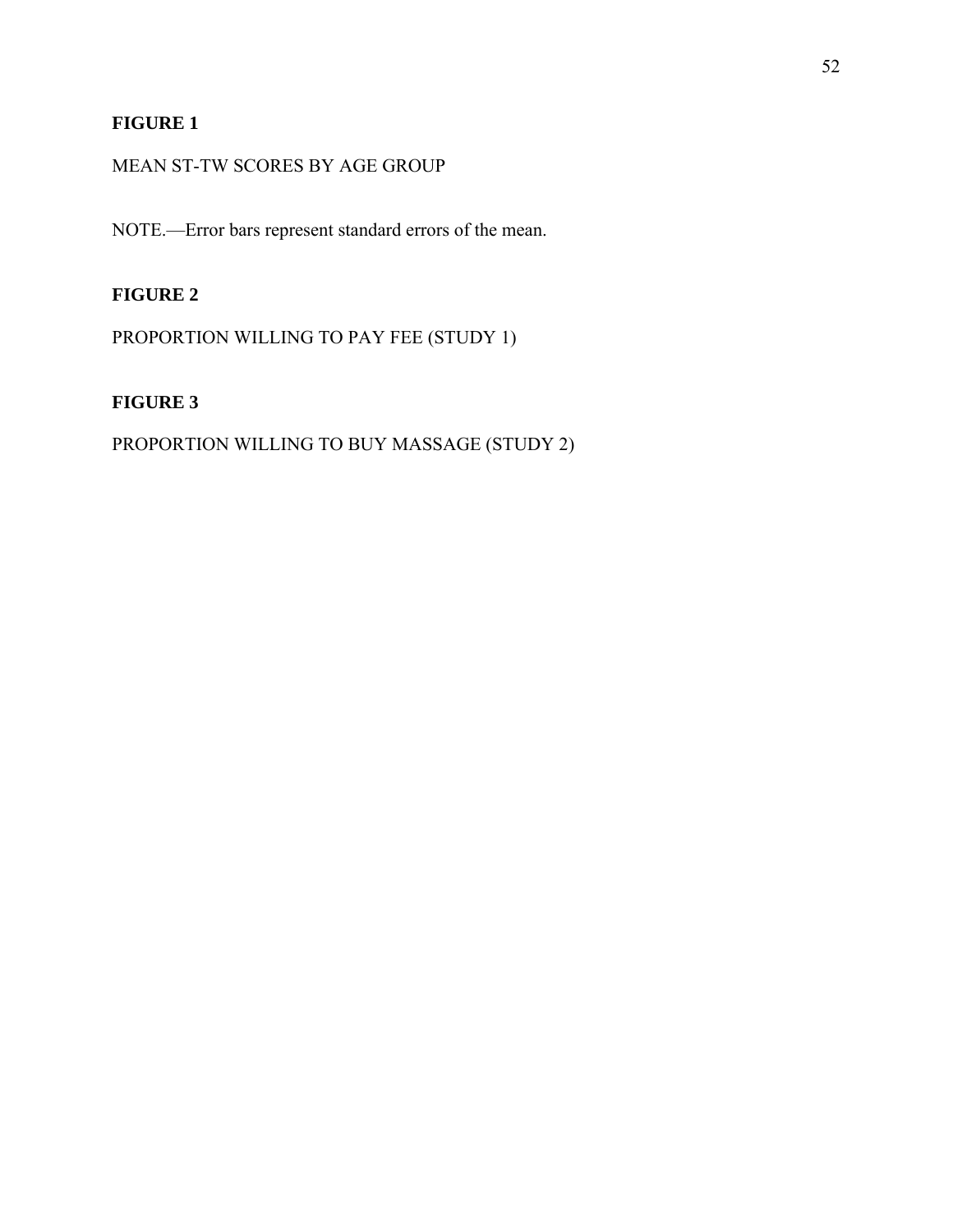**FIGURE 1 MEAN ST-TW SCORES BY AGE GROUP**



Error bars represent standard errors of the mean.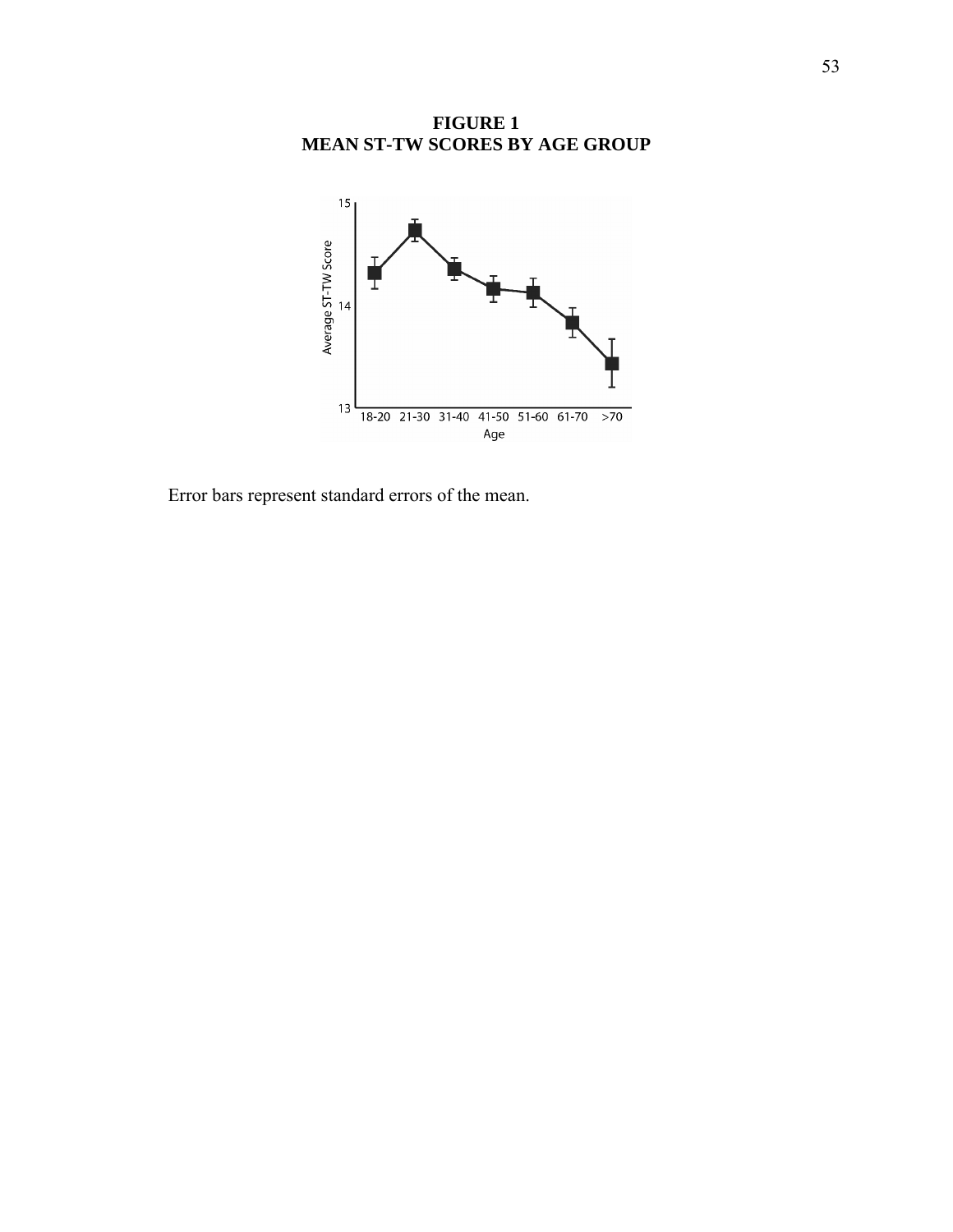**FIGURE 2 PROPORTION WILLING TO PAY FEE (STUDY 1)**

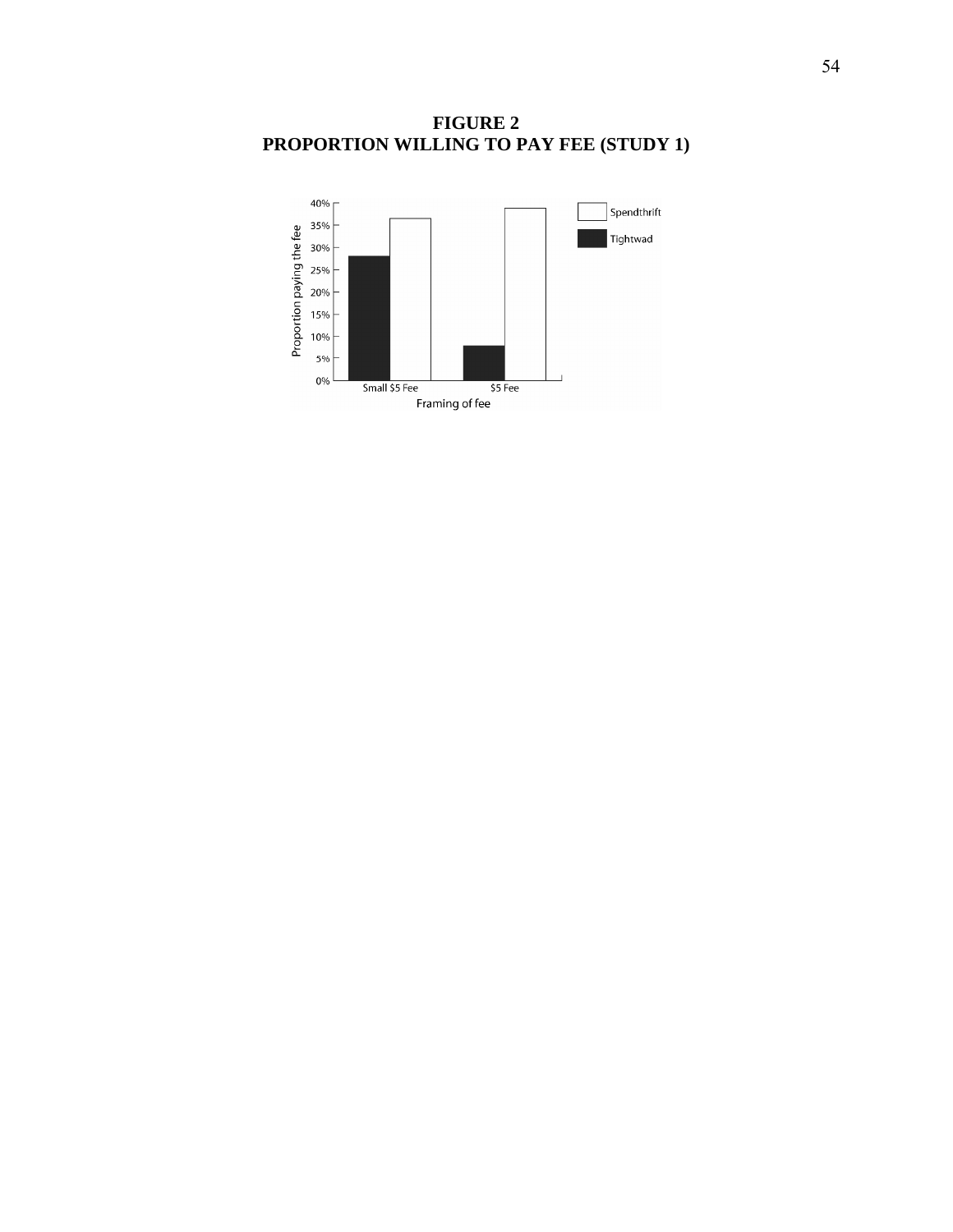**FIGURE 3 PROPORTION WILLING TO BUY MASSAGE (STUDY 2)**